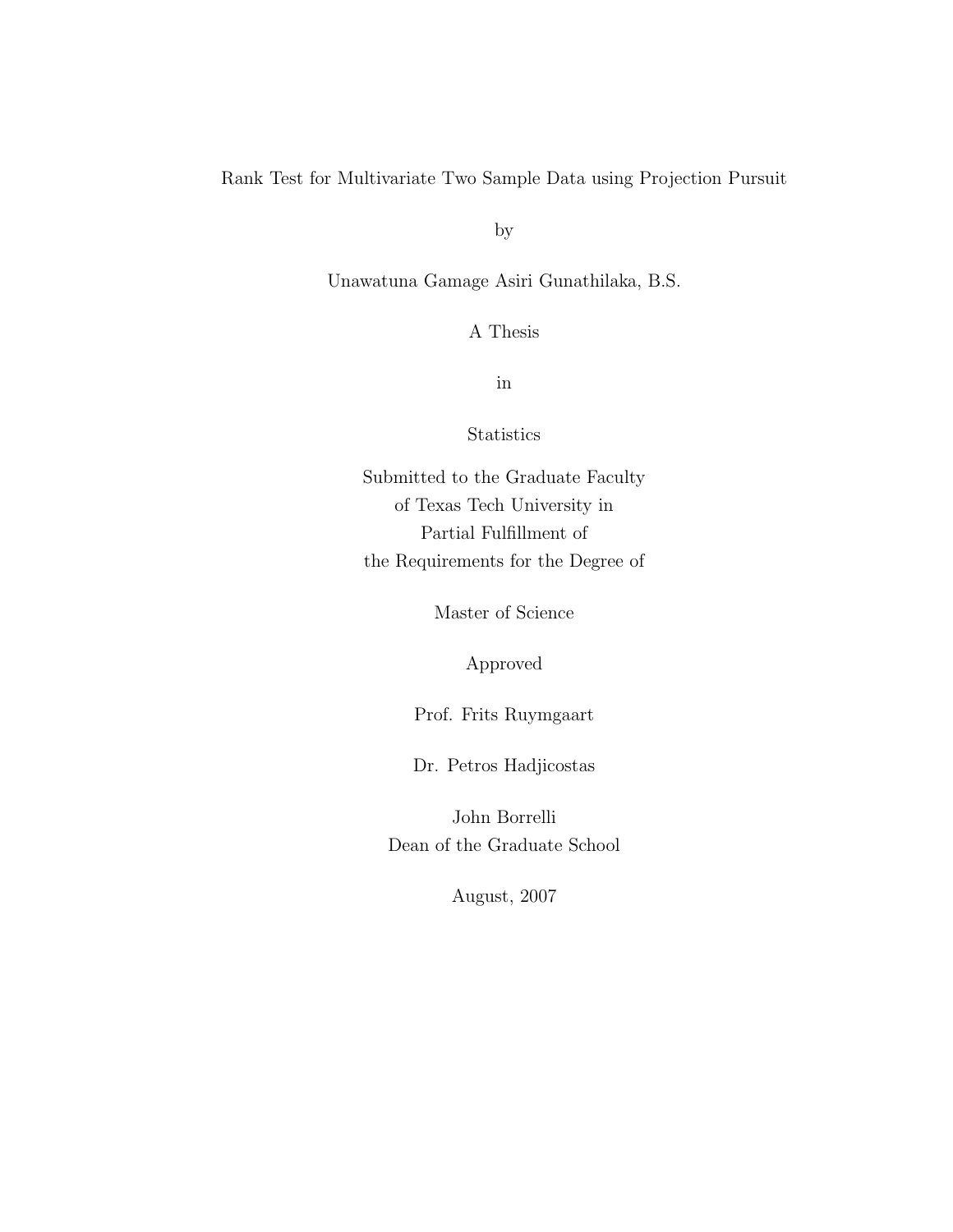$\bigcirc\hspace{-0.04cm}2007,$ Unawatuna Gamage Asiri Gunathilaka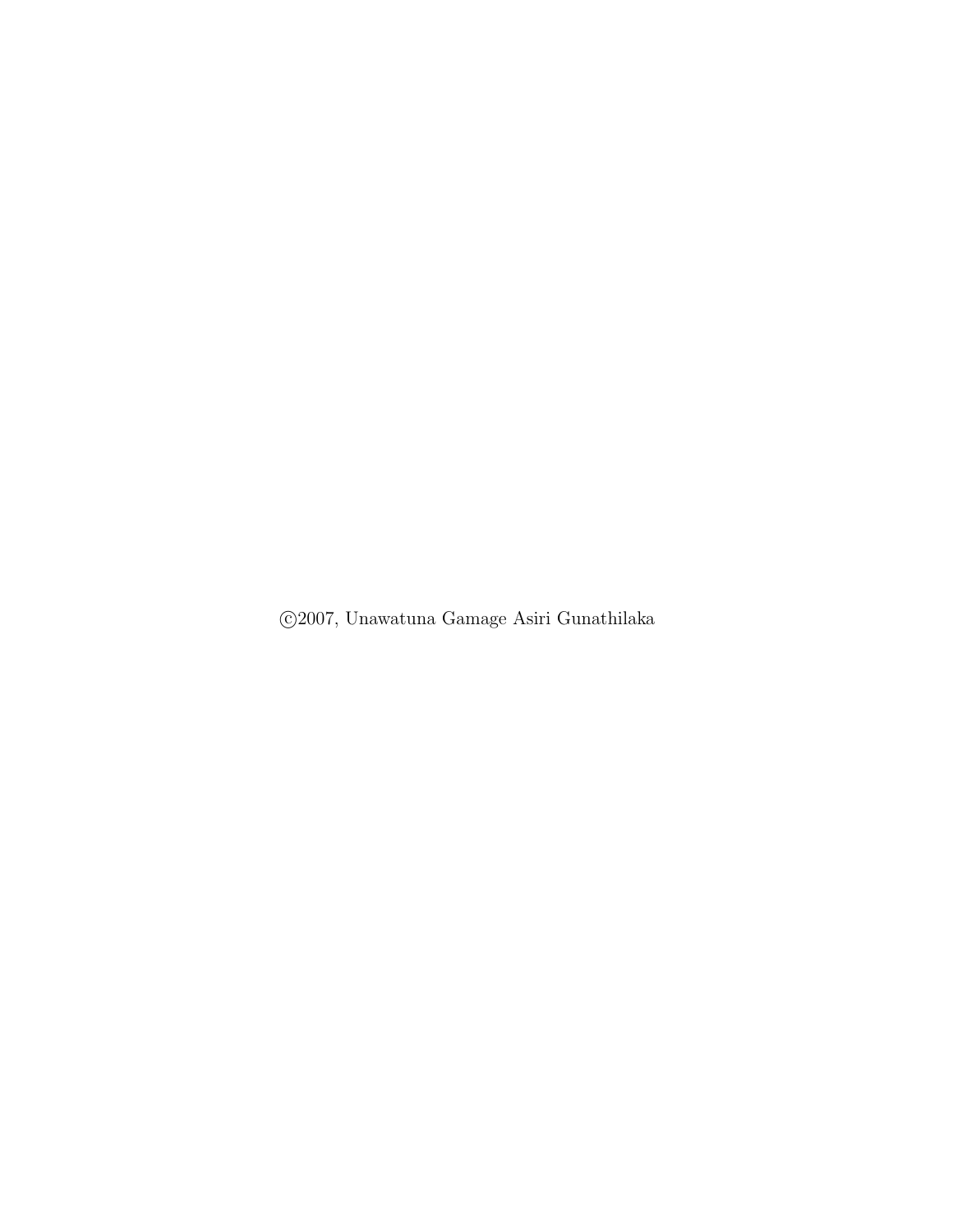#### ACKNOWLEDGEMENTS

First and foremost, I would like to express my deepest gratitude to my advisor Professor Frits Ruymgaart for his unconditional support during my work. Your enthusiasm and avid interest in the subject promoted a very exciting atmosphere. Whenever I was facing a difficulty, your advice always came at the right time.

My sincere gratitude goes to the Dr. Petros Hadjicostas for his great efforts to provide me constructive comments during my thesis time as well as on the preliminary version of this thesis. Also I wish to thank Dr. Robert E. Byerly for his creative suggestions on the Latex draft to improve the visual appearence of my thesis.

During my time at Texas Tech University I had the opportunity to learn and work with many great teachers. I am indebted to them for inspiring me to see the beauty of Mathematics and Statistics. Furthermore, I am grateful to all those who helped me to complete this thesis, especially my roommates Hemal, Parakrama and Nadeeka for their stimulating suggestions and continuous encouragements.

Last but not all the least, I am deeply indebted to my mother Indra. She raised me, supported me, taught me and loved me through all my ups and downs in my life. To her, I dedicated this thesis.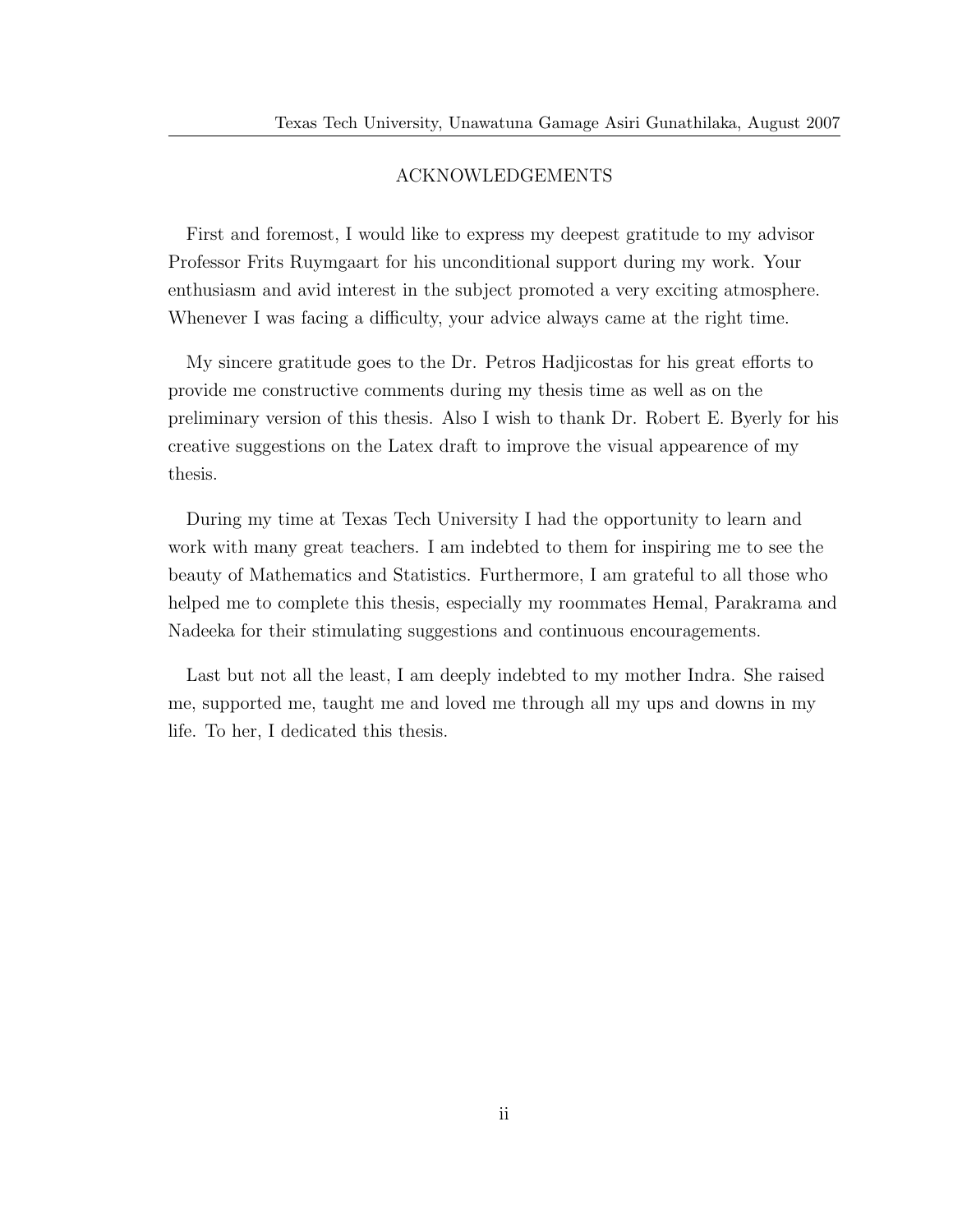# TABLE OF CONTENTS

|                                                       | ii           |
|-------------------------------------------------------|--------------|
|                                                       | iv           |
|                                                       | $\mathbf{V}$ |
|                                                       | vi           |
|                                                       | $\mathbf{1}$ |
| 2. FORMULATION OF A MULTIPLE DIRECTION RANK STATISTIC | 9            |
|                                                       | 14           |
| 4. ASYMPTOTICS UNDER ALTERNATIVES                     | 24           |
| 4.1                                                   | 24           |
| 4.2                                                   | 29           |
|                                                       | 31           |
| 6. CONCLUSIONS AND FUTURE WORKS                       | 35           |
|                                                       | 36           |
|                                                       | 37           |
|                                                       | 42           |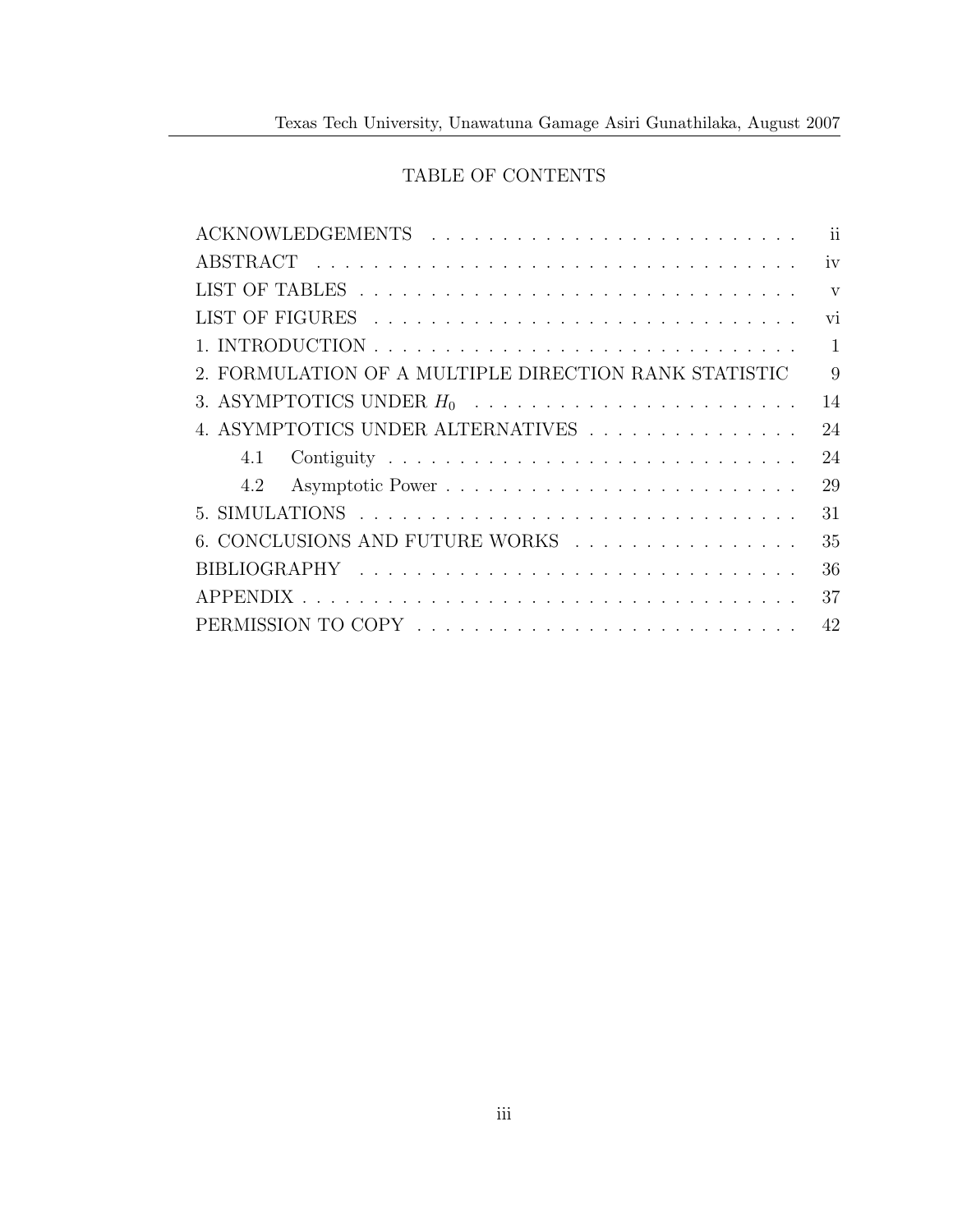### ABSTRACT

Construction of an asymptotically distribution free test for the hypothesis that two multivariate random samples are identically distributed has been a topic among many statisticians for a long time. Although this problem has been solved for random samples of multivariate normal data within the parametric setting, there are not many studies in the literature for treating this problem with random samples from arbitrary unknown distributions. This thesis sheds a new light on this topic proposing an innovative nonparametric procedure which can be applied for any two random samples from unknown distributions.

In our approach we propose to establish a multiple direction rank statistic developed based on the projected data towards some arbitrary directions. Next we develop the test statistic in terms of this multiple direction rank statistic, which can be used to test whether the two samples have the same underlying distribution or not.

Finally we investigate the asymptotics of our model under the null hypothesis and the local alternatives.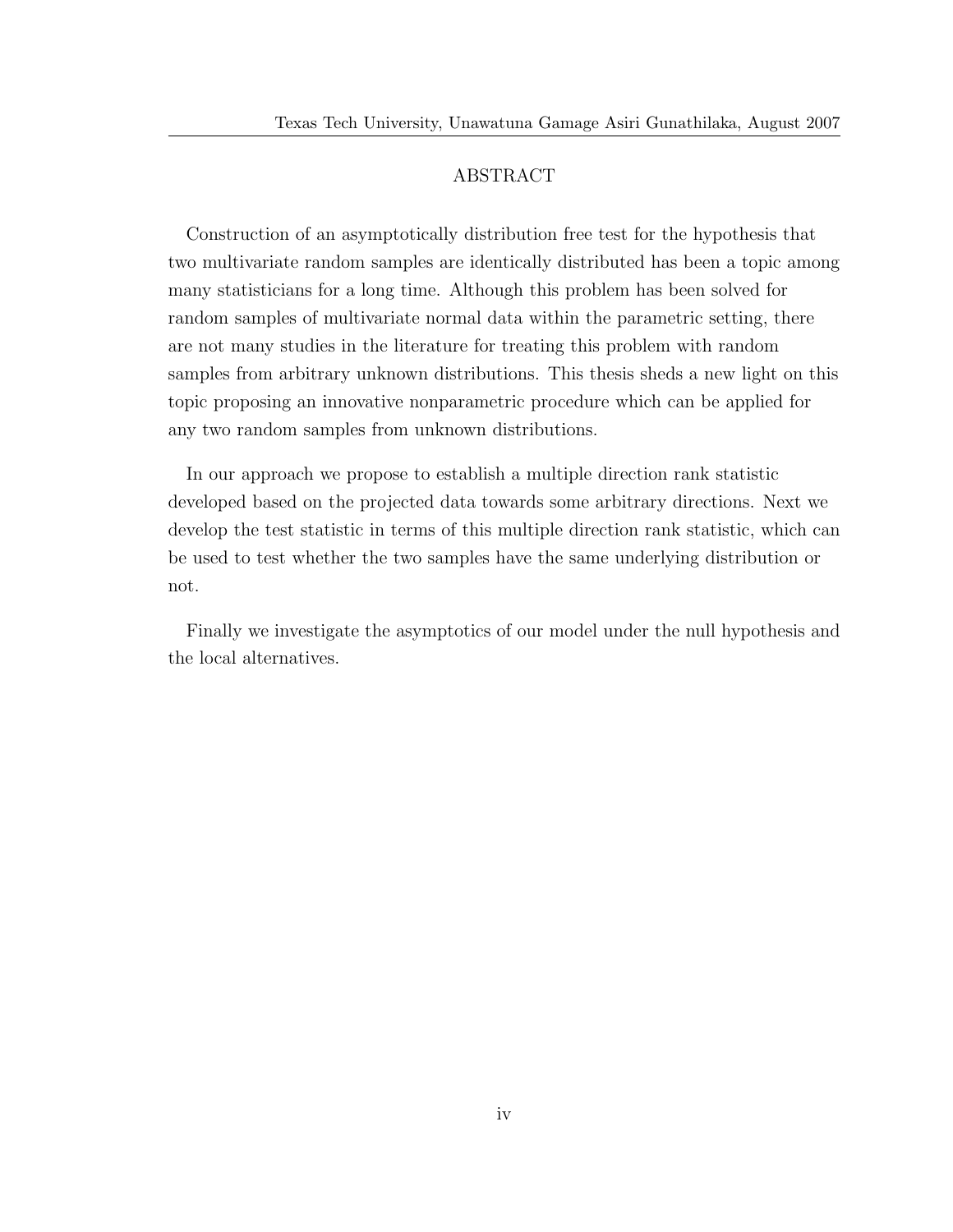# LIST OF TABLES

| 5.1 Estimated power calculations for sample with size $100$ 32 |  |
|----------------------------------------------------------------|--|
| 5.2 Estimated power calculations for sample with size 1000 34  |  |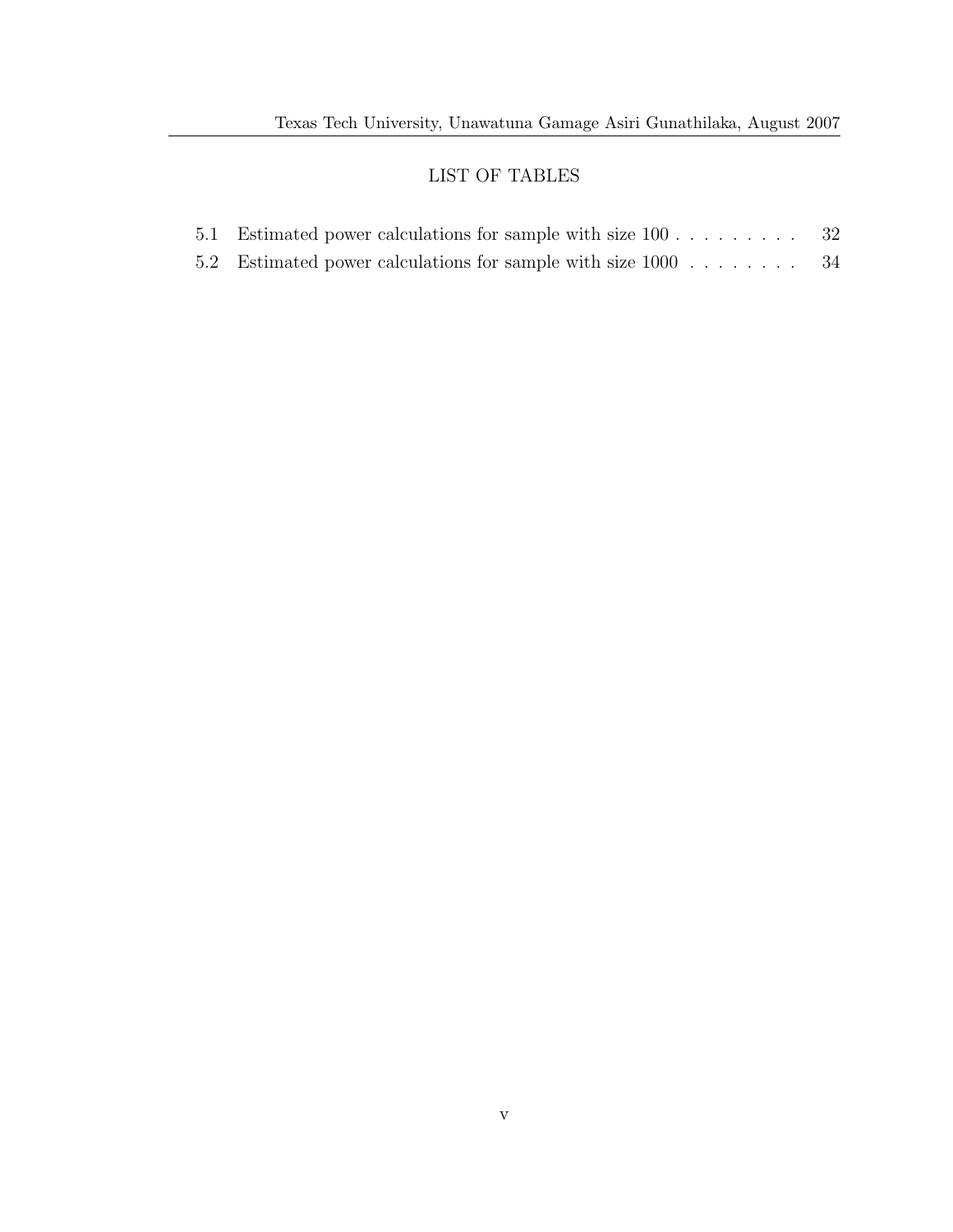# LIST OF FIGURES

| 3.2 The Other Diagonal of the Unit Square 21   |  |
|------------------------------------------------|--|
| 5.1 Two samples from different distibutions 33 |  |
| 5.2 Two samples from identical distibutions 33 |  |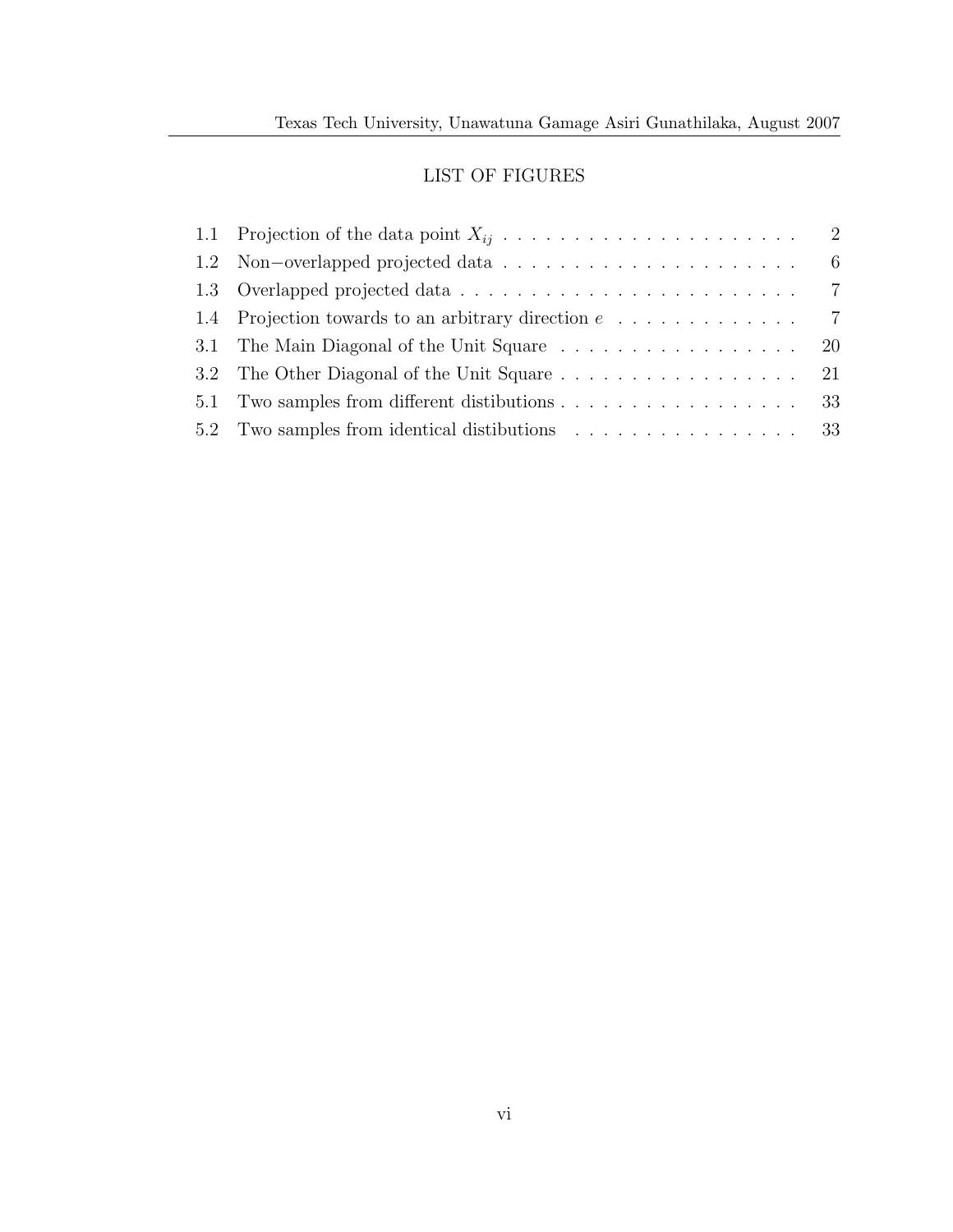## CHAPTER 1 INTRODUCTION

The work of this thesis provides a basic framework for constructing asymptotically distribution free tests for the hypothesis that two multivariate samples have the same underlying density with respect to Lebesgue measure. More precisely, let  $X_{11}, X_{12}, \ldots, X_{1n_1}$  and  $X_{21}, X_{22}, \ldots, X_{2n_2}$  be two random samples in  $\mathbb{R}^{\nu}$  which are from densities f and g, respectively. (These densities f and g are with respect to the Lebesgue measure.) The null hypothesis to be tested is

$$
H_0: f = g. \tag{1.1}
$$

It is well known how this problem can be solved when both f and g are  $\nu$ -variate normal densities with the same covariance structure and with arbitrary means. In such a case, the null hypothesis (1.1) is equivalent to the equality of the two means.

Let  $X_{11}, X_{12}, \ldots, X_{1n_1}$  be an iid random sample from a  $\nu$ -variate normal population with mean vector  $\mu_1$  and covariance matrix  $\Sigma$  and  $X_{21}, X_{22}, \ldots, X_{2n_2}$  be an iid random sample from a  $\nu$ -variate normal population with mean vector  $\mu_2$  and covariance matrix  $\Sigma$ . Also assume these two samples are mutually independent. We wish to test the equality of means. In particular, we would test the null hypothesis

$$
H_0: \mu_1 = \mu_2. \tag{1.2}
$$

Suppose e is an unit vector of  $\mathbb{R}^{\nu}$ , say a direction. Now projecting the data  $X_{ij}$ 's towards to the direction e we define

$$
X_{ij,e} = X_{ij}^T e \tag{1.3}
$$

for  $i = 1, 2$  and  $j = 1, 2, ..., n_i$ .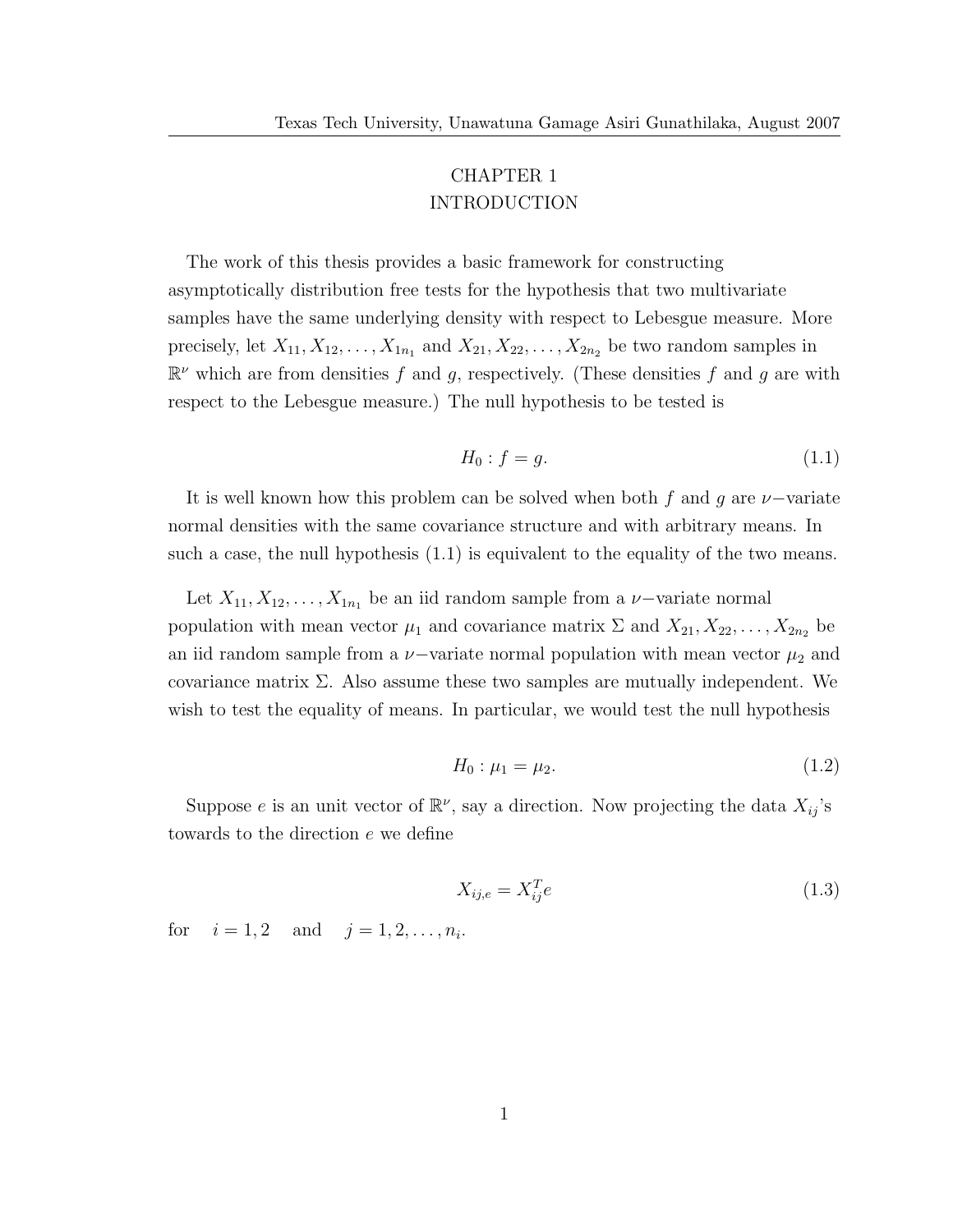

Figure 1.1. Projection of the data point  $X_{ij}$ 

Thus as a result of similar type of projections of the observed data towards to the direction e, we get the univariate normal random variables  $X_{11,e}, X_{12,e}, \ldots, X_{1n_1,e}$ and  $X_{21,e}, X_{22,e}, \ldots, X_{2n_2,e}$ , which are linear combinations of the coordinates of the observed random variables  $X_{11}, X_{12}, \ldots, X_{1n_1}$  and  $X_{21}, X_{22}, \ldots, X_{2n_2}$ , respectively. These two new random samples  $X_{11,e}, X_{12,e}, \ldots, X_{1n_1,e}$  and  $X_{21,e}, X_{22,e}, \ldots, X_{2n_2,e}$ have sample means and covariances  $e^T \bar{X}_1$ ,  $e^T S_1 e$  and  $e^T \bar{X}_2$ ,  $e^T S_2 e$  respectively, where

$$
\bar{X}_1 = \frac{1}{n_1} \sum_{j=1}^{n_1} X_{1j},\tag{1.4}
$$

$$
\bar{X}_2 = \frac{1}{n_2} \sum_{j=1}^{n_2} X_{2j},\tag{1.5}
$$

$$
S_1 = \frac{1}{n_1 - 1} \sum_{j=1}^{n_1} (X_{1j} - \bar{X}_1) (X_{1j} - \bar{X}_1)^T,
$$
\n(1.6)

$$
S_2 = \frac{1}{n_2 - 1} \sum_{j=1}^{n_2} (X_{2j} - \bar{X}_2) (X_{2j} - \bar{X}_2)^T.
$$
 (1.7)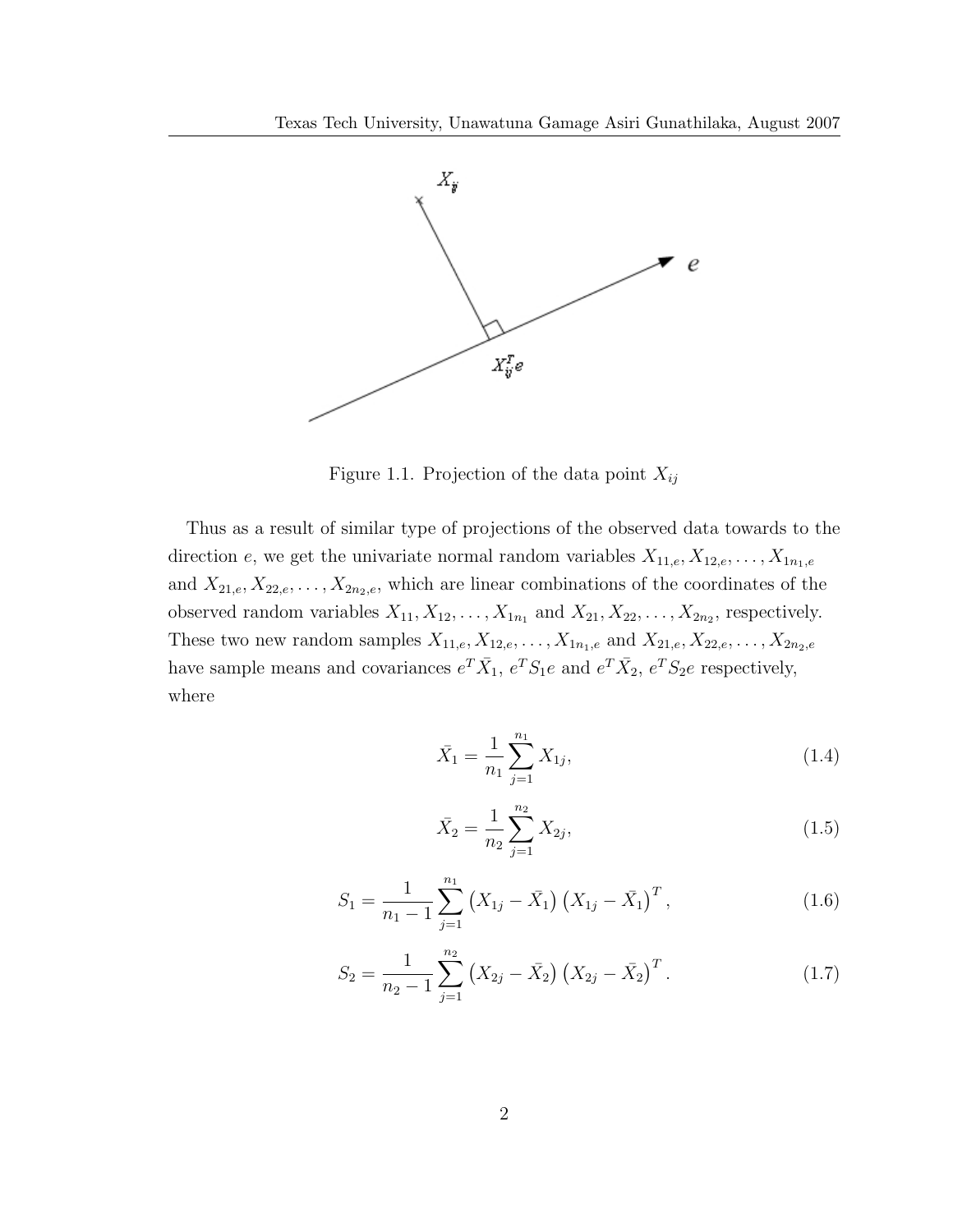Now let  $\mu_{1e}$  and  $\mu_{2e}$  be the population means of these new random samples  $X_{11,e}$ ,  $X_{12,e}, \ldots, X_{1n_1,e}$  and  $X_{21,e}, X_{22,e}, \ldots, X_{2n_2,e}$  respectively. Then considering these univariate normal quantities, the test statistic for the equality of means can be derived. In fact, the student  $T^2$ -statistic  $T_e^2$  for the direction e can be defined in terms of  $X_{1i,e}$ 's and  $X_{2i,e}$ 's as follows.

$$
T_e^2 = \frac{e^T \left(\bar{X}_1 - \bar{X}_2\right) \left(\bar{X}_1 - \bar{X}_2\right)^T e}{e^T \left(\frac{1}{n_1} + \frac{1}{n_2}\right) S_{pooled} e}
$$
(1.8)

where

$$
S_{pooled} = \frac{(n_1 - 1)S_1 + (n_2 - 1)S_2}{(n_1 + n_2 - 2)}.
$$
\n(1.9)

Here we reject the null hypothesis

$$
H_{0e} : \mu_{1e} = \mu_{2e} \tag{1.10}
$$

if

$$
T_e^2 > c \tag{1.11}
$$

where the critical value c is determined from the distribution of  $T_e^2$ .

In particular,  $c = F_{1,n_1+n_2-2}(\alpha)$ , where  $F_{1,n_1+n_2-2}$  is an F distribution with degrees of freedom 1 and  $n_1 + n_2 - 2$ , and  $\alpha$  is the prespecified significance level set up by the experimenter.

Now let us fix an arbitrary finite  $k \in \mathbb{N}$  and define k different unit vectors in  $\mathbb{R}^{\nu}$ , say directions;

i.e. let 
$$
e_1, e_2, \ldots, e_k \in \mathbb{R}^{\nu}
$$
 be such that  $||e_i|| = 1$  for  $i = 1, 2, \ldots, k$ .

Following the above procedure, for each direction we can derive test statistics  $T_{e_1}^2, T_{e_2}^2, \ldots, T_{e_k}^2$  to test the null hypothesis  $H_{0e_1}, H_{0e_2}, \ldots, H_{0e_k}$  respectively, where  $H_{0e_i}$ :  $\mu_{1e_i} = \mu_{2e_i}$  for  $i = 1, 2, ..., k$ .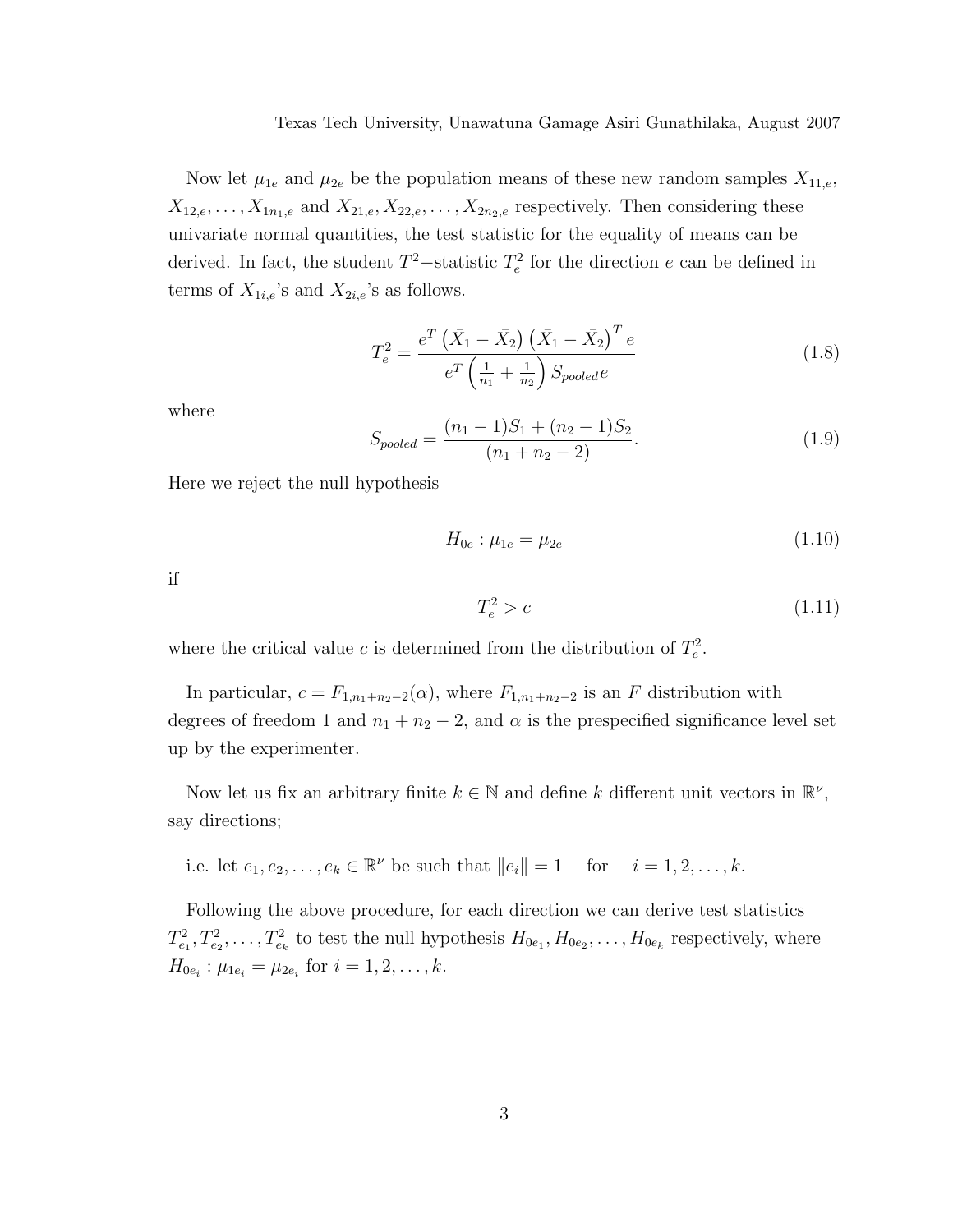More importantly, in this situation the null hypothesis  $(1.2)$  for the multivariate problem can be written as

$$
H_0: \bigcap_{\substack{i=1\\ \|e_i\|=1}}^k H_{0e_i} \tag{1.12}
$$

Thus according to the union–intersection principle, the test statistic  $T^2$  for testing above null hypothses (1.2) is

$$
T^2 = \max_{i=1,\dots,n} T_{e_i}^2.
$$
\n(1.13)

This method can also be exploited even if the data are not necessarily normal. Also the mean and covariance need not exist. In this case the asymptotic distribution of the above type of test statistic can be obtained.

Here, however, we want to extend the latter case even further without making the assumption that any moment exists. This leads to the null hypothesis in (1.1) that the completely arbitrary densities are the same.

The previous construction of the test statistic in the multivariate situation using the union−intersection principle however can be extended in this more general situation by introducing a two–sample rank statistic for each direction  $e_i$ .

So, once again we look for a fix direction  $e \in \mathbb{R}^{\nu}$  such that  $||e|| = 1$ . Now we focus on the data  $X^*e$ 's for each observed data  $X \in \mathbb{R}^{\nu}$ .

Given these data, we construct a two–sample rank statistic  $S_e^2$ , say for every direction e. We will present the detailed definition of  $S_e^2$  later. Naturally, we could use

$$
S^2 = \max_{\|e\|=1} S_e^2 \tag{1.14}
$$

for testing the nonparametric null hypothesis.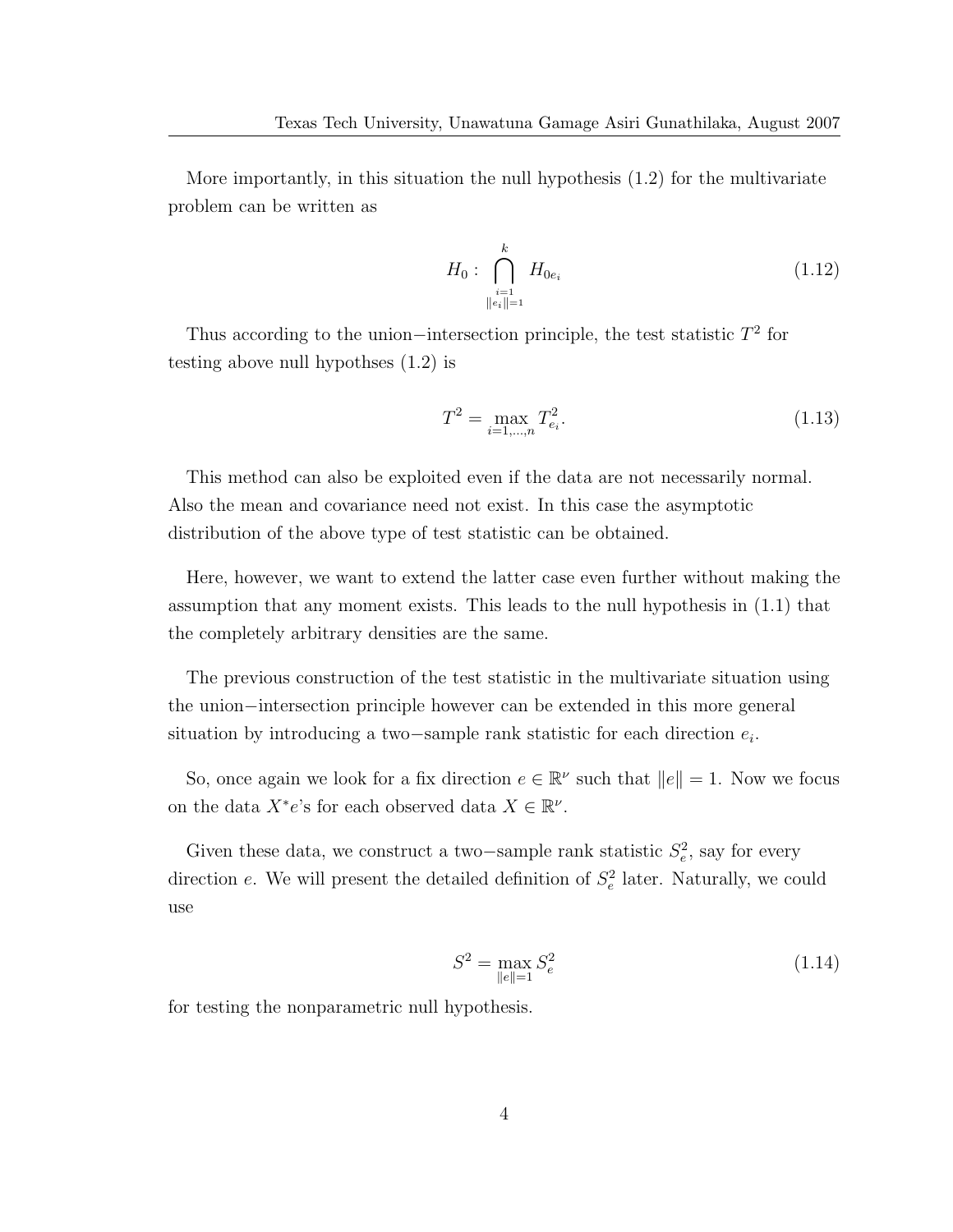Though this is the essential idea, instead of

$$
\max_{\|e\|=1}S_e^2
$$

(a kind of Kolmogrov-Smirnov statistic), which is hard to deal with asymptotically, we consider an integral

$$
\int_{\|e\|=1} S_e^2 \, de \tag{1.15}
$$

which is sort of Camér−von Mises device type. In this thesis we will elaborate on a simplified version of the latter type of statistic, by summing over only a finite number of given directions  $e_1, e_2, \ldots, e_k \in \mathbb{R}^{\nu}$ .

In other words, we will focus on a statistic of the type

$$
\sum_{i=1}^{k} S_{e_i}^2 = ||S||^2 \tag{1.16}
$$

where S is the vector statistic  $S = (S_{e_1}, S_{e_2}, \ldots, S_{e_k})$ , with  $S_{e_i}$  being an  $i^{th}$ two−sample rank statistic.

As we noted in the above formulation of the vector statistic S, we have used a finite number of arbitrary directions. However, when it comes to a situation where we would apply this result for a real life problem, we need to decide how many number of directions are appropriate, and also which directions we should select for our analysis. Even though it is difficult to answer these questions for higher dimensional data, this type of questions can be answered properly for two dimensional data by investigating some plotted graphs. Thus, in order to explain the process of selecting an appropriate number of directions for a given problem, we present few examples here for two dimensional data.

First we consider Figure 1.2, which is a plotted graph of the data from two independent samples.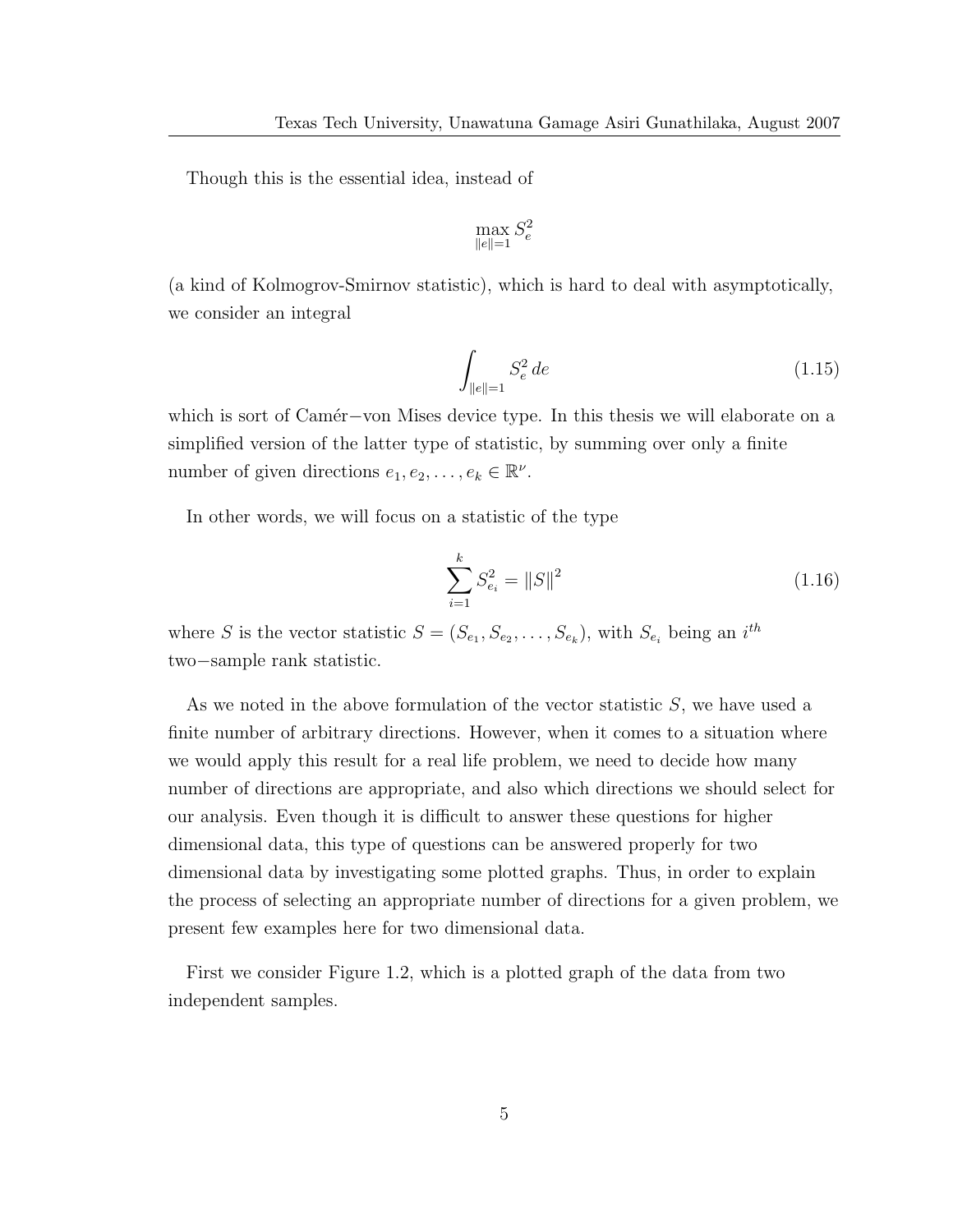

Figure 1.2. Non−overlapped projected data

In Figure 1.2, we see the projections of the original data towards the two axes form non overlapped univariate data which can be ranked. These ranks clearly identify the location difference of two random samples. Therefore selecting two axes as our directions seems to be a reasonable choice for this case. On the other hand, in Figure 1.3, which is also a graph of two independent samples, we have overlapped data as a result of projection of the original data towards to two axes. Ranks of these overlapped data do not identify the location difference correctly.

In situations like in Figure 1.3, the experimentor might prefer to add another direction in between two axes such that the projected data towards to that particlar direction are uncorrelated. For example, in the situation shown in Figure 1.3, the experimenter may prefer to use an additional direction which makes 45◦ angle with the horizontal axes, in addition to the directions along the main axes as shown in Figure 1.4.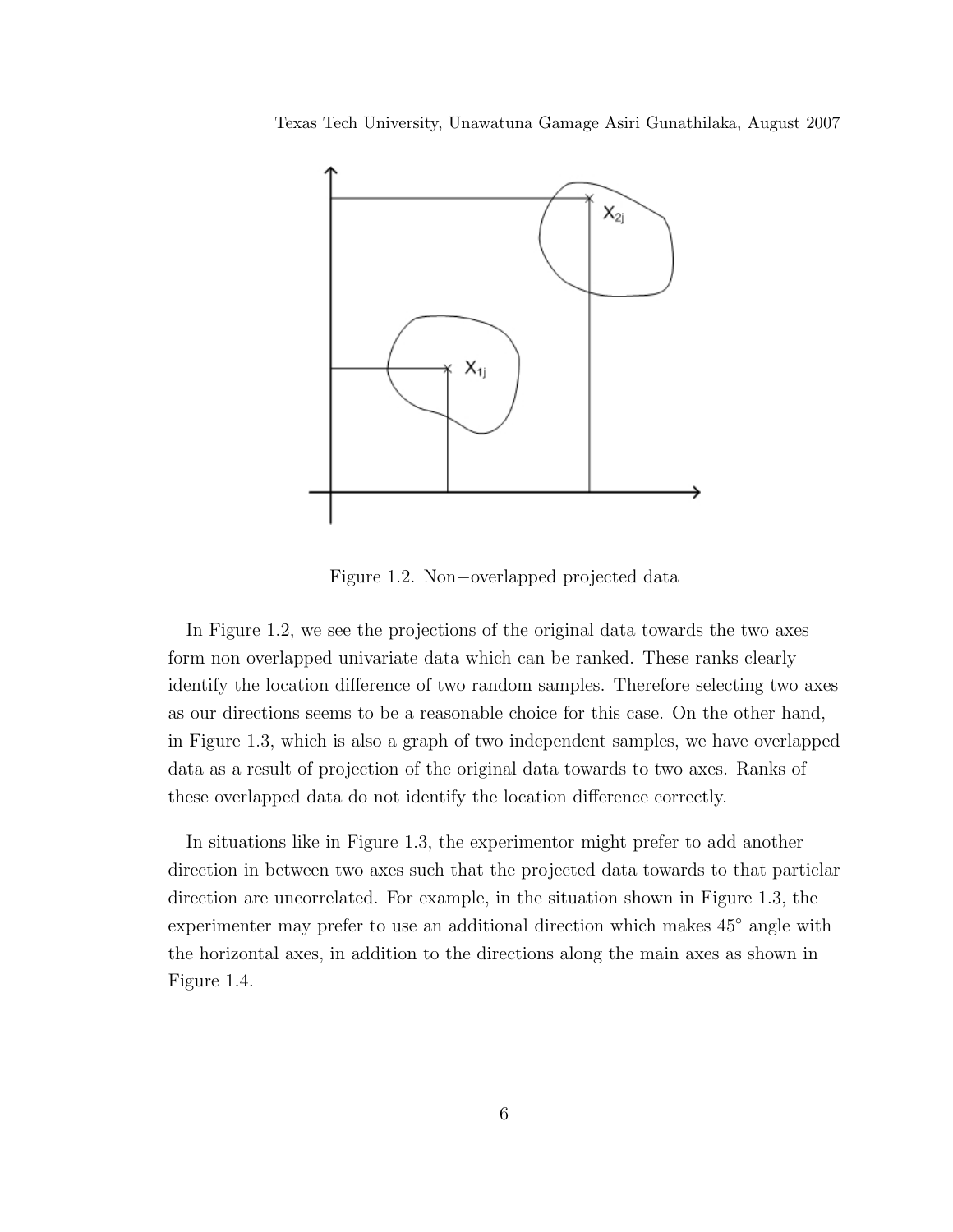

Figure 1.3. Overlapped projected data



Figure 1.4. Projection towards to an arbitrary direction  $\boldsymbol{e}$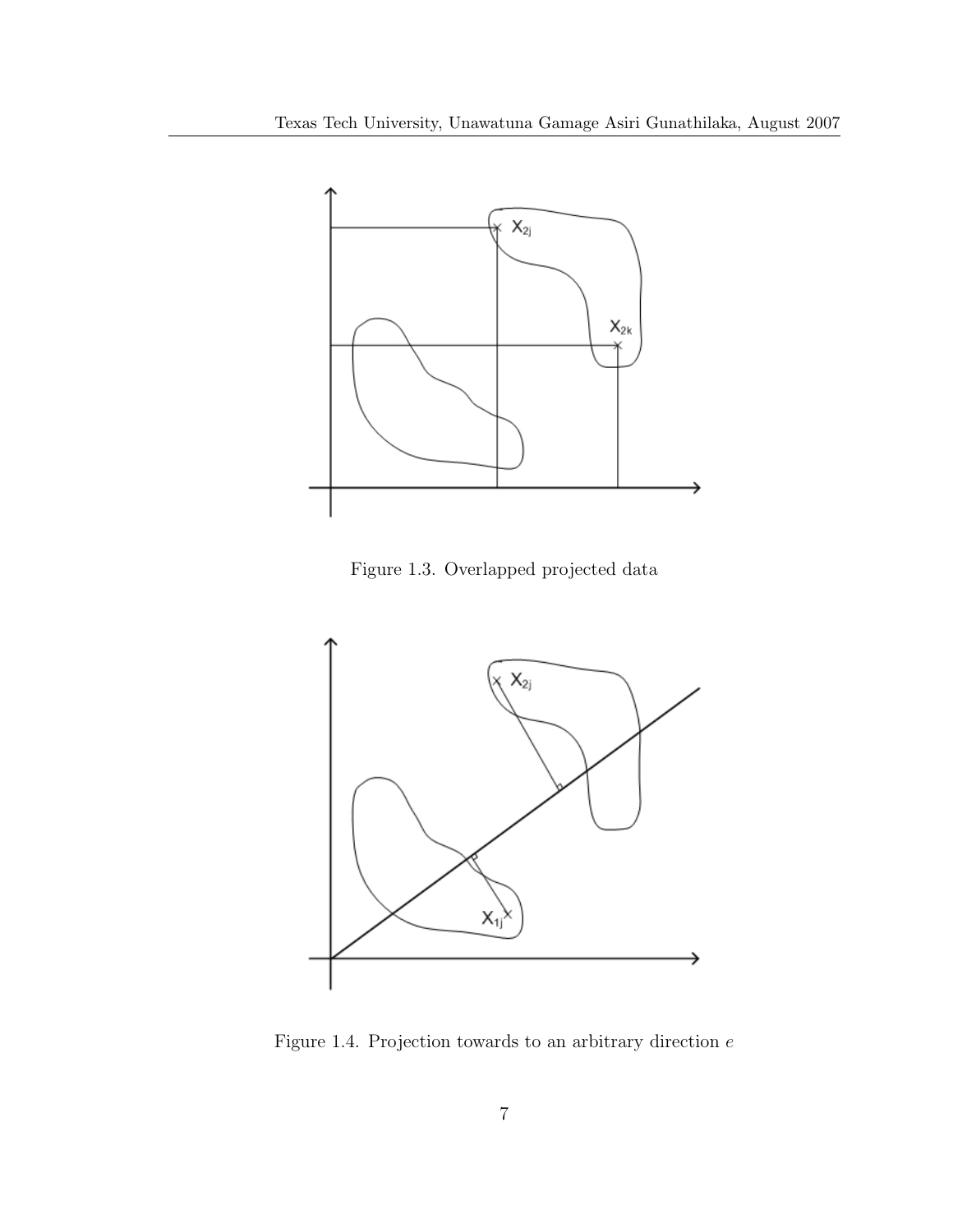Even though in both of these situations we deal with two−dimentional data, the number of directions we had to use were two and three, respectively. So there is no clear cut rule for selecting a number of directions that we need to use in the formulation of our vector statistic. However, it would be reasonable to select at least one direction more than the dimension of the data in the samples.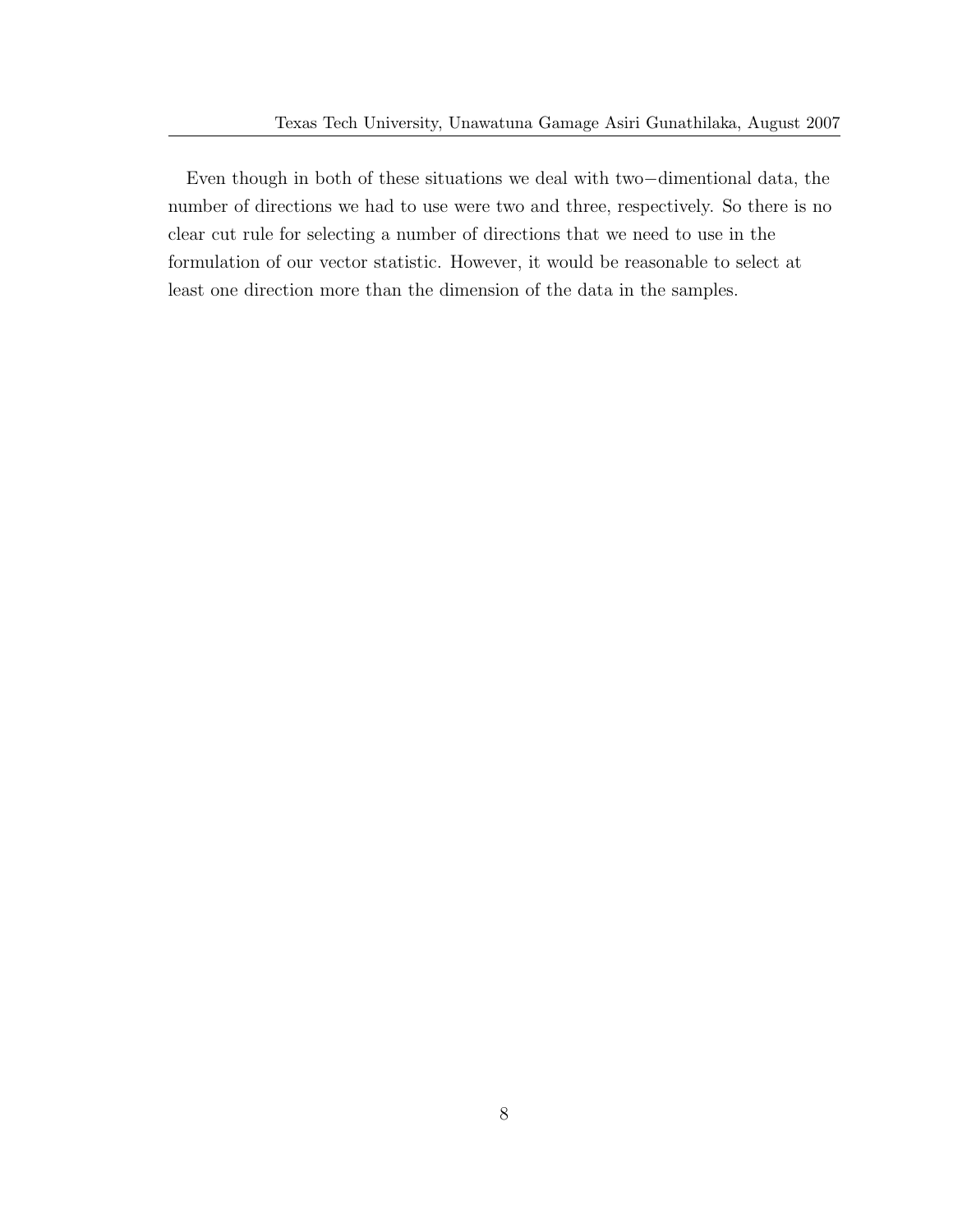## CHAPTER 2 FORMULATION OF A MULTIPLE DIRECTION RANK STATISTIC

At this point let us recall some facts about the usual univariate two−sample rank statistics that are the building blocks of our multivariate statistics in (1.16). In fact before we formulate the proposing method for the multivariate problem, let us describe the univariate problem in independent notations to illustrate the basic idea within our setting. So assume that  $Y_{11}, Y_{12}, \ldots, Y_{1n_1}$  are iid from  $f : \mathbb{R} \longrightarrow [0, \infty)$ and  $Y_{21}, Y_{22}, \ldots, Y_{2n_2}$  are iid from  $g : \mathbb{R} \longrightarrow [0, \infty)$ , and they are mutually independent random samples. Let  $n = n_1 + n_2$ .

Consider the pooled sample  $Y_1, Y_2, \ldots, Y_n$  of these two samples  $Y_{11}, Y_{12}, \ldots, Y_{1n_1}$ and  $Y_{21}, Y_{22}, \ldots, Y_{2n_2}$  and let  $R_i$  denote the rank of  $Y_i$  for each  $i = 1, 2, \ldots, n$ .

Let us define a score function  $\mathcal{J} : (0,1) \longmapsto \mathbb{R}$  such that

$$
\int_0^1 \mathcal{J}(t)dt = 0, \qquad \int_0^1 \mathcal{J}^2(t)dt < \infty.
$$
 (2.1)

Now we introduce regression coefficients  $c_1, c_2, \ldots, c_n$  which satisfy

$$
\sum_{i=1}^{n} c_i = 0, \quad \sum_{i=1}^{n} c_i^2 = 1, \quad \max_{1 \le i \le n} c_i^2 \to 0 \quad as \quad n \to \infty.
$$
 (2.2)

(Here we mean  $c_1 = c_{n1}, c_2 = c_{n2}, \ldots, c_n = c_{nn}$ , but for convenience we drop the first subscript.)

Define

$$
\xi_i = F(Y_i) \tag{2.3}
$$

for each  $i = 1, 2, \ldots, n$ . Here F is the cumulative distribution function of f and g under  $H_0$ . Note that they are iid Uniform $(0, 1)$  random variables.

Next we define the rank statistic

$$
T_n = \sum_{i=1}^n c_i \mathcal{J}\left(\frac{R_i}{n+1}\right). \tag{2.4}
$$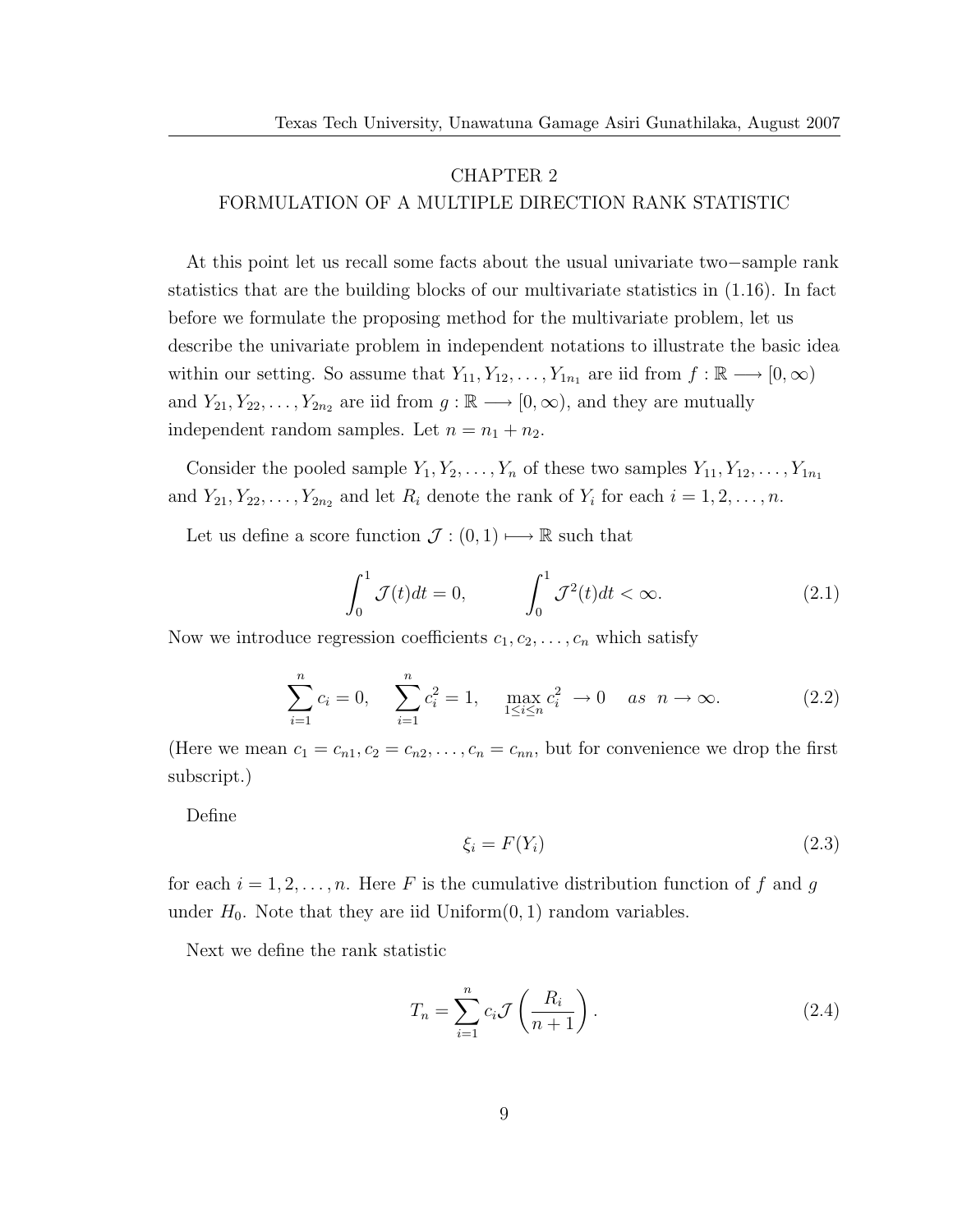Recall that we wish to test the null hypothesis

$$
H_0: f=g.
$$

Under this null hypothesis, asymptotic normality of  $T_n$  can be proven. To prove this result, we need the following very useful lemma.

Lemma 1. Under the null hypothesis,

$$
\mathbb{E}\left[\sum_{i=1}^{n}c_{i}\left\{\mathcal{J}\left(\frac{R_{i}}{n+1}\right)-\mathcal{J}\left(\xi_{i}\right)\right\}\right]^{2}\longrightarrow0 \quad as\ \ n\longrightarrow\infty.
$$
 (2.5)

Proof. Let

$$
D_{i} = \left\{ \mathcal{J} \left( \frac{R_{i}}{n+1} \right) - \mathcal{J} \left( \xi_{i} \right) \right\}
$$
 (2.6)

for each  $i = 1, 2, \ldots, n$ .

Note that due to the symmetry involved, the vector  $(D_1, D_2, \ldots, D_n)$  has exchangeable components under the null hypothesis. This means in particular that

$$
\mathbb{E}D_i^2 = \mathbb{E}D_1^2 \quad \forall i, \qquad \text{and} \qquad \mathbb{E}D_i D_j = \mathbb{E}D_1 D_2, \quad \forall i \neq j. \tag{2.7}
$$

We now obtain,

$$
\mathbb{E}\left(\sum_{i=1}^{n}c_{i}D_{i}\right)^{2} = \mathbb{E}\sum_{i=1}^{n}\sum_{j=1}^{n}c_{i}D_{i}c_{j}D_{j}
$$
\n
$$
= \sum_{1\leq i\neq j\leq n}c_{i}c_{j}\mathbb{E}D_{i}D_{j} + \sum_{i=1}^{n}c_{i}^{2}\mathbb{E}D_{i}^{2}
$$
\n
$$
= \mathbb{E}D_{1}D_{2}\left(\sum_{i=1}^{n}\sum_{j=1}^{n}c_{i}c_{j} - \sum_{i=1}^{n}c_{i}^{2}\right) + \mathbb{E}D_{1}^{2}\left(\sum_{i=1}^{n}c_{i}^{2}\right)
$$
\n
$$
= \mathbb{E}D_{1}D_{2}(0-1) + \mathbb{E}D_{1}^{2}(1)
$$
\n
$$
= \mathbb{E}D_{1}^{2} - \mathbb{E}D_{1}D_{2}
$$
\n
$$
\leq \mathbb{E}D_{1}^{2} + |\mathbb{E}D_{1}D_{2}|
$$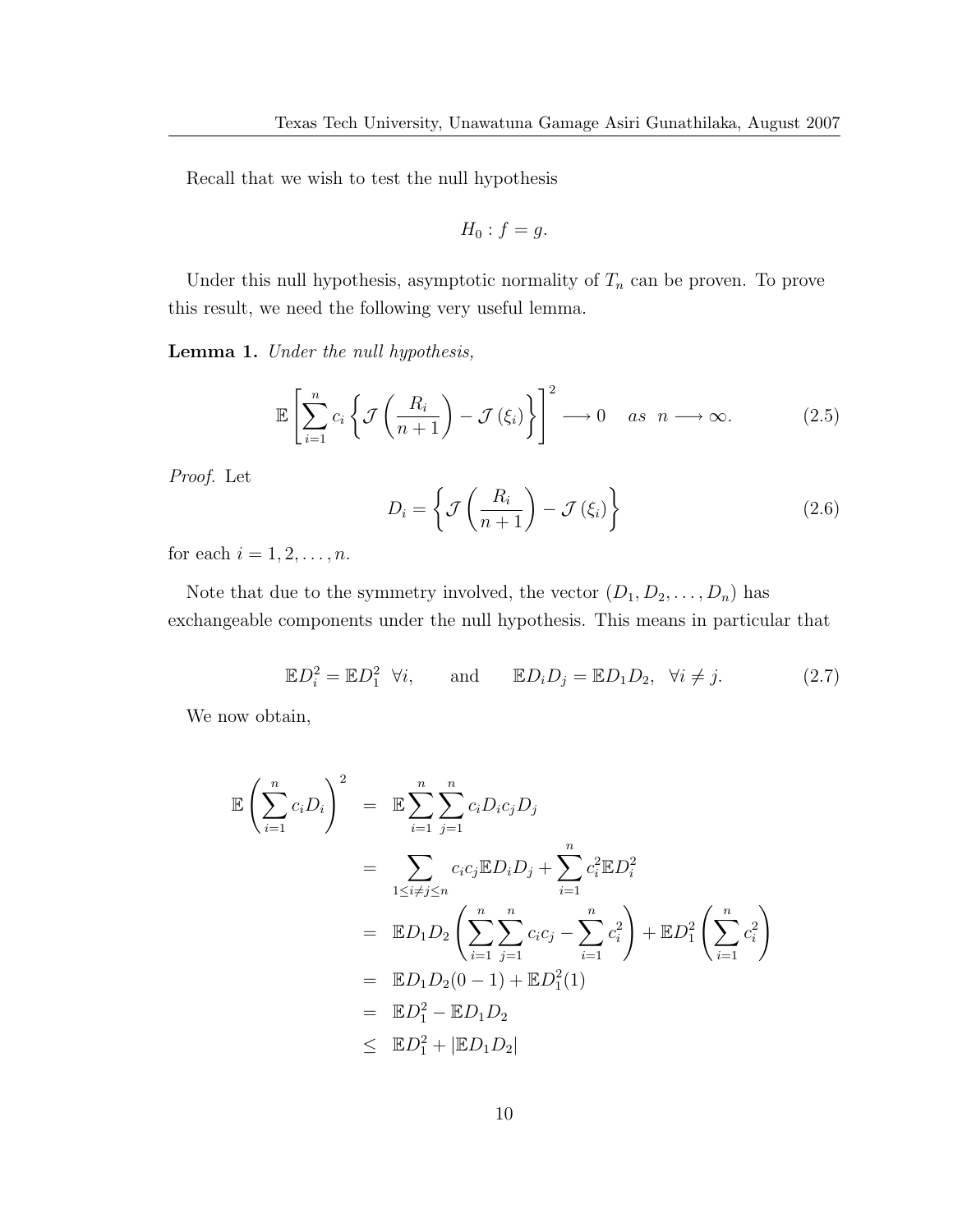Using the Cauchy−Schwarz inequality,

$$
\mathbb{E}\left(\sum_{i=1}^{n}c_{i}D_{i}\right)^{2} \leq \mathbb{E}D_{1}^{2} + \sqrt{\mathbb{E}D_{1}^{2}\mathbb{E}D_{2}^{2}}
$$

$$
= 2\mathbb{E}D_{1}^{2}.
$$

Hence it remains to show that  $\mathbb{E}D_1^2 \longrightarrow 0$  as  $n \longrightarrow \infty$ , i.e.,  $\mathbb{E}\left\{\mathcal{J}\left(\frac{R_1}{n+1}\right)-\mathcal{J}\left(\xi_1\right)\right\}^2\longrightarrow 0 \text{ as } n\longrightarrow\infty.$ 

Let us now confine the proof for the case where  $\mathcal{J}(t) = t - \frac{1}{2}$  $\frac{1}{2}$ ,  $0 \le t \le 1$ , which contains the essential idea, and observe that

$$
\mathbb{E}\left(\left(\frac{R_1}{n+1}-\frac{1}{2}\right)-\left(\xi_1-\frac{1}{2}\right)\right)^2 = \mathbb{E}\left(\frac{R_1}{n+1}-\xi_1\right)^2 |R_1\right\}
$$
  
\n
$$
= \mathbb{E}\mathbb{E}\left\{\left(\frac{R_1}{n+1}-\xi_1\right)^2 |R_1\right\}
$$
  
\n
$$
= \frac{1}{n} \sum_{i=1}^n \mathbb{E}\left\{\left(\frac{R_1}{n+1}-\xi_1\right)^2 |R_1=i\right\}
$$
  
\n
$$
= \frac{1}{n} \sum_{i=1}^n \mathbb{E}\left\{\xi_{(i)}-\frac{i}{n+1}\right\}^2
$$
  
\n
$$
= \frac{1}{n} \sum_{i=1}^n \left\{\text{Var}\left(\xi_{(i)}\right)\right\}
$$
  
\n
$$
= \frac{1}{n} \sum_{j=1}^n \frac{j(n-j+1)}{(n+1)^2(n+2)}
$$
  
\n
$$
= \frac{1}{6(n+1)}
$$
  
\n
$$
= o\left(\frac{1}{n}\right) \text{ as } n \longrightarrow \infty.
$$

(Here  $\xi_{(i)}$  is the *i*<sup>th</sup> order statistic for  $\xi_1, \xi_2, \ldots, \xi_n$ .)

Therefore the result is true for  $\mathcal{J}(t) = t - \frac{1}{2}$  $\frac{1}{2}$ . We will not prove for the general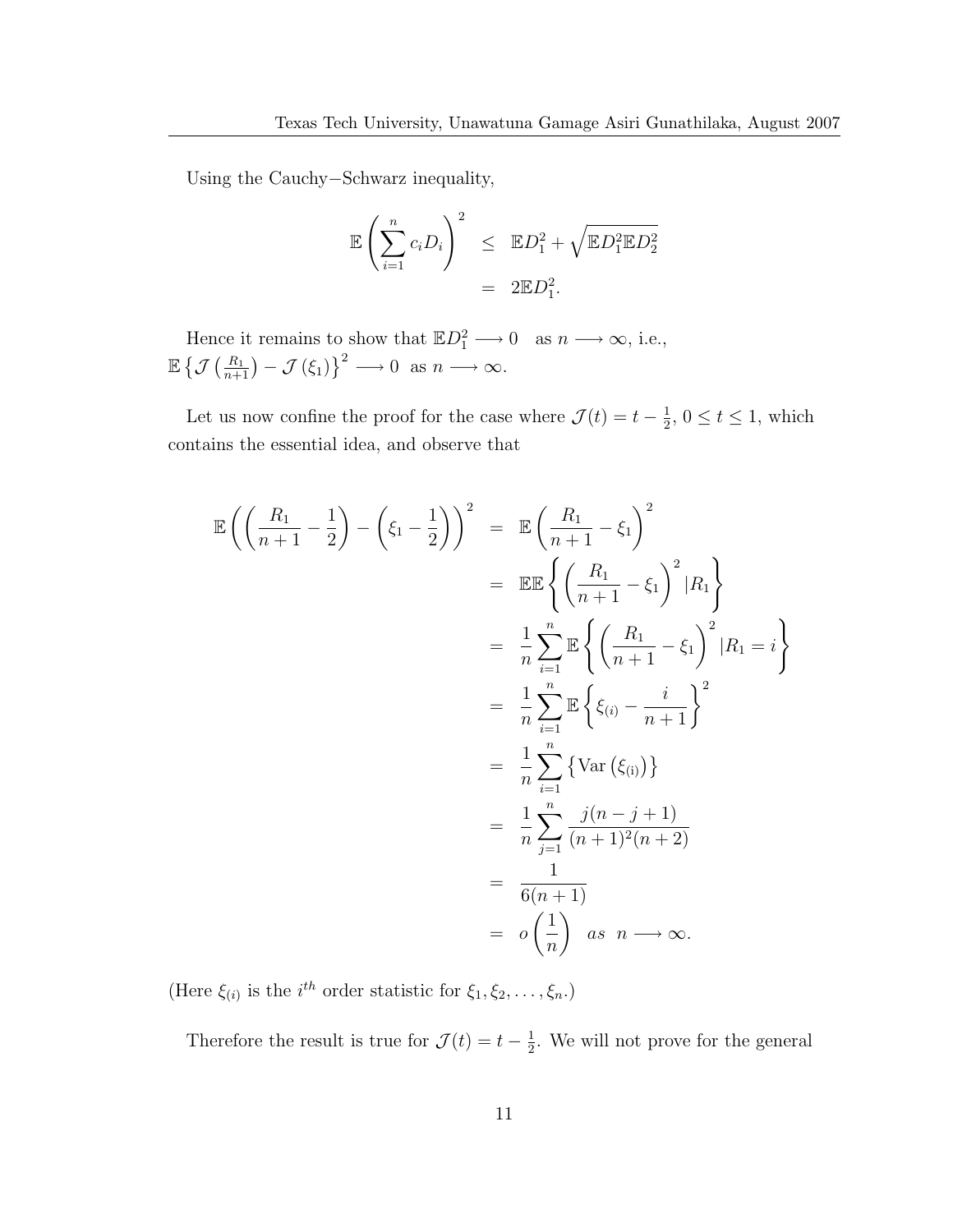case.

Theorem 1. Under the above conditions

$$
T_n = \sum_{i=1}^n c_i \mathcal{J}\left(\frac{R_i}{n+1}\right) \stackrel{d}{\to} N\left(0, \sigma^2\right) \quad \text{as} \ \ n \longrightarrow \infty,\tag{2.8}
$$

where

$$
\sigma^2 = \int_0^1 \mathcal{J}^2(t)dt.
$$
\n(2.9)

 $\Box$ 

Proof. Define

$$
\xi_i = F(Y_i)
$$
 for  $i = 1, 2, ..., n,$  (2.10)

and note that they are iid  $Uniform(0, 1)$  random variables.

Let us introduce following rank statistic

$$
\widetilde{T_n} = \sum_{i=1}^n c_i \mathcal{J}(\xi_i)
$$
\n(2.11)

and observe that

$$
\mathbb{E}\left(\widetilde{T_n}\right) = 0,\tag{2.12}
$$

and

$$
\text{Var}\left(\widetilde{\mathcal{T}_{n}}\right) = \sigma^{2} \tag{2.13}
$$

from equations  $(2.1)$  and  $(2.9)$ .

According to the Central Limit Theorem,

$$
\widetilde{T_n} \xrightarrow{d} N\left(0, \sigma^2\right) \quad \text{as} \ \ n \longrightarrow \infty. \tag{2.14}
$$

Now the proof is quite simple, being a straightforward application of Markov inequality. We have, for every  $\epsilon > 0$ ,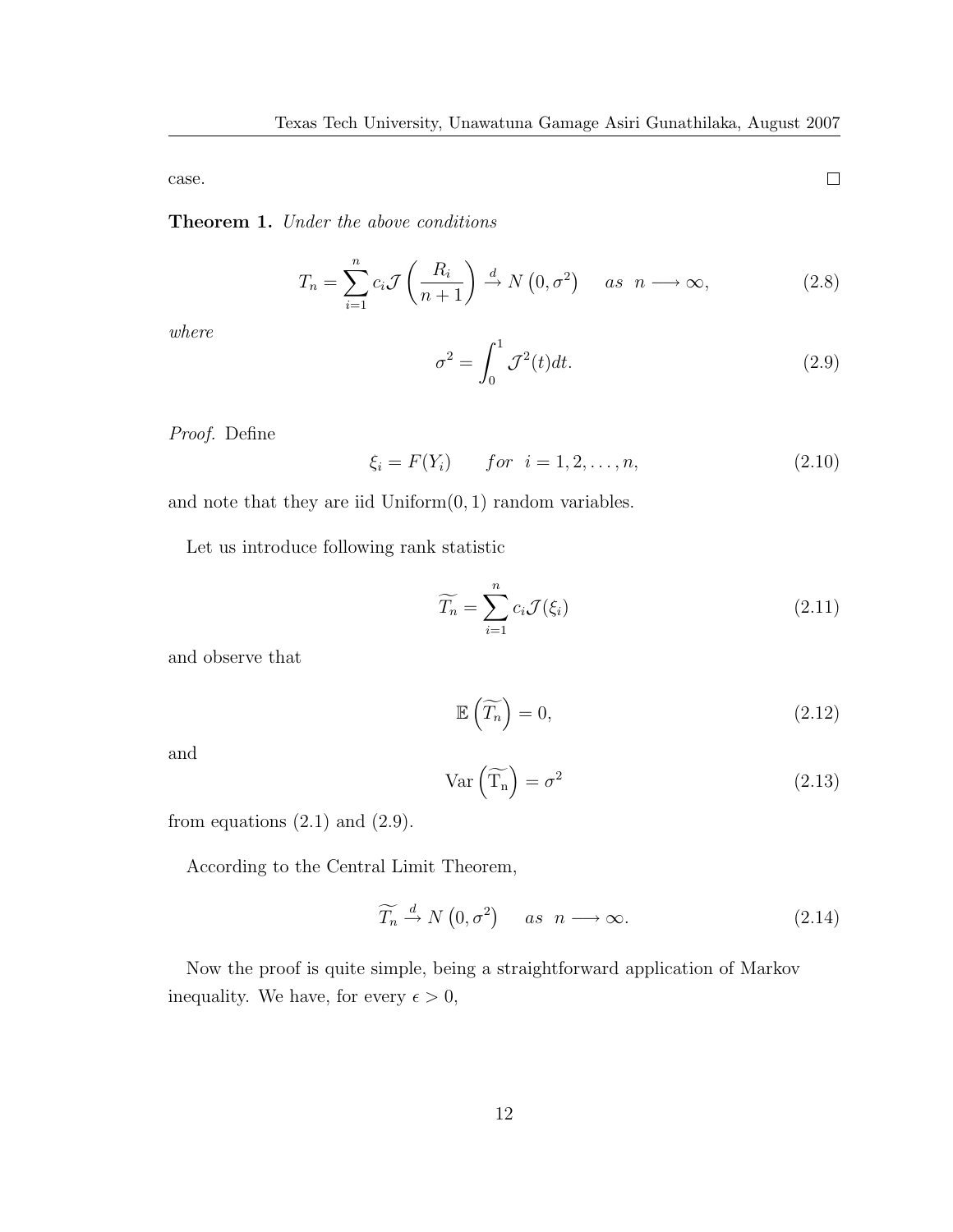$$
P\left(\left|\left(T_n-\widetilde{T}_n\right)\right|>\epsilon\right) \leq \frac{\mathbb{E}\left[\left(T_n-\widetilde{T}_n\right)\right]^2}{\epsilon^2}
$$
  
= 
$$
\frac{1}{\epsilon^2} \mathbb{E}\left[\sum_{i=1}^n c_i \left\{\mathcal{J}\left(\frac{R_i}{n+1}\right)-\mathcal{J}\left(\xi_i\right)\right\}\right]^2 \longrightarrow 0 \text{ as } n \longrightarrow \infty.
$$

The last step is due to Lemma 1. Hence  $(T_n - \widetilde{T_n}) \stackrel{p}{\rightarrow} 0$ , and

$$
T_n = \widetilde{T_n} + (T_n - \widetilde{T_n}) \xrightarrow{d} N(0, \sigma^2) \quad \text{as } n \longrightarrow \infty. \tag{2.15}
$$

Therefore the proof is complete.

 $\Box$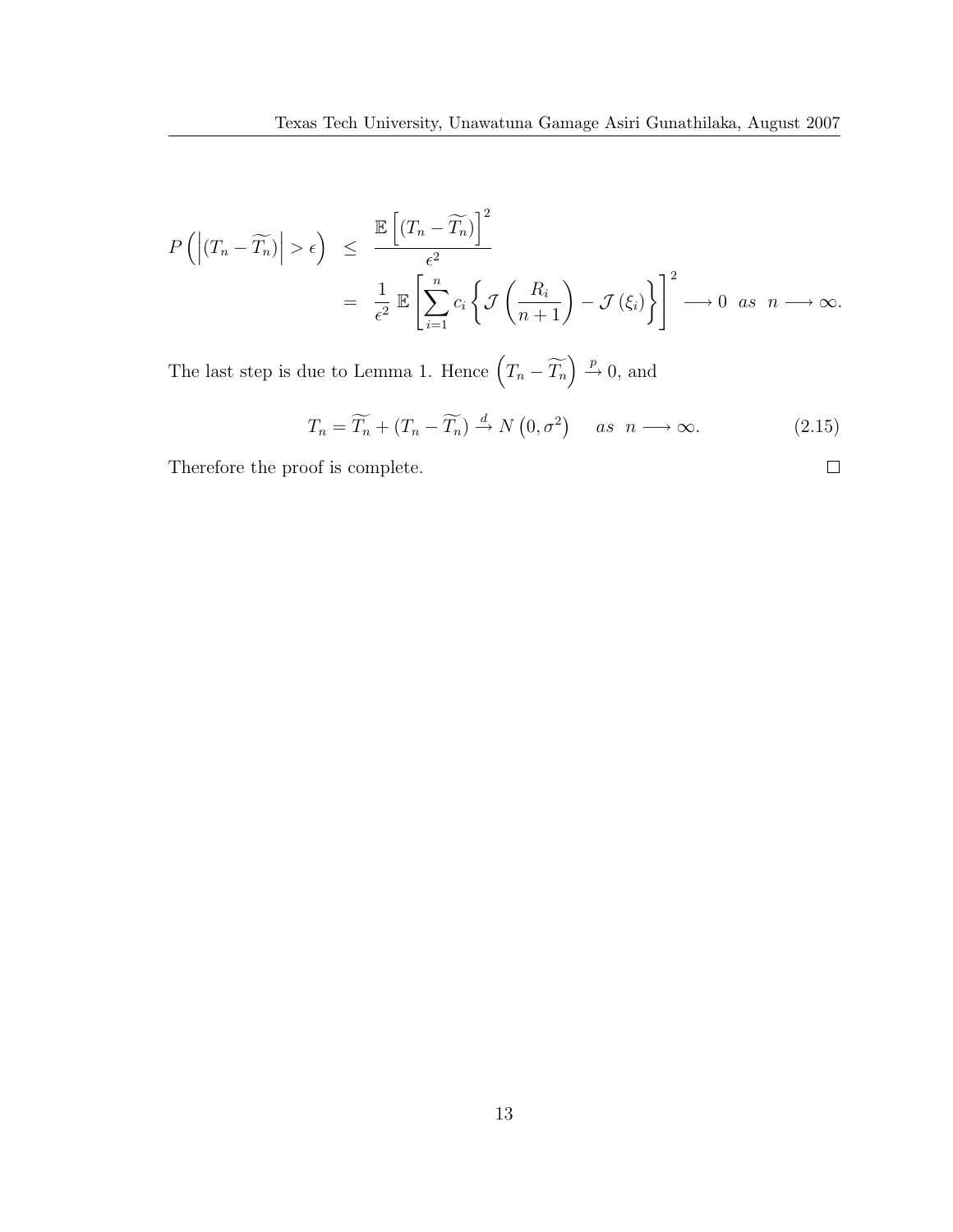## CHAPTER 3 ASYMPTOTICS UNDER  $H_0$

Let us return to the multivariate two−sample problem, and let us specify more precisely the vector statistic  $S = (S_{e_1}, S_{e_2}, \ldots, S_{e_k})^T$ , which we call as a *multiple* direction rank statistic in our formulation. To specify the  $\alpha^{th}$  component  $S_{e_{\alpha}}$ , we consider the pooled sample  $X_1, X_2, \ldots, X_n$  and their projections  $X_i^T e_\alpha = X_{i,e_\alpha}$  (for  $i = 1, 2, \ldots, n$  onto the direction  $e_{\alpha}$ . Next let  $R_{\alpha i}$  denote the rank of  $X_i^T e_{\alpha}$  in the random sample  $X_1^T e_\alpha, X_2^T e_\alpha, \dots, X_n^T e_\alpha$ .

In order to formulate the multivariate rank statistics we need some more notations. So define

$$
F_{\alpha}(x) = \mathbb{P}\left(X^T e_{\alpha} \le x\right), \qquad x \in \mathbb{R}.\tag{3.1}
$$

The empirical analogue is

$$
\hat{F}_{\alpha}(x) = \frac{1}{n} \sum_{i=1}^{n} I_{(-\infty, x]} \left( X_i^T e_{\alpha} \right), \qquad x \in \mathbb{R}, \ \alpha = 1, 2, \dots, k. \tag{3.2}
$$

Furthermore, let

$$
F_{\alpha\beta}(x,y) = \mathbb{P}\left(X^T e_\alpha \le x, X^T e_\beta \le y\right), \qquad (x,y) \in \mathbb{R}^2. \tag{3.3}
$$

The empirical analogue is

$$
\hat{F}_{\alpha\beta}(x,y) = \frac{1}{n} \sum_{i=1}^{n} I_{(-\infty,x]} \left( X_i^T e_{\alpha} \right) I_{(-\infty,y]} \left( X_i^T e_{\beta} \right), \quad (x,y) \in \mathbb{R}^2,
$$
\n(3.4)

for  $\alpha = 1, 2, \ldots, k$ , and  $\beta = 1, 2, \ldots, k$ .

Then we can write

$$
R_{\alpha i} = n \hat{F}_{\alpha} (X_i^T e_{\alpha}). \tag{3.5}
$$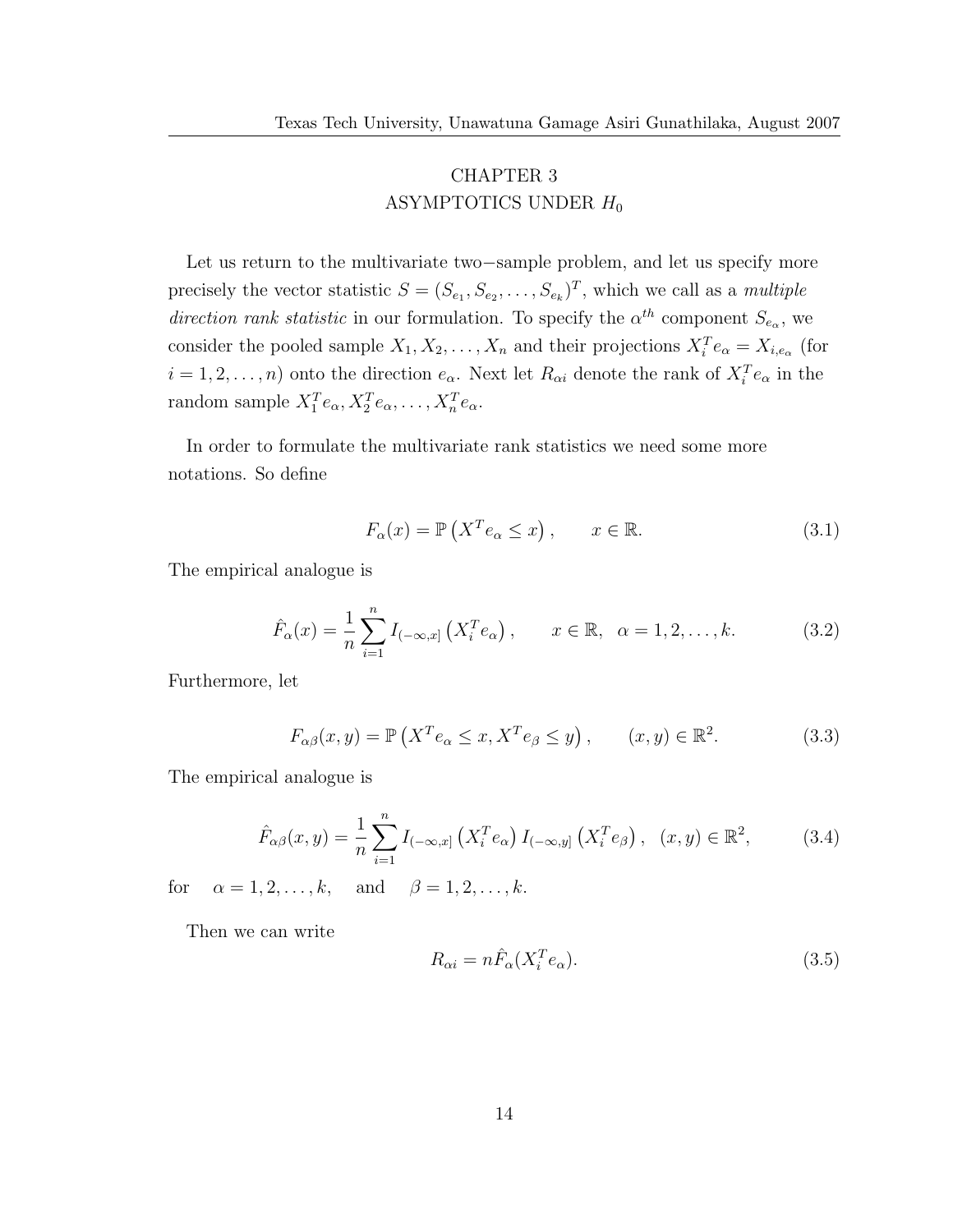Now for each direction  $e_{\alpha}$ , we define the multivariate rank statistic  $S_{e_{\alpha}}$  for location as follows:

$$
S_{e_{\alpha}} = \sum_{i=1}^{n} c_i \mathcal{J}\left(\frac{R_{\alpha i}}{n+1}\right) \tag{3.6}
$$

Under the null hypothesis that  $X_{11}, X_{12}, \ldots X_{1n_1}$  and  $X_{21}, X_{22}, \ldots X_{2n_2}$  are iid, we have

$$
S_{e_{\alpha}} = U_{e_{\alpha}} + o_p(1) \quad \text{as} \quad n \to \infty,
$$
\n(3.7)

where

$$
U_{e_{\alpha}} = \sum_{i=1}^{n} c_i \mathcal{J}(\xi_{\alpha i})
$$
\n(3.8)

with the  $\xi_{\alpha i} = F_{\alpha}(X_i^T e_{\alpha})$  being independent copies of

$$
\xi_{\alpha} = F_{\alpha}(X^T e_{\alpha}) \sim \text{Uniform}(0,1). \tag{3.9}
$$

see, for instance [1].

Now we define our Multiple Direction Rank Statistic S as follows:

$$
S = (S_{e_1}, S_{e_2}, \dots, S_{e_k})^T
$$
\n(3.10)

**Theorem 2.** Under the null hypothesis  $(1.1)$  we have

$$
S = (S_{e_1}, S_{e_2}, \dots, S_{e_k})^T \stackrel{d}{\to} Z \stackrel{d}{=} N_k(0, V),
$$
\n(3.11)

where the right hand side is k−variate normal distribution with mean vector 0 and covariance matrix V with elements

$$
V_{\alpha\beta} = \mathbb{E}\mathcal{J}(\xi_{\alpha})\mathcal{J}(\xi_{\beta}) = \int \int \mathcal{J}\left(F_{\alpha}(x)\right)\mathcal{J}\left(F_{\beta}(y)\right) dF_{\alpha\beta}(x,y) \tag{3.12}
$$

for  $\alpha = 1, 2, \ldots, k$  and  $\beta = 1, 2, \ldots, k$ .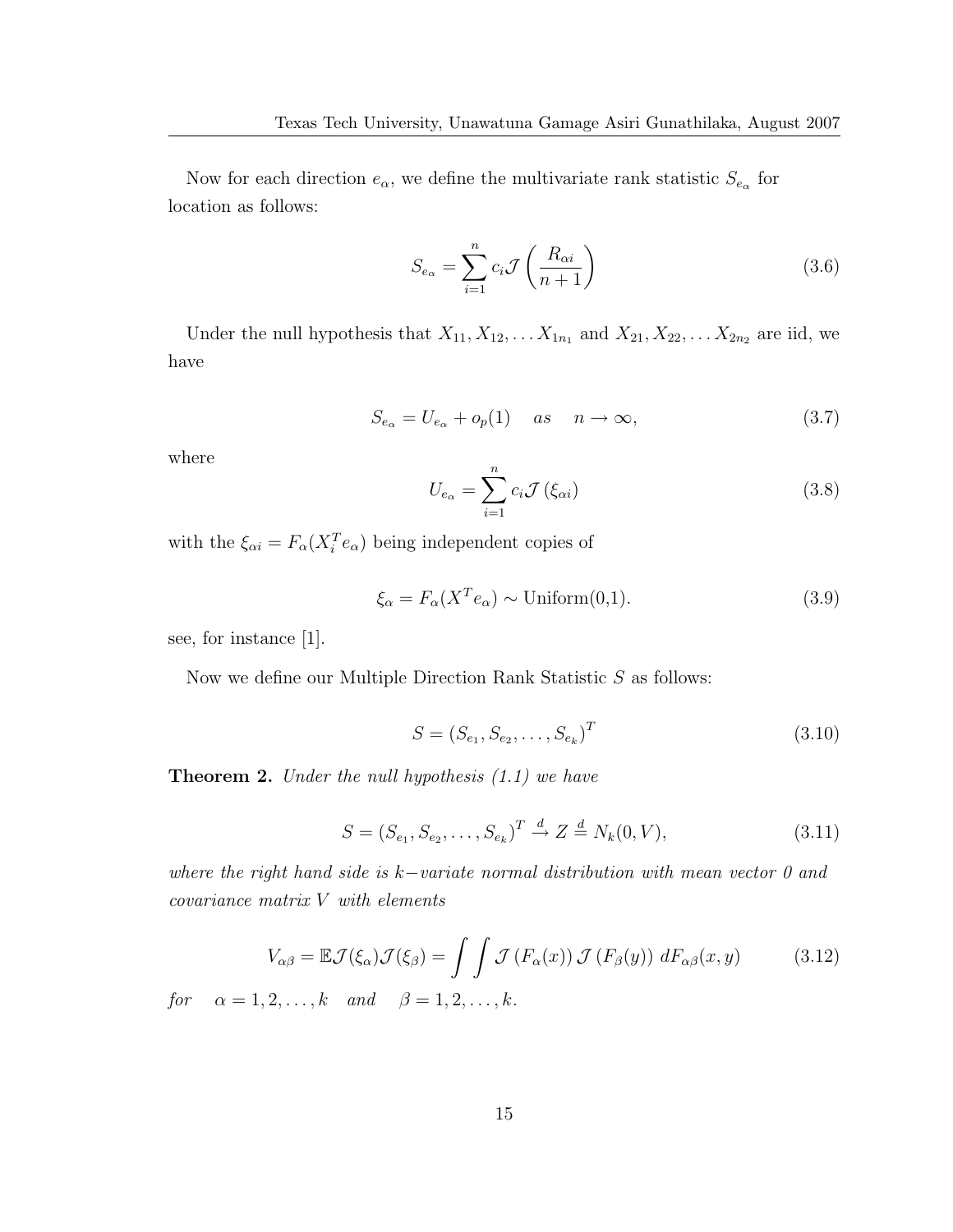*Proof.* Let us introduce the random vector  $U = (U_{e_1}, U_{e_2}, \dots, U_{e_k})^T$  where  $U_{e_i}$  is a rank statistic as in (3.8) for each  $i = 1, 2, \ldots, k$ , and observe that we have

$$
S = U + o_p(1) \quad as \quad n \to \infty \tag{3.13}
$$

because of the result in equation (3.7).

Exploiting the Cramér–Wold device, let us choose an arbitrary  $a \in \mathbb{R}^k$  and consider

$$
a^T U = \sum_{i=1}^n c_i \sum_{\alpha=1}^k a_\alpha \mathcal{J}(\xi_{\alpha i}).
$$
\n(3.14)

Since the  $c_i$ 's satisfy the conditions in  $(2.2)$  and

$$
\mathbb{E}\left\{\sum_{\alpha=1}^{k} a_{\alpha} \mathcal{J}(\xi_{\alpha i})\right\} = 0, \tag{3.15}
$$

$$
\operatorname{Var}\left\{\sum_{\alpha=1}^{k} a_{\alpha} \mathcal{J}(\xi_{\alpha i})\right\} = a^T V a,\tag{3.16}
$$

it follows that

$$
a^T U \stackrel{d}{\to} N_k(0, a^T V a) \quad as \ \ n \to \infty. \tag{3.17}
$$

Hence according to equations  $(3.13)$ ,  $(3.14)$  and  $(3.17)$  we have

$$
a^T S \xrightarrow{d} N_k(0, a^T V a) \quad as \quad n \to \infty. \tag{3.18}
$$

 $\Box$ 

Because  $a \in \mathbb{R}^k$  is arbitrary, the theorem follows.

Now, we will present an example to elaborate about these formulations. The content of this example will be used for later sections in this thesis, especially for simulations we have run to investigate the accuracy of the proposed method.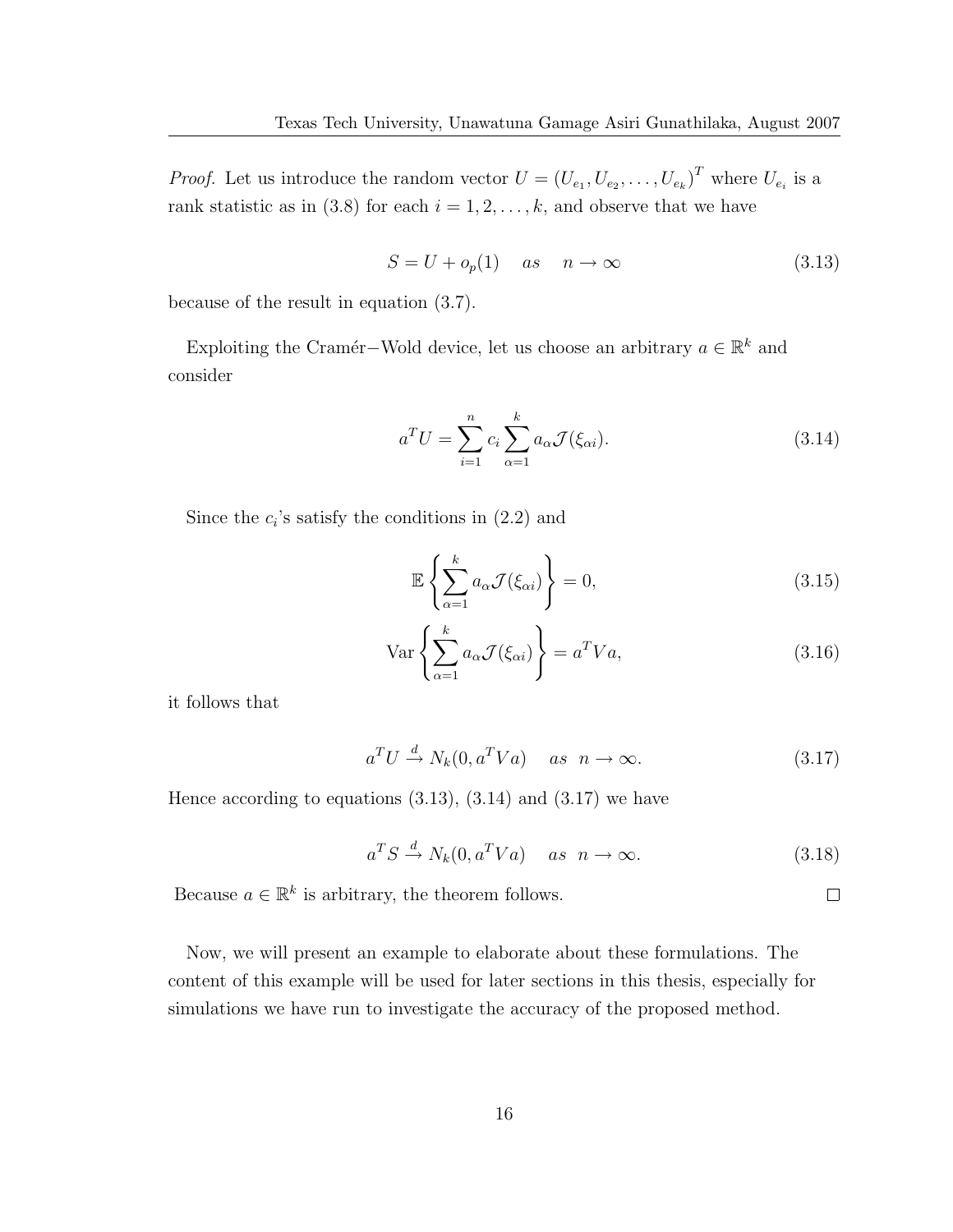#### Example 1.

Consider a two sample problem for testing the null hypothesis that all  $X_{11}, X_{12}, \ldots, X_{1n_1}$  and  $X_{21}, X_{22}, \ldots, X_{2n_2}$  are iid against the alternative hypothesis that two independent samples are from different densities.

We choose the regression coefficients as follows.

$$
c_1 = \dots = c_{n_1} = \sqrt{\frac{n_2}{n n_1}}, \quad c_{n_1+1} = \dots = c_{n_1+n_2} = -\sqrt{\frac{n_1}{n n_2}} \tag{3.19}
$$

It is easily verifed that the  $c_i$ 's satisfy the conditions in  $(2.2)$  provided that  $n_1 \wedge n_2 \rightarrow \infty$  as  $n \rightarrow \infty$ .

Let us use the score function

$$
\mathcal{J}(t) = t - \frac{1}{2}, \quad 0 < t < 1,\tag{3.20}
$$

which satisfies the conditions in  $(2.1)$ .

In this case the multivariate rank statistic towards the direction  $e_{\alpha}$  is

$$
S_{e_{\alpha}} = \sqrt{\frac{n_2}{n n_1}} \sum_{i=1}^{n_1} \left( \frac{R_{\alpha i}}{n+1} - \frac{1}{2} \right) - \sqrt{\frac{n_1}{n n_2}} \sum_{i=n_1+1}^{n_1+n_2} \left( \frac{R_{\alpha i}}{n+1} - \frac{1}{2} \right). \tag{3.21}
$$

Now we want to develop a test statistic  $||S||^2$  in terms of the Multiple Direction Rank Statistic  $S = (S_{e_1}, S_{e_2}, \dots, S_{e_k})^T$  to test the null hypothsis (1.1). Here,

$$
||S||^2 = S^T S.
$$
 (3.22)

In order to specify the decision rule, we should however know the exact distribution of  $||S||^2$ .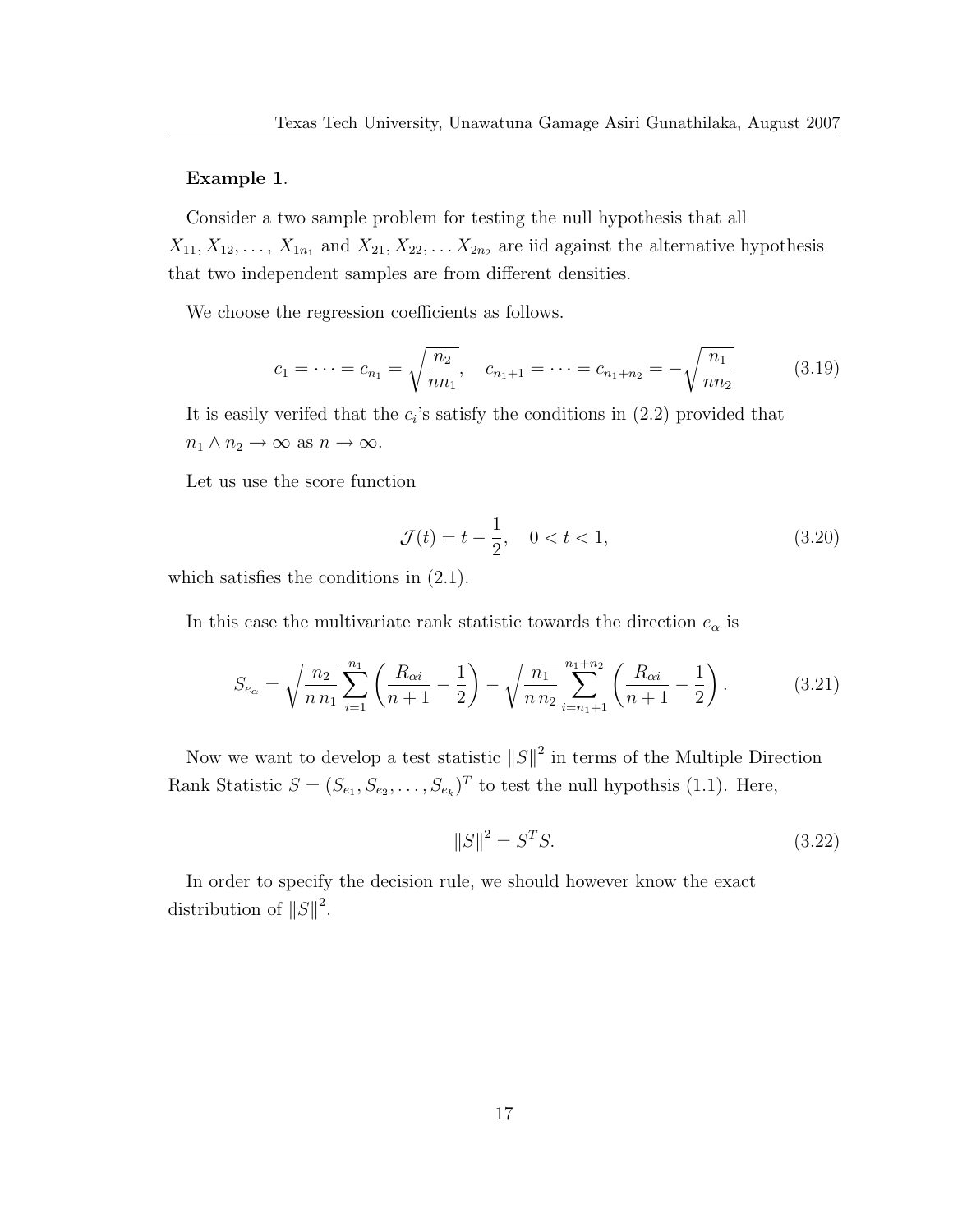**Theorem 3.** Under the  $H_0: f = g$ ,

$$
||S||^2 \stackrel{d}{\rightarrow} ||Z||^2, \tag{3.23}
$$

where  $Z \stackrel{d}{=} N_k(0, V)$ .

The distribution of  $||Z||^2$  depends on the unknown parameter V. In particular,

unless we know the rank of the matrix V, we cannot specify the distribution of  $||Z||^2$ . If V were full rank then

$$
V^{-\frac{1}{2}}S \xrightarrow{d} V^{-\frac{1}{2}}Z \xrightarrow{d} N_k(0, I_k). \tag{3.24}
$$

Hence,

$$
\left\|V^{-\frac{1}{2}}S\right\|^2 \xrightarrow{d} \left\|V^{-\frac{1}{2}}Z\right\|^2 \xrightarrow{d} \chi^2(k). \tag{3.25}
$$

In practice, most of the time an estimate of the matrix  $V$  is a full rank matrix with rank equal to the number of directions we consider. This fact is being confirmed by most of the Matlab simulations we have run, in order to check the validity of the proposed method. The Matlab code of the simulation program for two dimensional data is shown in the Appendix.

As another justification for the non−degeneracy of the covariance matrix in a different manner, let us consider the Example 1 given that our data are projected only to directions  $e_{\alpha}$  and  $e_{\beta}$ . In this situation our covariance matrix is as follows.

$$
V = \begin{bmatrix} \mathbb{E}\mathcal{J}^2(\xi_\alpha) & \mathbb{E}\mathcal{J}(\xi_\alpha)\mathcal{J}(\xi_\beta) \\ \mathbb{E}\mathcal{J}(\xi_\alpha)\mathcal{J}(\xi_\beta) & \mathbb{E}\mathcal{J}^2(\xi_\beta) \end{bmatrix}
$$
(3.26)

Recall that  $\xi_{\alpha}$  and  $\xi_{\beta}$  are Uniform(0, 1), and observe that

$$
\mathbb{E}\mathcal{J}^2(\xi_\alpha) = \int_0^1 \left(\xi_\alpha - \frac{1}{2}\right)^2 d\xi_\alpha = \frac{1}{12}.\tag{3.27}
$$

Similarly,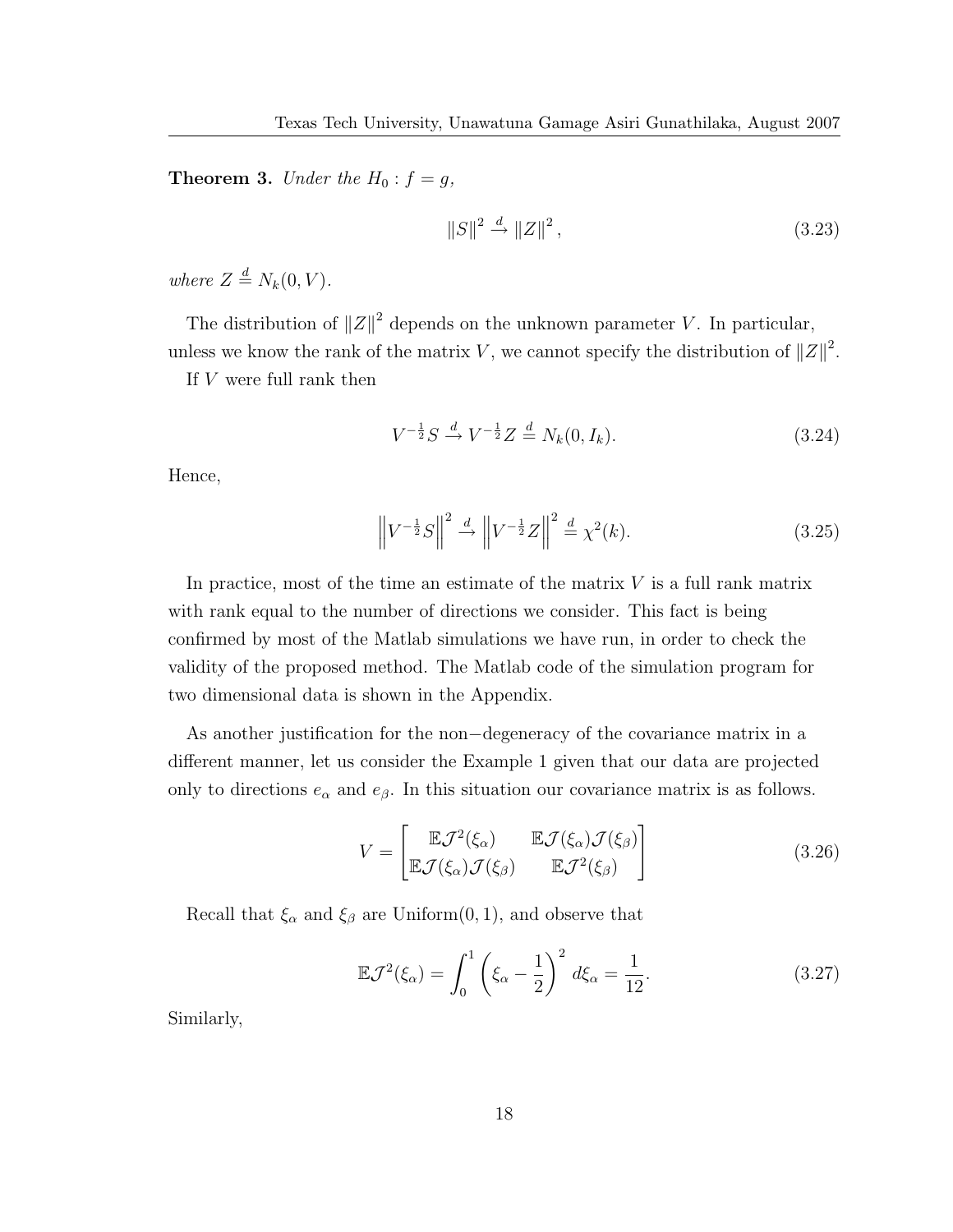$$
\mathbb{E}\mathcal{J}^2(\xi_\beta) = \frac{1}{12}.\tag{3.28}
$$

Next notice that

$$
\mathbb{E}\mathcal{J}(\xi_{\alpha})\mathcal{J}(\xi_{\beta}) = \mathbb{E}\left[\left(\xi_{\alpha} - \frac{1}{2}\right)\left(\xi_{\beta} - \frac{1}{2}\right)\right]
$$
  
\n
$$
= \mathbb{E}\left[\xi_{\alpha}\xi_{\beta} - \frac{1}{2}\left(\xi_{\alpha} + \xi_{\beta}\right) + \frac{1}{4}\right]
$$
  
\n
$$
= \mathbb{E}\left[\xi_{\alpha}\xi_{\beta}\right] - \frac{1}{4} \qquad \left(\because \mathbb{E}[\xi_{\alpha}] = \mathbb{E}[\xi_{\beta}] = \frac{1}{2}\right).
$$

Now if  $V$  is not a full rank matrix, we have

$$
\begin{vmatrix}\n\frac{1}{12} & \mathbb{E} \left[ \xi_{\alpha} \xi_{\beta} \right] - \frac{1}{4} \\
\mathbb{E} \left[ \xi_{\alpha} \xi_{\beta} \right] - \frac{1}{4} & \frac{1}{12}\n\end{vmatrix} = 0
$$
\n
$$
\left( \frac{1}{12} \right)^2 - \left( \mathbb{E} \left[ \xi_{\alpha} \xi_{\beta} \right] - \frac{1}{4} \right)^2 = 0
$$
\n
$$
\left( \frac{1}{12} + \mathbb{E} \left[ \xi_{\alpha} \xi_{\beta} \right] - \frac{1}{4} \right) \left( \frac{1}{12} - \mathbb{E} \left[ \xi_{\alpha} \xi_{\beta} \right] + \frac{1}{4} \right) = 0
$$
\n
$$
\left( \mathbb{E} \left[ \xi_{\alpha} \xi_{\beta} \right] - \frac{1}{6} \right) \left( - \mathbb{E} \left[ \xi_{\alpha} \xi_{\beta} \right] + \frac{1}{3} \right) = 0,
$$

i.e.,

$$
\mathbb{E}\left[\xi_{\alpha}\xi_{\beta}\right] = \frac{1}{6} \quad \text{or} \quad \mathbb{E}\left[\xi_{\alpha}\xi_{\beta}\right] = \frac{1}{3}.
$$
 (3.29)

Since the covariance matrix V is nonnegative definite matrix,  $|V|$  should be greater than or equal to zero. Therefore according to the above calculation,  $\mathbb{E}[\xi_\alpha \xi_\beta]$ can only take values between  $\frac{1}{3}$  and  $\frac{1}{6}$  including the two end points. Only this two end points are resulting in  $|V| = 0$ . Therefore it is reasonable to assume that V is a full rank matrix except for a very rare situation. The reasonability of this claim can be convinced through the following integral calculations. Notice that the possible domain for the joint density function of  $\xi_{\alpha}$  and  $\xi_{\beta}$  is the unit square. First we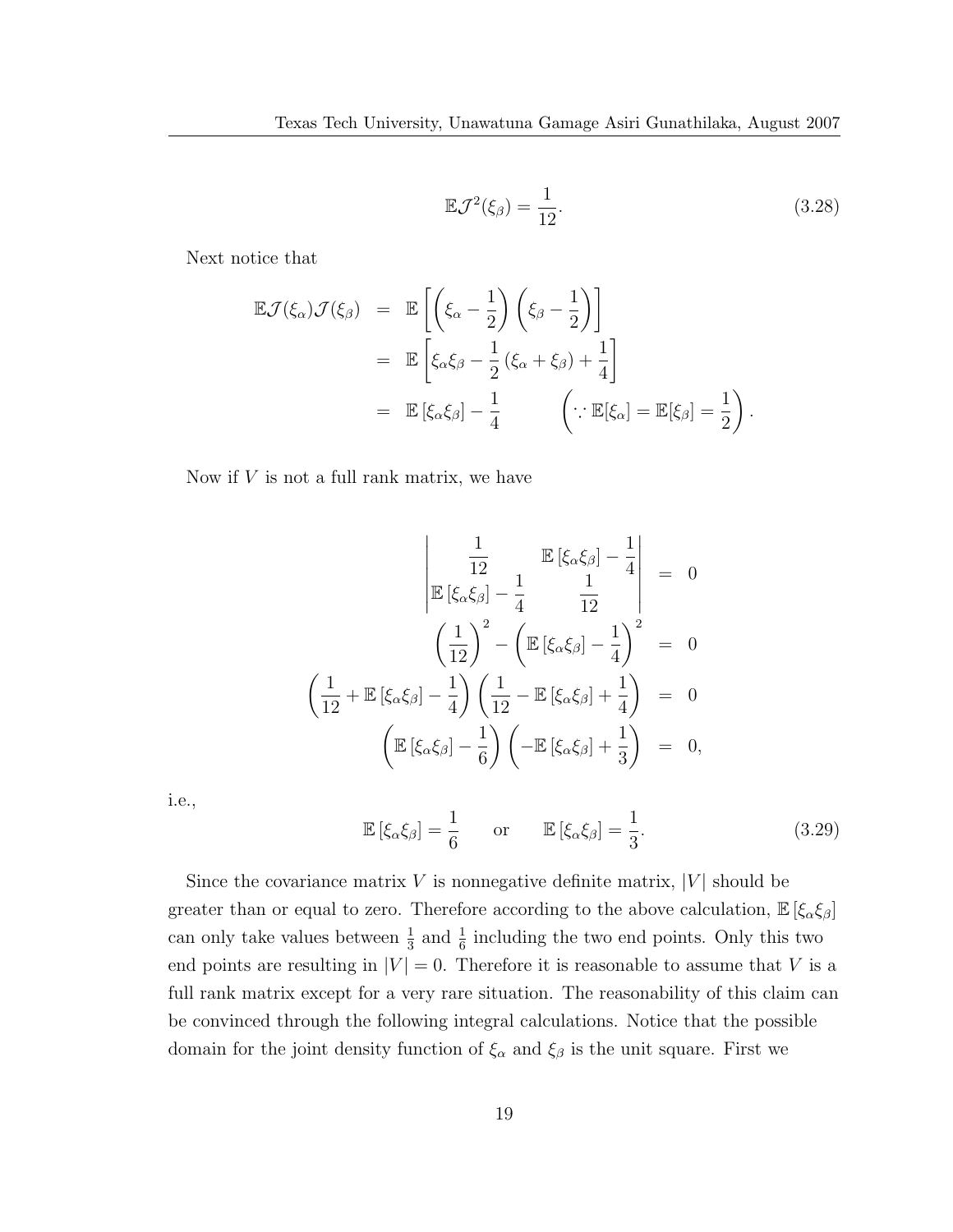

Figure 3.1. The Main Diagonal of the Unit Square

assume the domain of the joint density function of  $\xi_{\alpha}$  and  $\xi_{\beta}$  is the main diagonal of the unit square. The integration on the main diagonal results in  $\mathbb{E}[\xi_\alpha \xi_\beta] = \frac{1}{3}$ .

$$
\mathbb{E} [\xi_{\alpha} \xi_{\beta}] = \int \int st \, dF_{\alpha\beta}(s, t)
$$
  
= 
$$
\frac{1}{\sqrt{2}} \int_0^{\sqrt{2}} \frac{u}{\sqrt{2}} \frac{u}{\sqrt{2}} du
$$
  
= 
$$
\frac{1}{2\sqrt{2}} \left[ \frac{u^3}{3} \right]_0^{\sqrt{2}} = \frac{1}{3}
$$

Next we assume the domain of the joint density function of  $\xi_{\alpha}$  and  $\xi_{\beta}$  is the other diagonal of the unit square. The integration on this diagonal results in  $\mathbb{E}[\xi_\alpha \xi_\beta] = \frac{1}{6}$ .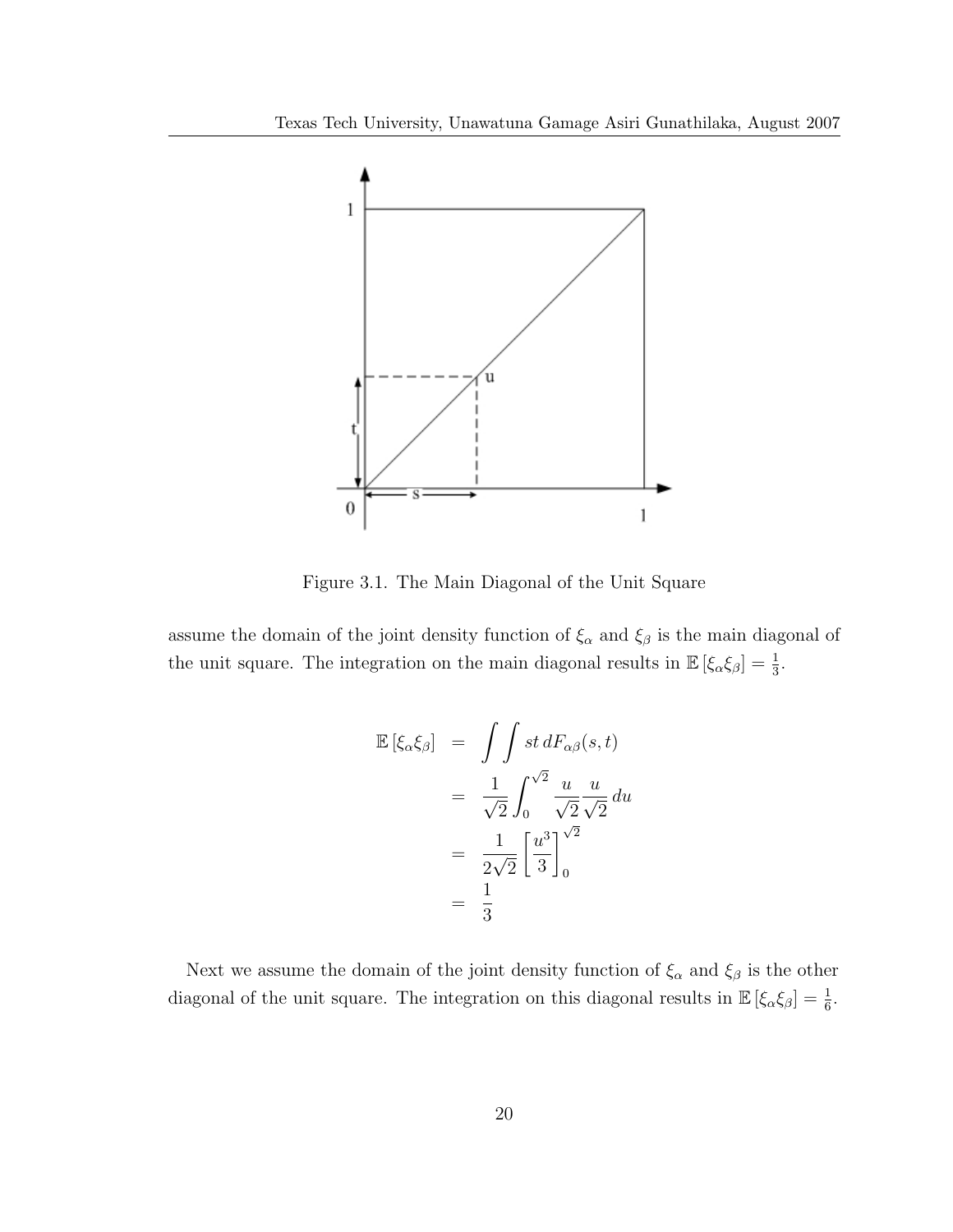

Figure 3.2. The Other Diagonal of the Unit Square

$$
\mathbb{E}\left[\xi_{\alpha}\xi_{\beta}\right] = \int \int st \, dF_{\alpha\beta}(s,t)
$$
  
= 
$$
\frac{1}{\sqrt{2}} \int_0^{\sqrt{2}} \frac{u}{\sqrt{2}} \left(1 - \frac{u}{\sqrt{2}}\right) du
$$
  
= 
$$
\frac{1}{2\sqrt{2}} \left[\frac{\sqrt{2}u^2}{2} - \frac{u^3}{3}\right]_0^{\sqrt{2}}
$$
  
= 
$$
\frac{1}{6}
$$

There are situations where the estimate of the matrix  $V$  is not a full rank matrix. So let  $r$  be the rank of  $V$ , i.e.

$$
rank(V) = r \le k. \tag{3.30}
$$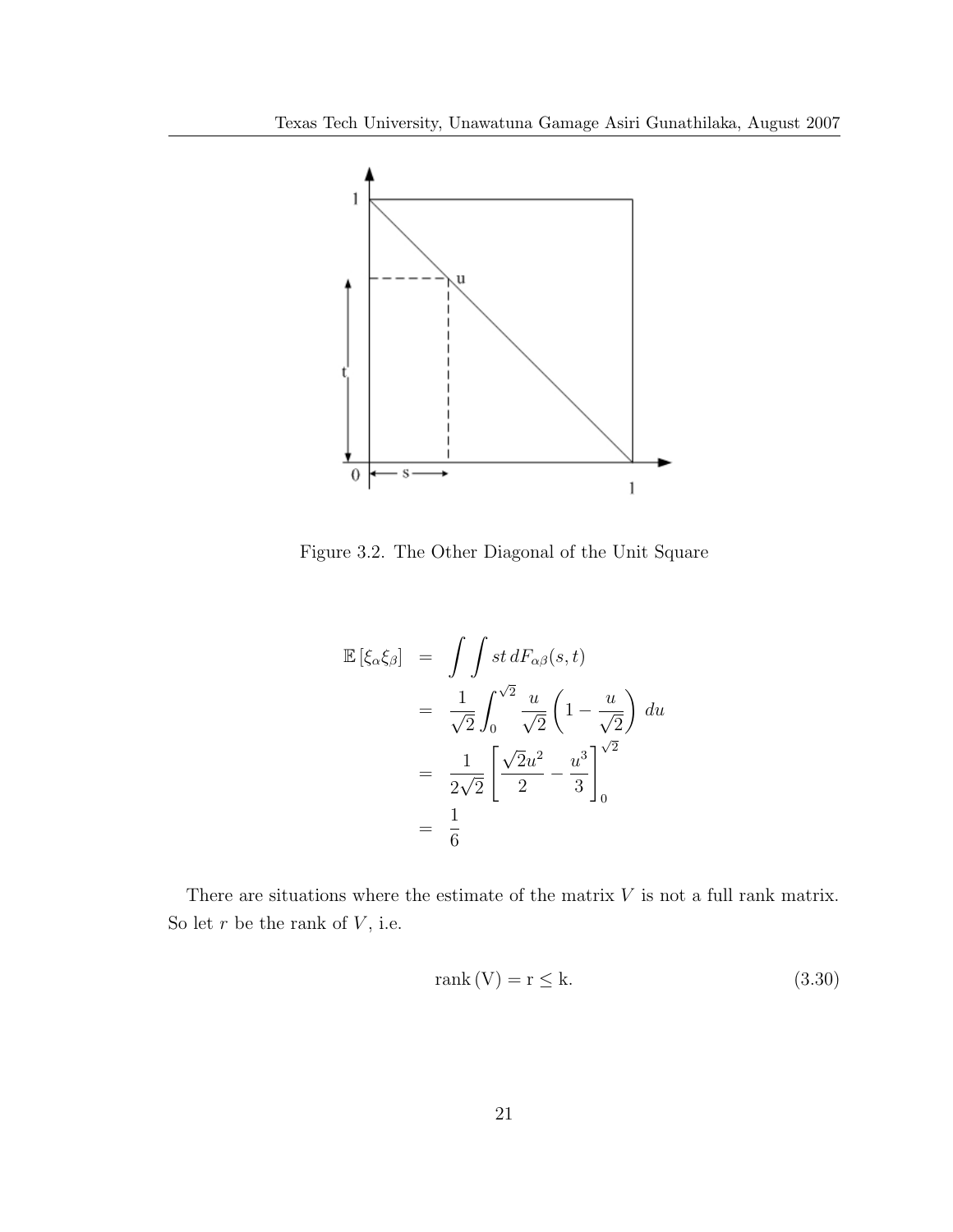**Lemma 2.** Since the matrix V is positive semidefinite, there exists an orthonormal  $k \times k$  matrix O and positive numbers  $\delta_1 \geq \delta_2 \geq \cdots \geq \delta_r > 0$   $(1 \leq r \leq k)$  such that  $V = O<sup>T</sup> \Delta O$  where  $\Delta$  is the  $k \times k$  diagonal matrix with diagonal  $(\delta_1, \delta_2, \cdots, \delta_r, 0, 0, \cdots, 0).$ 

Define  $\Delta^{-1/2}$  to be the diagonal matrix with diagonal  $(\delta_1^{-1/2})$  $\delta_1^{-1/2}, \delta_2^{-1/2}, \cdots, \delta_r^{-1/2}, 0,$  $(0, \dots, 0)$ . The following theorem is immediate from Theorem 2 and the continuous mapping theorem.

**Theorem 4.** Under the null hypothesis, we have

$$
\left\|\Delta^{-1/2}OS\right\|^2 \to \left\|\Delta^{-1/2}OS\right\|^2 \stackrel{d}{=} \chi^2(r), \text{ as } n \to \infty,
$$
\n(3.31)

where  $Z \stackrel{d}{=} N_k(0, V)$ .

However, in practice the covariance matrix  $V$  will be unknown. For the element  $V_{\alpha\beta}$  of V, however,  $\sqrt{n}$ –consistent estimators can be constructed by replacing the true unknown cdf's in the expression for  $V_{\alpha\beta}$  (see (3.12) and (3.9)) by their emperical counterparts. This yields,

$$
\hat{V}_{\alpha\beta} = \int \int \mathcal{J}\left(\frac{n}{n+1}\hat{F}_{\alpha}(x)\right) \mathcal{J}\left(\frac{n}{n+1}\hat{F}_{\beta}(y)\right) d\hat{F}_{\alpha\beta}(x,y) \tag{3.32}
$$

i.e.,

$$
\hat{V}_{\alpha\beta} = \frac{1}{n} \sum_{i=1}^{n} \mathcal{J}\left(\frac{R_{\alpha i}}{n+1}\right) \mathcal{J}\left(\frac{R_{\beta i}}{n+1}\right). \tag{3.33}
$$

where we assume  $\mathcal J$  to be bounded as in (2.1). In fact the expression on the right of (3.33) is a rank statistic for testing independence of Spearman type. It is known that after proper centering and scaling with  $\sqrt{n}$ , these statistics are asymptotically normal under fixed "alternatives", i.e. arbitrary continuous joint cdf's  $F_{\alpha\beta}$ , hence √  $\overline{n}$ –consistent, see [2].

Matrix  $\hat{V}$  is also positive semidefinite and can be diagonalized by an orthonormal  $k \times k$  matrix  $\hat{O}$ ; let  $\hat{\Delta}$  be the diagonal matrix with diagonal  $(\hat{\delta}_1, \hat{\delta}_2, \cdots, \hat{\delta}_r, 0, 0, \cdots, 0)$  for some  $1 \leq \hat{r} \leq k$ , where  $\hat{\delta}_i$ 's are eigenvalues of  $\hat{\Delta}$ . It follows from results in multivariate analysis (see, for instance, [3]) that  $\hat{O}$  is an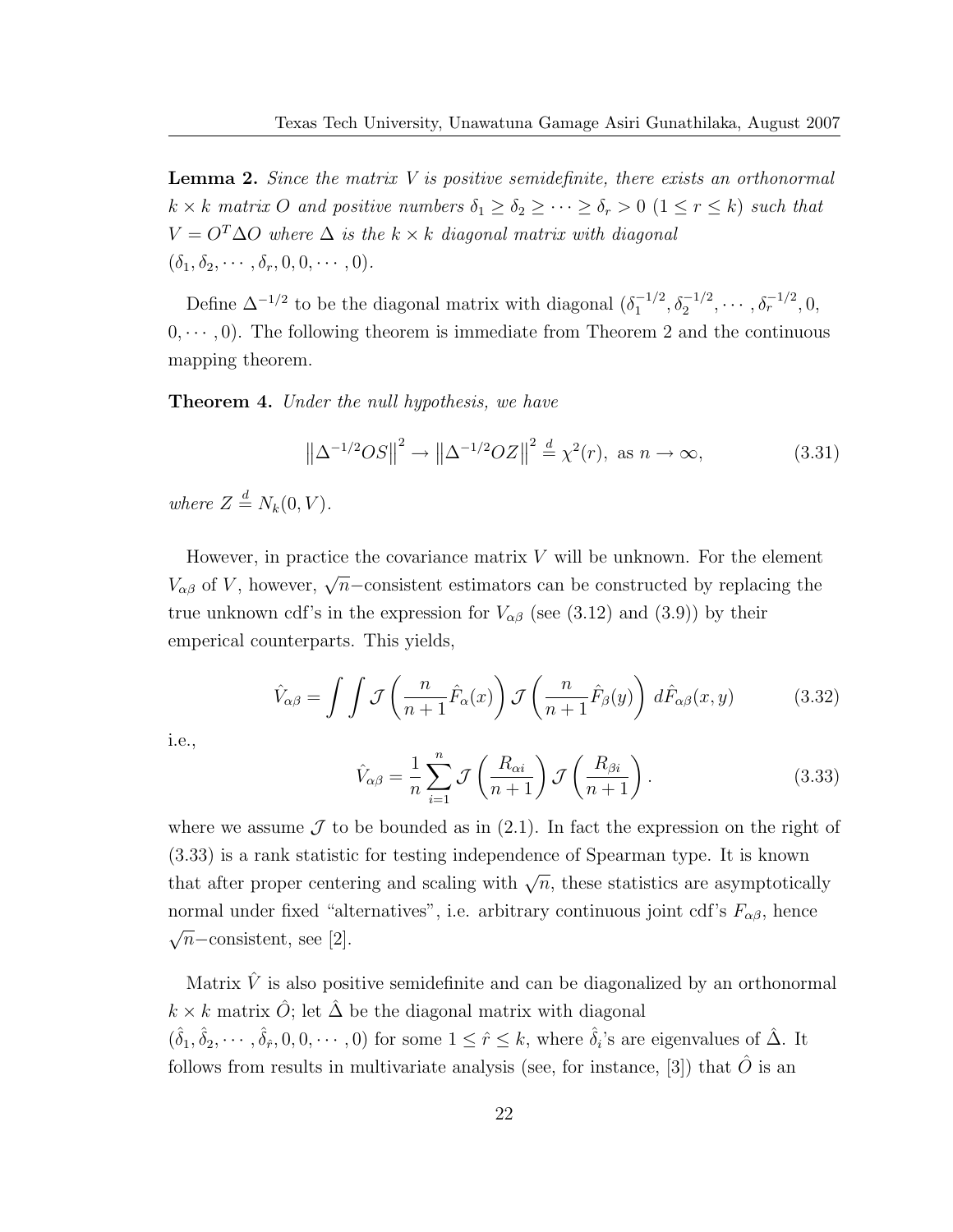$\sqrt{n}$ -consistent estimator of O, and that each  $\hat{\delta}_i$  is an  $\sqrt{n}$ -consistent estimator of  $\delta_i$ ; also  $\hat{r} \to r$  as  $n \to \infty$ . This entails the following conjecture.

Conjecture 1. Under the null hypothesis we have

$$
\left\|\hat{\Delta}^{-1/2}\hat{O}S\right\|^2 \stackrel{d}{\rightarrow} \chi^2(r) \text{ as } n \to \infty. \tag{3.34}
$$

Since r, the number of degrees of freedom on the right in (3.34) is unknown, in practice we reject the null hypothesis of iid observations against the two-sample alternative if

$$
\left\| \hat{\Delta}^{-1/2} \hat{O} S \right\|^2 > \chi^2_{1-\alpha}(\hat{r}),\tag{3.35}
$$

where S is the vector of two sample statistics in (3.10), and  $\chi^2_{1-\alpha}(\hat{r})$  is the quantile of order  $1 - \alpha$  of the chi-square distribution with  $\hat{r}$  degrees of freedom.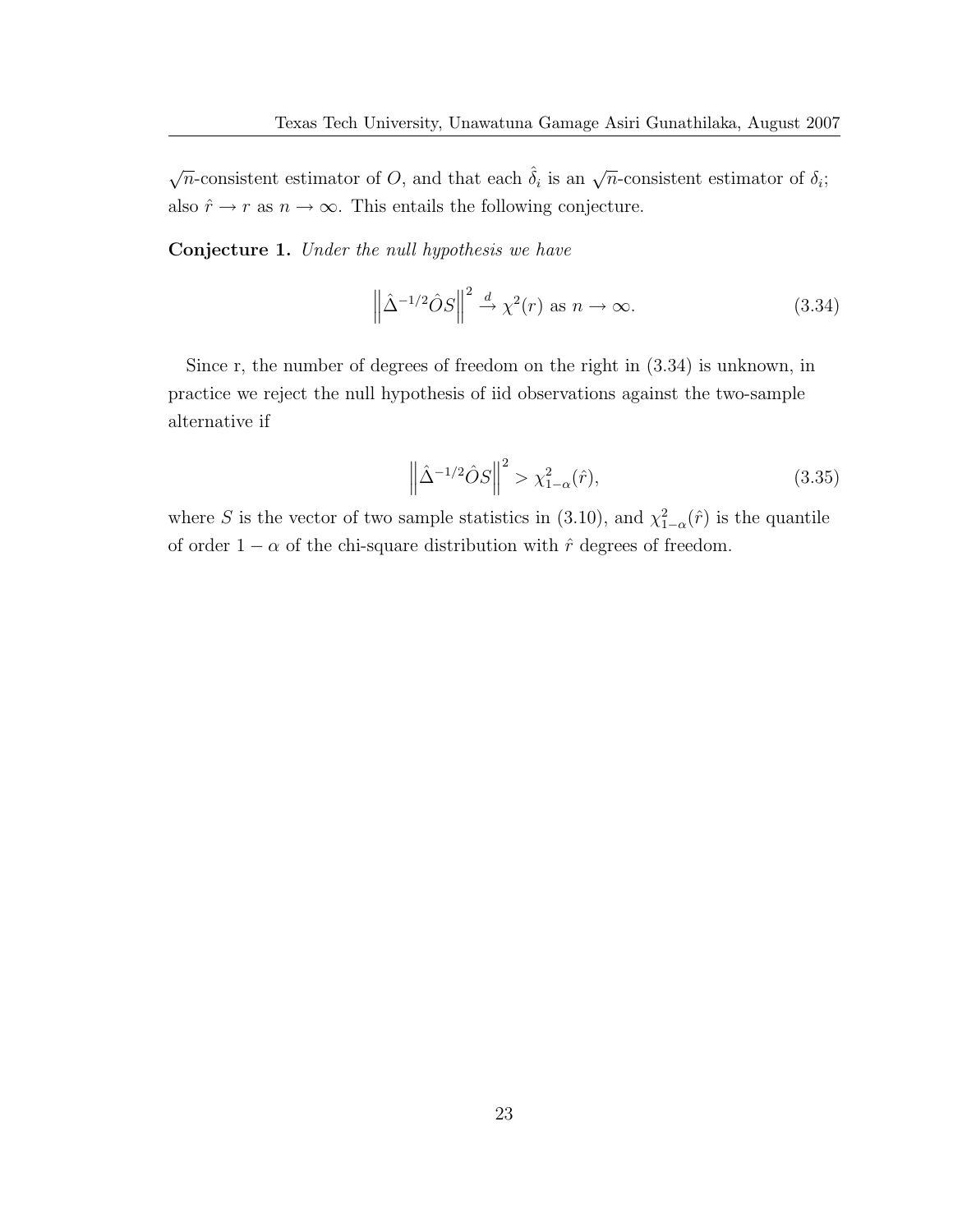## CHAPTER 4 ASYMPTOTICS UNDER ALTERNATIVES

#### 4.1 Contiguity

Properties of statistical procedures are typically derived locally, i.e., under the assumption that a given distribution is the true underlying distribution. To derive such properties usually a kind of local smoothness will be required, in the sense of some stability under small changes of the underlying distributions. Closeness of probability distributions can be expressed as "contiguity". The most common sufficient requirement for contiguity is the "local asymptotic normality" of the log likelihood ratio which also expresses the desired smoothness.

Now we will show the contiguity of our model by proving the asymptotic normality of the log likelihood ratio. Recall that we are dealing with two samples  $X_{11}, X_{12}, \ldots, X_{1n_1}$  and  $X_{21}, X_{22}, \ldots, X_{2n_2}$  which are in  $\mathbb{R}^{\nu}$ . These two samples are from densities  $f$  and  $g$ , respectively. Here we wish to test

$$
H_o: f = g = h(.)
$$
 vs.  $H_1: f = h(.)$  and  $g = h\left(-\frac{\gamma}{\sqrt{n_2}}e\right)$ , (4.1)

where  $\gamma$  is a scalar and e is a fixed unit vector in  $\mathbb{R}^{\nu}$ .

The likelihood ratio is

$$
\lambda_e = \frac{\max L(e)_{model}}{\max L(e)_{null\ hypothesis}} \n= \frac{\prod_{j=1}^{n_1} h(X_{1j}) \prod_{j=1}^{n_2} h(X_{2j} - \frac{\gamma}{\sqrt{n_2}} e)}{\prod_{j=1}^{n_1} h(X_{1j}) \prod_{j=1}^{n_2} h(X_{2j})} \n= \prod_{j=1}^{n_2} \frac{h(X_{2j} - \frac{\gamma}{\sqrt{n_2}} e)}{h(X_{2j})}.
$$
\n(4.2)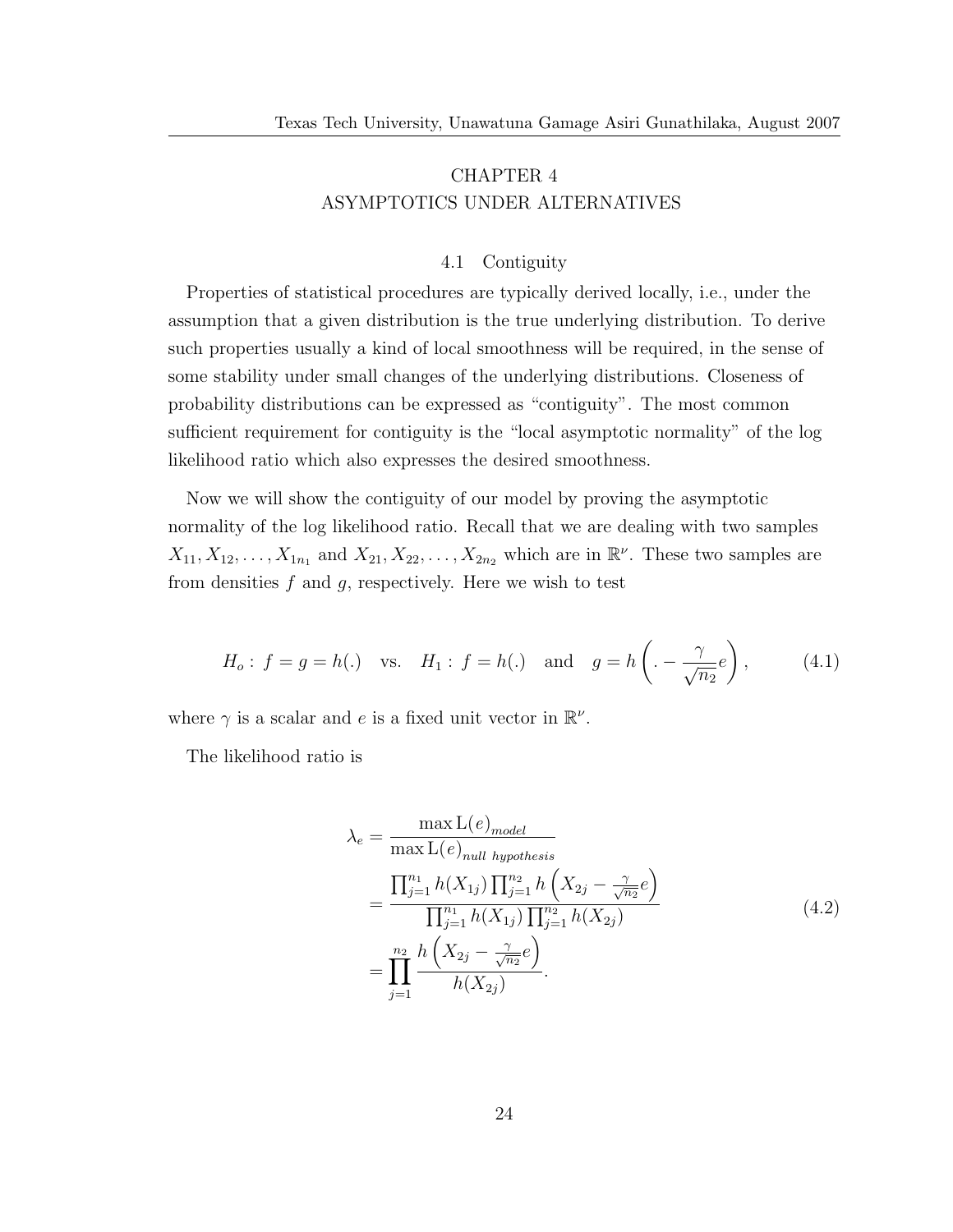Let  $\Lambda = \log \lambda_e$  and then,

$$
\Lambda = \sum_{j=1}^{n_2} \left[ \ln h \left( X_{2j} - \frac{\gamma}{\sqrt{n_2}} e \right) - \ln h(X_{2j}) \right].
$$
 (4.3)

Now, letting  $\log h = \ell$  and using Taylor series expansion, we obtain

$$
\Lambda = \frac{-\gamma}{\sqrt{n_2}} \sum_{j=1}^{n_2} \left[ \sum_{k=1}^{\nu} \frac{\partial}{\partial k} \ell(X_{2j}) e_k \right] + \frac{\gamma^2}{2n_2} \sum_{j=1}^{n_2} \left[ \sum_{s=1}^{\nu} \sum_{t=1}^{\nu} e_s \frac{\partial^2}{\partial s \partial t} \ell(X_{2j}) e_t \right] + r_{n_2} \tag{4.4}
$$

with  $r_{n_2} \to 0$  as  $n_2 \to \infty$ . (Here  $\frac{\partial}{\partial k}$  denotes the partial derivative with respect to  $k^{th}$ coordinate and  $\frac{\partial^2}{\partial s \partial t}$  denotes the partial derivative with respect to coordinates with indexes  $t$  and  $s$ .)

Let us re-write the random variable  $\Lambda$  as follows

$$
\Lambda = T_1 + T_2 + r_{n_2},\tag{4.5}
$$

where

$$
T_1 = \frac{-\gamma}{\sqrt{n_2}} \sum_{j=1}^{n_2} \left\{ \sum_{k=1}^{\nu} \frac{\partial}{\partial k} \ell(X_{2j}) e_k \right\},\tag{4.6}
$$

$$
T_2 = \frac{\gamma^2}{2n_2} \sum_{j=1}^{n_2} \left\{ \sum_{s=1}^{\nu} \sum_{t=1}^{\nu} e_s \frac{\partial^2}{\partial s \partial t} \ell(X_{2j}) e_t \right\}.
$$
 (4.7)

Now we will do few simple calculations before specifying the limiting distribution of Λ.

**Remark:** The Fisher–information matrix of the family of densities  $h(. - \theta)$ ,  $\theta \in \mathbb{R}^{\nu}$ , is given as the  $\nu \times \nu$  matrix with entries

$$
\mathbb{E}\frac{\partial}{\partial j}\log h(X-\theta)\cdot\frac{\partial}{\partial k}\log h(X-\theta). \tag{4.8}
$$

Here  $\frac{\partial}{\partial j}$  and  $\frac{\partial}{\partial k}$  denote the partial derivatives with respect to  $j^{th}$  and  $k^{th}$ coordinates of  $\theta \in \mathbb{R}^{\nu}$ . Also it should be noted that here the expectation E is with respect to the density  $h(. - \theta)$ .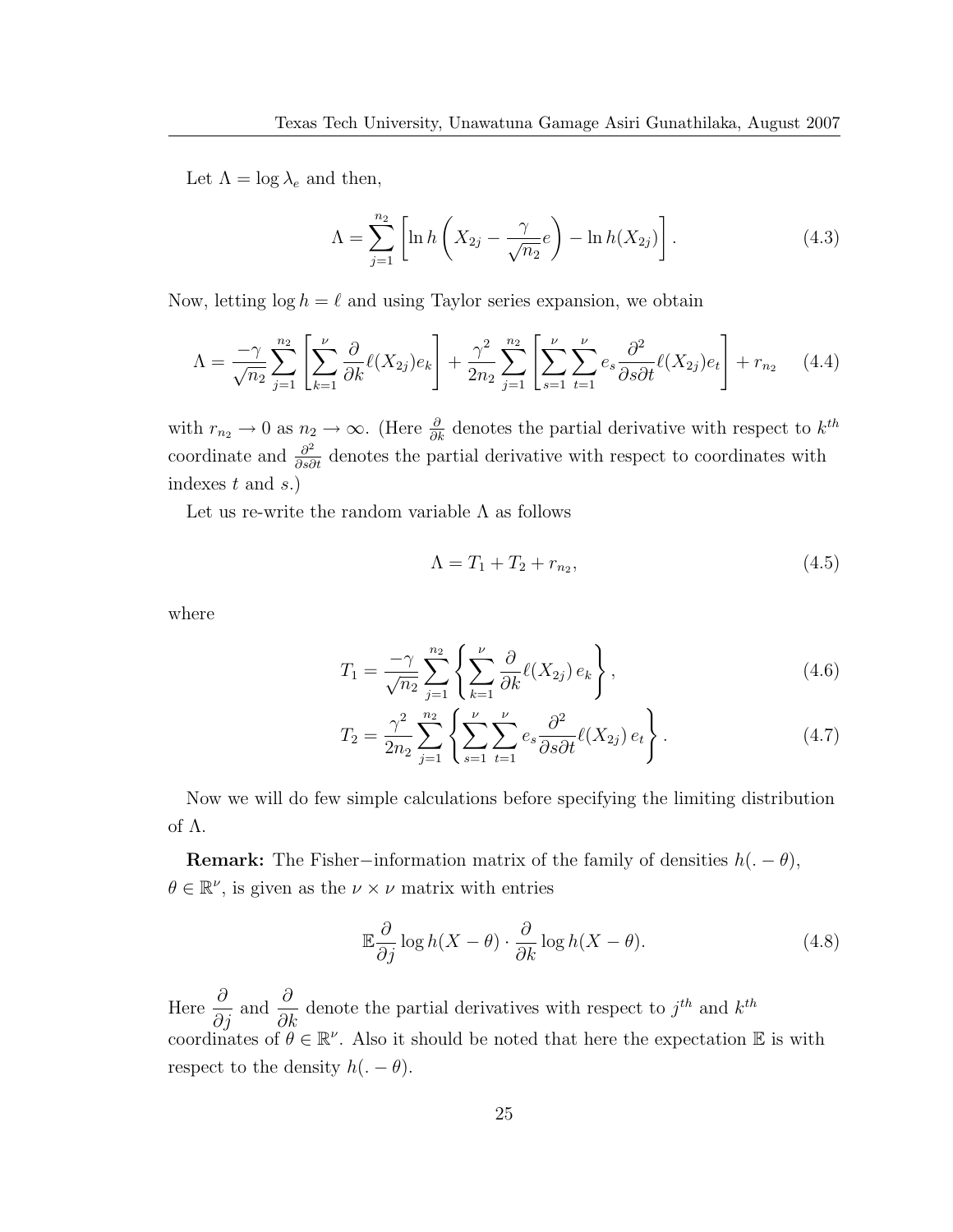We need this Fisher–information matrix at  $\theta = 0$ , but as the following calculations shows, the matrix doesn't depend on  $\theta$ .

$$
\mathbb{E}\frac{\partial}{\partial j}\log h(X-\theta)\cdot\frac{\partial}{\partial k}\log h(X-\theta) = \int \frac{1}{h(x-\theta)}\frac{\partial}{\partial j}h(x-\theta)\cdot\frac{\partial}{\partial k}h(x-\theta)dx
$$

$$
= \int \frac{1}{h(y)}\frac{\partial}{\partial j}h(y)\cdot\frac{\partial}{\partial k}h(y)dy \text{ (letting } y = x - \theta)
$$

$$
= \mathbb{E}\left(\frac{\partial}{\partial j}\log h(X), \frac{\partial}{\partial k}\log h(X)\right)
$$

$$
= I_{j,k}.
$$
(4.9)

In fact the last expectation is with respect to the density  $h(.-0) = h(.)$ . Therefore this Fisher–information matrix with entries  $I_{j,k}$  will simply be denoted by I. From now on all the expectations and variances are with respect to the density  $h(.)$ .

Using the notation  $\nabla$  for the gradient, written as a column, the Fisher information matrix can be written as

$$
\mathbb{E}(\nabla \log h(X))(\nabla \log h(X))^T = I.
$$
\n(4.10)

Also note that

$$
\mathbb{E}\left[\frac{\partial^2}{\partial j \partial k} \log h(X)\right] = \int \frac{\partial}{\partial j} \left[\frac{\frac{\partial}{\partial k} h(x)}{h(x)}\right] h(x) dx
$$
  
\n
$$
= \int \frac{\left[h(x)\frac{\partial}{\partial j}\frac{\partial}{\partial k} h(x) - \frac{\partial}{\partial j} h(x)\frac{\partial}{\partial k} h(x)\right]}{[h(x)]^2} h(x) dx
$$
  
\n
$$
= \int \frac{\partial}{\partial j} \frac{\partial}{\partial k} h(x) dx - \int \frac{\frac{\partial}{\partial k} h(x)\frac{\partial}{\partial j} h(x)}{h(x)} dx
$$
  
\n
$$
= 0 - \int \frac{\frac{\partial}{\partial k} h(x)\frac{\partial}{\partial j} h(x)}{h(x)} dx
$$
  
\n
$$
= -I_{j,k}.
$$
 (4.11)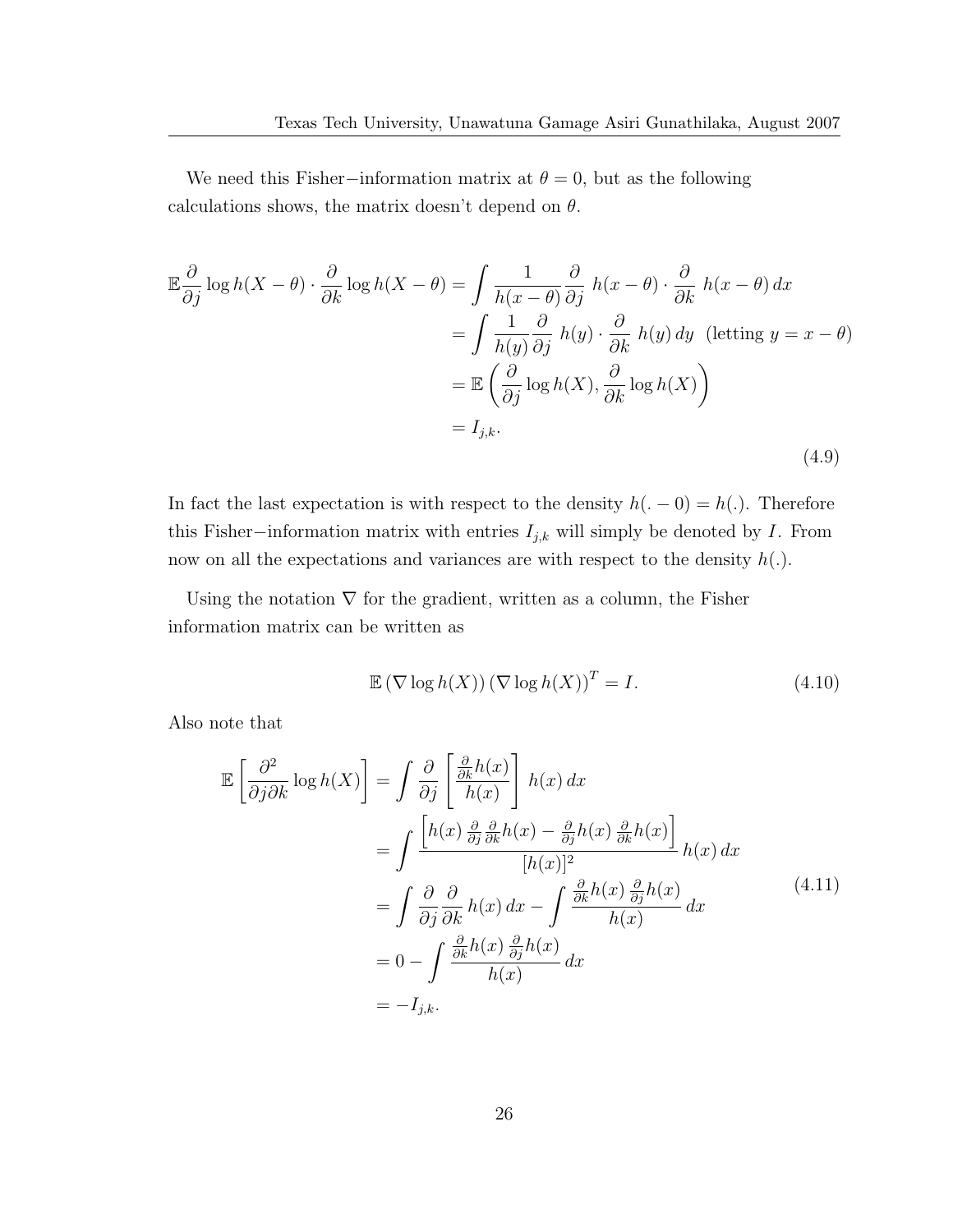Using the notation  $H$  for the Hessian (i.e. the matrix of mixed second partial derivatives), we may express this result as

$$
\mathbb{E}\left(H\log h(X)\right) = -I.\tag{4.12}
$$

For simplicity, from now onwards let us write Y instead of  $X_{2j}$  in our calculations. Note that under  $H_0: f = g = h$ ,

$$
\mathbb{E}\left[\sum_{k=1}^{\nu} \frac{\partial}{\partial k} \ell(Y) e_k\right] = \sum_{k=1}^{\nu} e_k \mathbb{E} \frac{\partial}{\partial k} \ell(Y)
$$

$$
= \sum_{k=1}^{\nu} e_k \int \frac{\frac{\partial}{\partial k} h(y)}{h(y)} h(y) dy
$$

$$
= \sum_{k=1}^{\nu} e_k \frac{\partial}{\partial k} \underbrace{\int h(y) dy}_{=1}
$$
(4.13)
$$
= 0.
$$

This shows that  $\mathbb{E}(T_1) = 0$ . Also because of (4.13) we have

$$
\operatorname{Var}\left(\sum_{k=1}^{\nu} \frac{\partial}{\partial k} \ell(Y) e_k\right) = \mathbb{E}\left[\sum_{k=1}^{\nu} \frac{\partial}{\partial k} \ell(Y) e_k\right]^2
$$
  
\n
$$
= \mathbb{E}\left[\sum_{s=1}^{\nu} \sum_{t=1}^{\nu} e_s \frac{\partial}{\partial s} \ell(Y) \frac{\partial}{\partial t} \ell(Y) e_t\right]
$$
  
\n
$$
= \sum_{s=1}^{\nu} \sum_{t=1}^{\nu} e_s \mathbb{E}\left[\frac{\partial}{\partial s} \ell(Y) \frac{\partial}{\partial t} \ell(Y)\right] e_t
$$
  
\n
$$
= \sum_{s=1}^{\nu} \sum_{t=1}^{\nu} e_s \left[\int \frac{\frac{\partial}{\partial s} h(y)}{h(y)} \frac{\frac{\partial}{\partial t} h(y)}{h(y)} h(y) dy\right] e_t
$$
  
\n
$$
= \sum_{s=1}^{\nu} \sum_{t=1}^{\nu} e_s I_{st} e_t
$$
  
\n
$$
= e^T I e.
$$
 (4.14)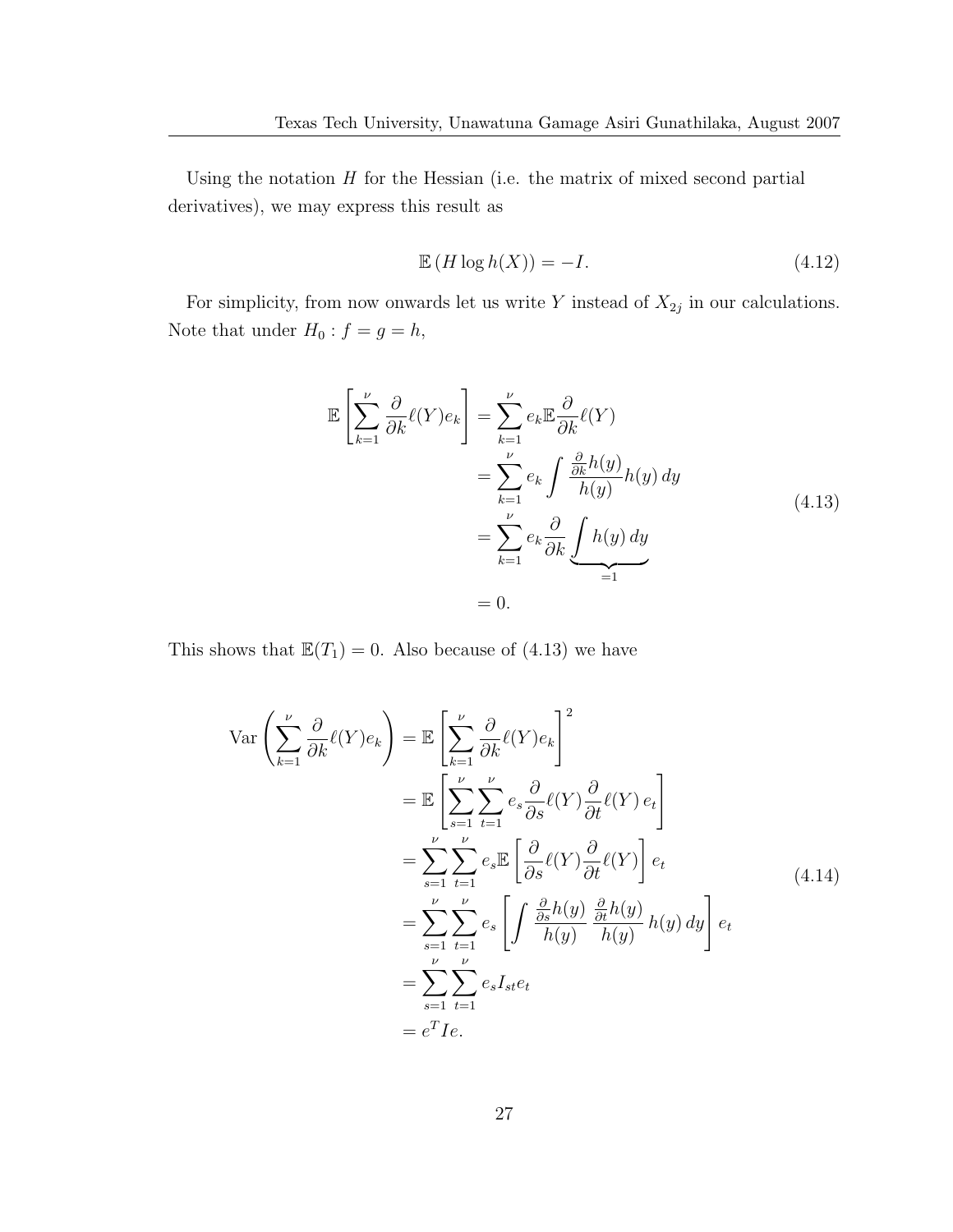Now consider (again under  $H_0: f = g = h$ ),

$$
\mathbb{E}\left[\sum_{s=1}^{\nu}\sum_{t=1}^{\nu}e_{s}\frac{\partial^{2}}{\partial s\partial t}\ell(Y)e_{k}\right] = \sum_{s=1}^{\nu}\sum_{t=1}^{\nu}e_{s}\mathbb{E}\left[\frac{\partial^{2}}{\partial s\partial t}\ell(Y)\right]e_{t}
$$
\n
$$
= \sum_{s=1}^{\nu}\sum_{t=1}^{\nu}e_{s}\left(-I_{st}\right)e_{t} \qquad \text{(see} \quad (4.10))
$$
\n
$$
= -e^{T}Ie. \qquad (4.11)
$$

Using above calculation and sticking with familiar notation again,

$$
\operatorname{Var}(T_1) = \frac{\gamma^2}{n_2} \sum_{j=1}^{n_2} \operatorname{Var}\left[\sum_{k=1}^{\nu} \frac{\partial}{\partial k} \ell(X_{2j}) e_k\right]
$$
  
= 
$$
\frac{\gamma^2}{n_2} \sum_{j=1}^{n_2} e^T I e
$$
  
= 
$$
\gamma^2 e^T I e,
$$
 (4.16)

because the  $X_{2j}$ 's are iid. Therefore in combination with the Central Limit Theorem we obtain

$$
T_1 \stackrel{d}{\rightarrow} N(0, \gamma^2 e^T I e). \tag{4.17}
$$

Next let us observe that  $T_2$  is an average of iid variables, where each term has expectation

$$
\mathbb{E}\left[\frac{\gamma^2}{2}\sum_{s=1}^{\nu}\sum_{t=1}^{\nu}e_s\frac{\partial^2}{\partial s\partial t}\ell(X_{2j})e_t\right] = \frac{\gamma^2}{2}\sum_{s=1}^{\nu}\sum_{t=1}^{\nu}e_s\,\mathbb{E}\left[\frac{\partial^2}{\partial s\partial t}\ell(X_{2j})\right]e_t
$$
\n
$$
= -\frac{\gamma^2}{2}e^T I e,
$$
\n(4.18)

because the  $X_{2j}$ 's are iid. Hence the Weak Law of Large Numbers yields

$$
T_2 \xrightarrow{p} -\frac{\gamma^2}{2} e^T I e. \tag{4.19}
$$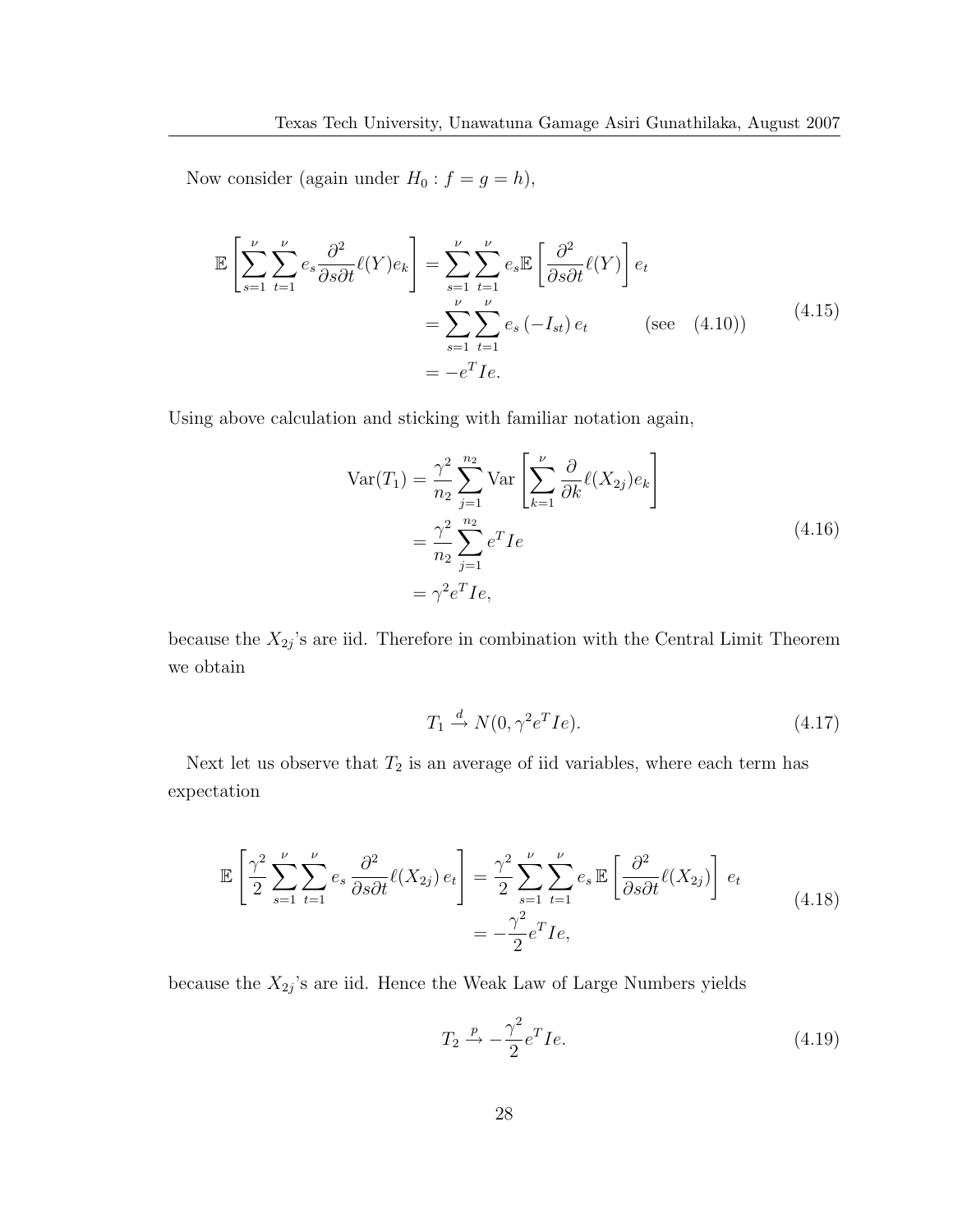We have now proved the following theorem.

**Theorem 5.** The limiting distribution of  $\Lambda$  under the null hypothesis is

$$
\Lambda \stackrel{d}{\rightarrow} N\left(-\frac{\gamma^2}{2}e^T I e, \gamma^2 e^T I e\right). \tag{4.20}
$$

It should be noted that due to the special relation between mean and variance of Λ, Theorem 5 entails contiguity of our model.

### 4.2 Asymptotic Power

Under the alternatives described above we can determine the asymptotic power of the test described in Example 1 in Chapter 3. We will only give a brief sketch here. First of all, because

$$
\sum_{i=1}^{n} \frac{R_{\alpha i}}{n+1} = \frac{1}{2}n,\tag{4.21}
$$

the test statistic  $S_{e_{\alpha}}$  in (3.21) becomes

$$
S_{e_{\alpha}} = -\sqrt{\frac{n}{n_1 n_2}} \sum_{j=1}^{n_2} \left( \frac{R_{\alpha(n_1+j)}}{n+1} - \frac{1}{2} \right), \qquad (4.22)
$$

It follows at once that  $S_{e_{\alpha}}$  equivalent to

$$
S_{e_{\alpha}}^{'} = \frac{1}{\sqrt{n_2}} \sum_{j=1}^{n_2} \left( \frac{R_{\alpha(n_1+j)}}{n+1} - \frac{1}{2} \right),
$$
\n(4.23)

where the  $R_{\alpha(n_1+1)}, \ldots, R_{\alpha(n_1+n_2)}$  are the ranks of the elements of the second sample within the pooled sample.

Also recall that we have shown in  $(2.5)$  that, under  $H_0$ , we have

$$
S'_{e_{\alpha}} = T_{e_{\alpha}} = \frac{1}{\sqrt{n_2}} \sum_{j=n_1+1}^{n_1+n_2} \left( \xi_{\alpha j} - \frac{1}{2} \right) + o_p(1) \qquad \text{as} \quad n_2 \to \infty,
$$
 (4.24)

so that for asymptotics under the null hypothesis we may replace  $S_{e_{\alpha}}^{'}$  with  $T_{e_{\alpha}}$ .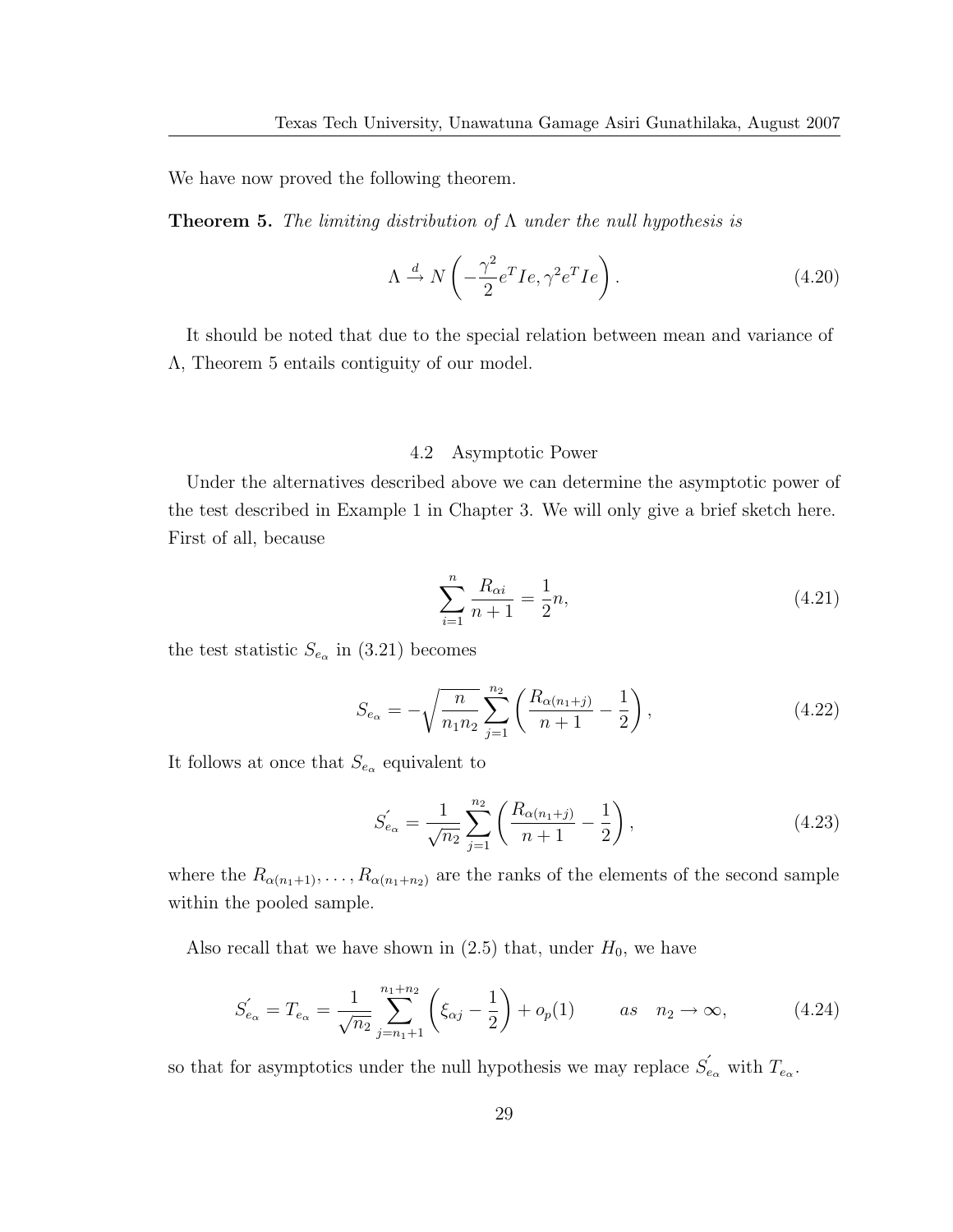In order to find the asymptotic distribution of  $(S_{e_1}, \ldots, S_{e_k})$  under the local alternatives in (4.1), according to LeCam's third lemma (see, for instance, [6]) it suffices to show that

$$
\left(S_{e_1},\ldots,S_{e_k},\Lambda\right)^T \stackrel{d(0)}{\rightarrow} N_{k+1}\left(\begin{pmatrix} \mu\\ -\frac{1}{2}\sigma^2 \end{pmatrix},\begin{pmatrix} \Sigma & \tau\\ \tau^T & \sigma^2 \end{pmatrix}\right), \quad \text{as} \quad n_1 \wedge n_2 \to \infty, \tag{4.25}
$$

under the null hypothesis, for some  $\mu \in \mathbb{R}^k$ ,  $\tau \in \mathbb{R}^k$ , a  $k \times k$  covariance matrix  $\Sigma$ , and  $\sigma^2 > 0$ . The aforementioned lemma then entails that

$$
\left(S_{e_1}',\ldots,S_{e_k}'\right)^T \stackrel{d(1)}{\to} N_k \left(\mu + \tau,\Sigma\right), \quad \text{as} \quad n_1 \wedge n_2 \to \infty,
$$
 (4.26)

under the local alternatives. Also  $(4.25)$  entails that, under the null hypothesis,  $\Lambda$ tends to a  $N\left(-\frac{1}{2}\right)$  $\frac{1}{2}\sigma^2$ ,  $\sigma^2$ ) distribution, so that this result includes Theorem 5.

The proof is almost immediate from the multivariate Central Limit Theorem for iid sequences, because we can replace the  $S_{e_{\alpha}}^{'}$  with the  $T_{e_{\alpha}}$ , and because  $\Lambda$  is also a sum of iid random variables (all are based on the same iid sequence of vectors in the second sample) apart from a term of lower order.

Once (4.26) has been established, the limiting distribution of the actual test statistic, which is based on

$$
\sum_{\alpha=1}^{k} \left( \acute{S}_{e_{\alpha}} \right)^{2}, \tag{4.27}
$$

can be derived and will be of a noncentral chi−square type. Hence the asymptotic power of the test can be determined.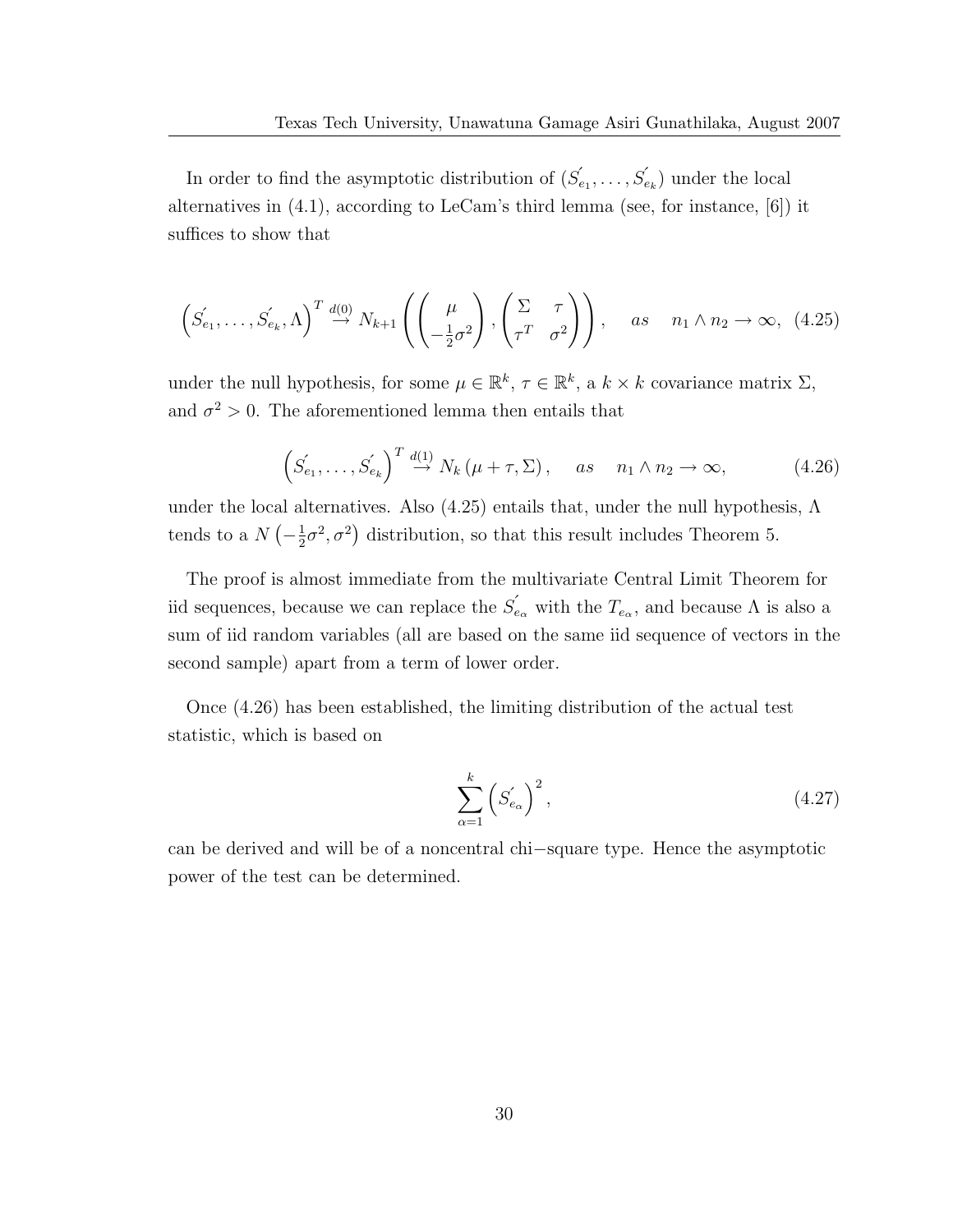## CHAPTER 5 SIMULATIONS

After our formulation of the theory, we decided to develop a Matlab simulation program (the Matlab code is listed in the appendix) to demonstrate our results for two−dimensional data. The main objective behind running these type of simulations was to investigate the validity of our results.

Simulations were done for bivariate normal random samples with sizes 100 and 1000, and using 2 directions (the two main axes) and 3 directions (including the direction which has  $45^\circ$  angle with the x axis apart from two main axes). The first samples which we have created as the control smaple in our simulation, was randomly generated from the distribution  $N_2((2,2)^T, I_2)$ . The second sample was generated using a bivariate normal population which has the same covariance structure, but with a small shift in the mean compared to the mean in the first sample. After running our simulation for these randomly generated samples 100 times, we calculated the estimated power of our test for 2 and 3 directions, respectively. The results of the simulation for random samples with size 100 is shown in the Table 5.1. In Table 5.2 we have listed the simulation results for sample size equal to 1000.

The results of these two simulations show that our testing procedure is capable of identifying the location difference in the distributions of these random samples reasonably well, even for samples with size 100. In fact, Table 5.1 shows that we can achieve the asymptotic power of the test up to the satisfactory level, when there is a noticably difference in the distributions. Especially when we throw in one additional direction it always improves the asymptotic power of the test. For example, the test for two bivariate normal samples with mean  $(2, 2)^T$  and  $(2.3, 2.3)^T$  has achieved the asymptotic power .75 for 2 directions and .85 for 3 directions. Anyway, according to the Table 5.2, it can be seen for larger samples like the samples with size 1000, our testing procedure produce phenomenal results by identifying even the smaller shifts of the distributions of these random samples. For example, the tests for two bivariate random samples with mean  $(2,2)^T$  and  $(2.1,2.1)^T$  have reached the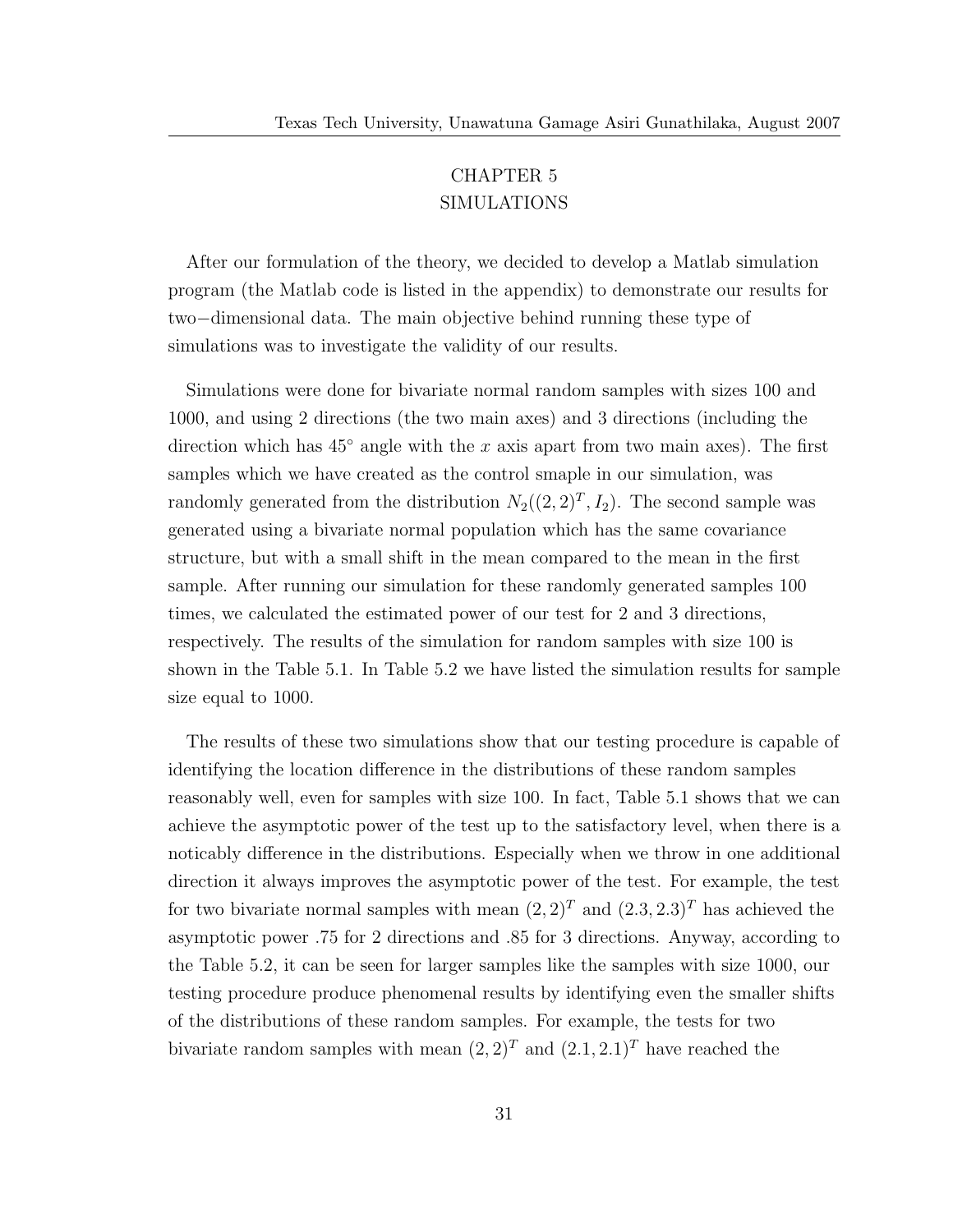| Mean of                     | Mean of        | No. of         | No. of       | No. of     | Estimated |
|-----------------------------|----------------|----------------|--------------|------------|-----------|
| Sample 1                    | Sample 2       | Directions     | <b>Tests</b> | Rejections | Power     |
| $\overline{2}$              | $2.05^{\circ}$ | $\overline{2}$ | 100          | 5          | .05       |
| 2                           | 2.05           | 3              | 100          | 22         | .22       |
| $\overline{2}$              | [2.1]          | $\overline{2}$ | 100          | 14         | .14       |
| $\overline{2}$              | 2.1,           | 3              | 100          | 25         | .25       |
| $\overline{2}$              | $2.2^{\circ}$  | $\overline{2}$ | 100          | 34         | .34       |
| $\overline{2}$              | 2.2            | 3              | 100          | 56         | .56       |
| $\overline{2}$              | $2.3^{\circ}$  | $\overline{2}$ | 100          | 75         | .75       |
| $\mathcal{D}_{\mathcal{A}}$ | 2.3            | 3              | 100          | 85         | .85       |

Table 5.1. Estimated power calculations for sample with size 100

asymptotic power .76 for 2 directions and .87 for 3 directions, which may be the maximum they can be for a practical problem. Therefore, argubaly these simulations provides strong evidence for the accuracy of our testing procedure.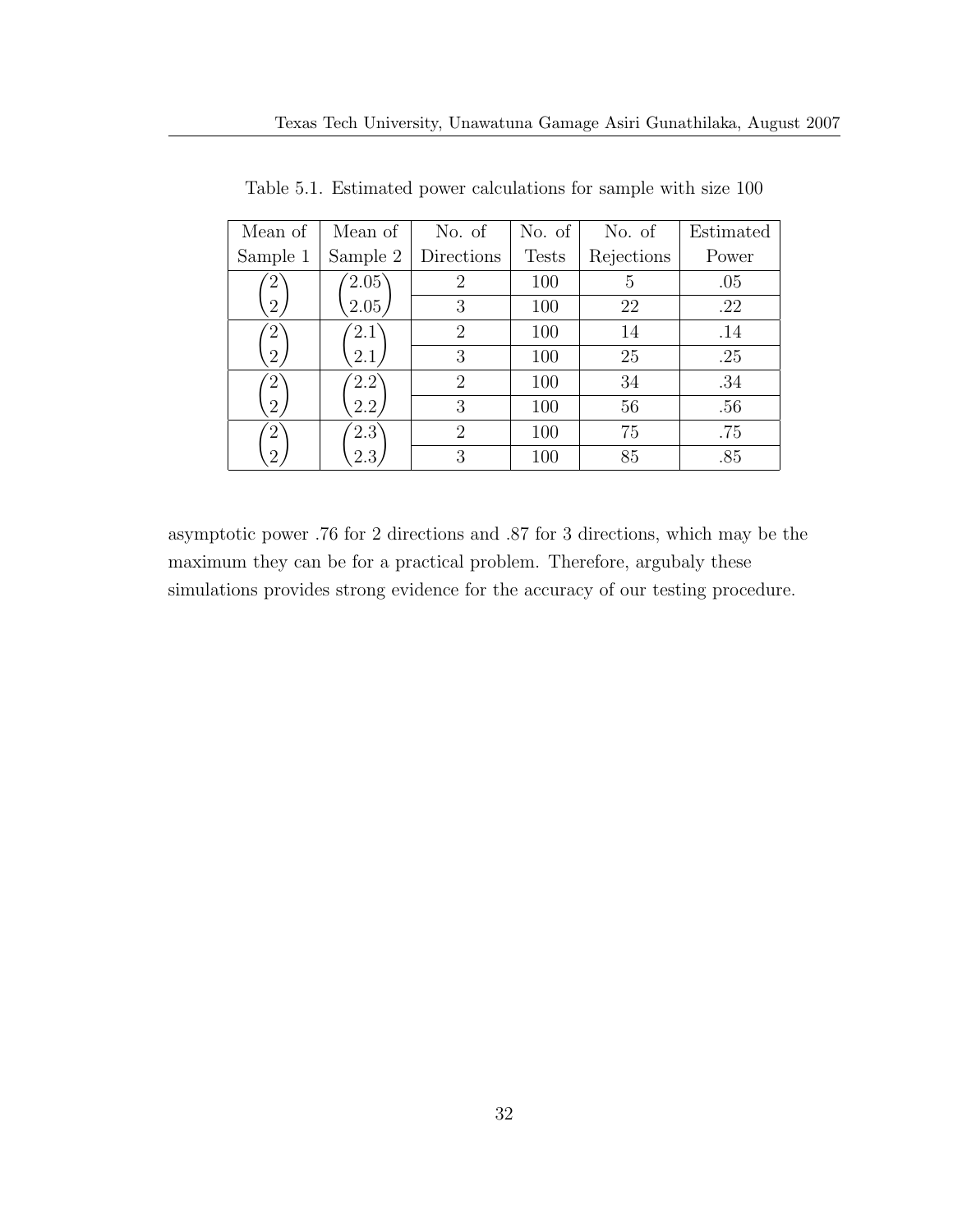

Data Points with Selected Directions

Figure 5.1. Two samples from different distibutions



Figure 5.2. Two samples from identical distibutions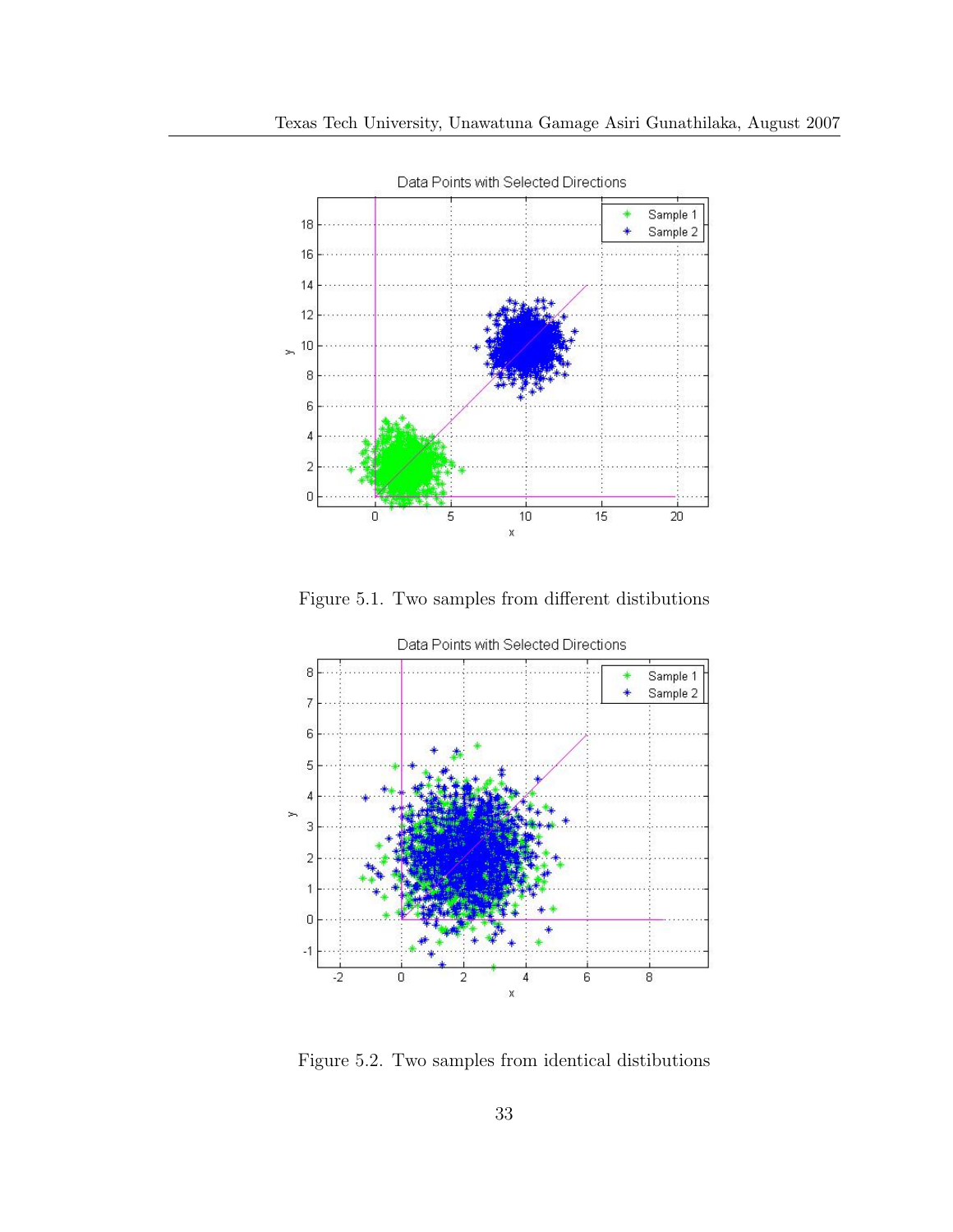Table 5.2. Estimated power calculations for sample with size 1000

| Mean of                | Mean of       | No. of         | No. of       | No. of     | Estimated |
|------------------------|---------------|----------------|--------------|------------|-----------|
| Sample 1               | Sample 2      | Directions     | <b>Tests</b> | Rejections | Power     |
| $\overline{2}$         | 2.05          | 2              | 100          | 27         | .27       |
| $\overline{2}$         | 2.05/         | 3              | 100          | 25         | .25       |
| $\left 2\right\rangle$ | 2.1           | $\overline{2}$ | 100          | 76         | .76       |
| $\mathbf{2}$           | 2.1           | 3              | 100          | 87         | .87       |
| $\left 2\right\rangle$ | $2.2^{\circ}$ | $\overline{2}$ | 100          | 99         | .99       |
| $\mathbf{2}$           | 2.2,          | 3              | 100          | 100        |           |
| $\left 2\right\rangle$ | $2.3^{\circ}$ | $\overline{2}$ | 100          | 100        |           |
| 2 <sub>1</sub>         | 2.3           | 3              | 100          | 100        |           |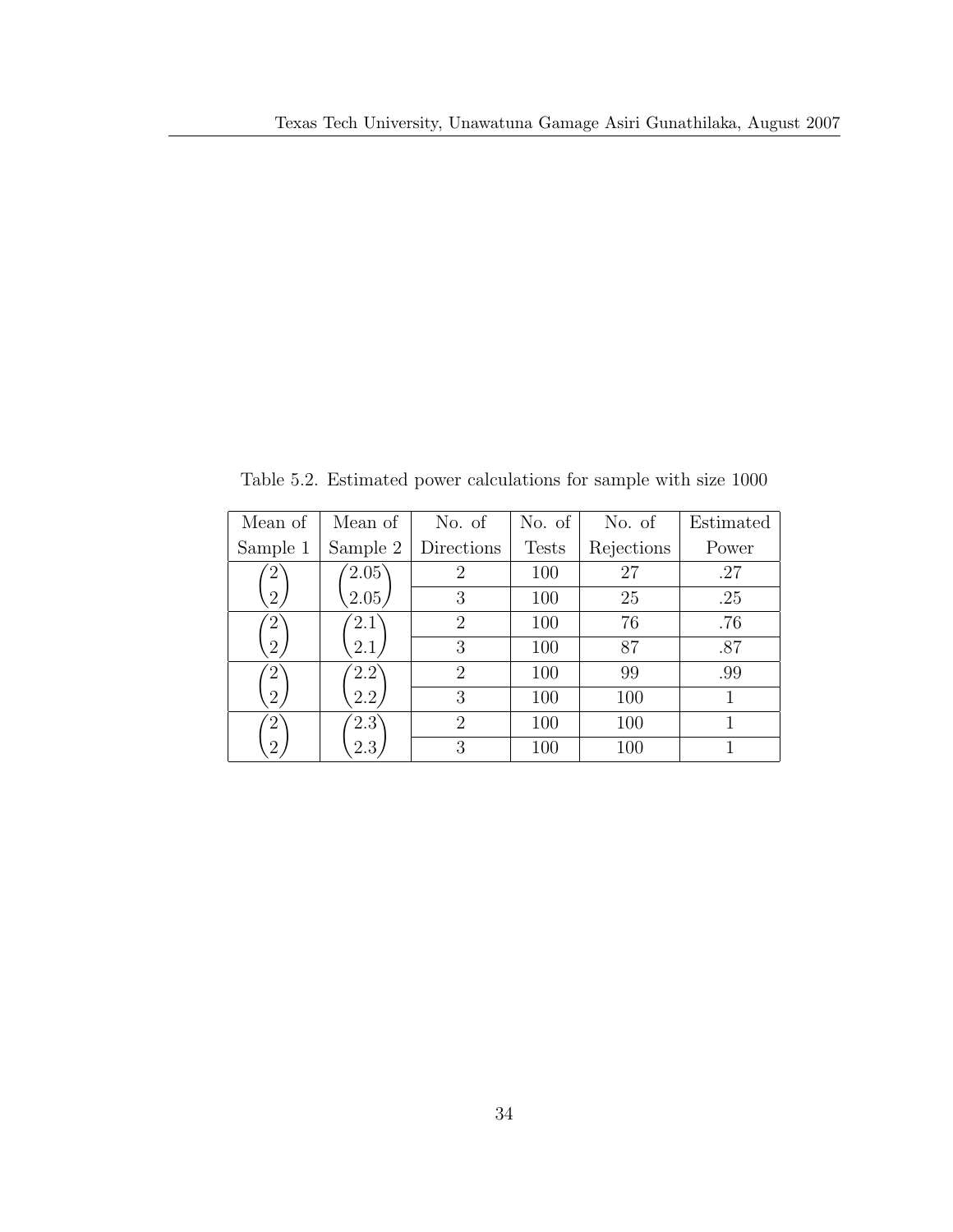## CHAPTER 6 CONCLUSIONS AND FUTURE WORKS

Even though our method gives us the desired result as a powerful procedure to test whether two multivariate sample data come from the same underlying distribution, there is room for further improvement. In particular, although we were proposing to use a finite number of directions to formulate a Multiple Direction Rank Statistic, we didn't provide criteria for selection of these directions. Also the rank of the covariance matrix  $V$  requires further investigation. Furthermore, my brief sketch to determine the asymptotic power of the test using contiguity needs to be completed. In other words, the construction of a comprehensive theory still requires some more work. In the future, I would like to investigate these areas.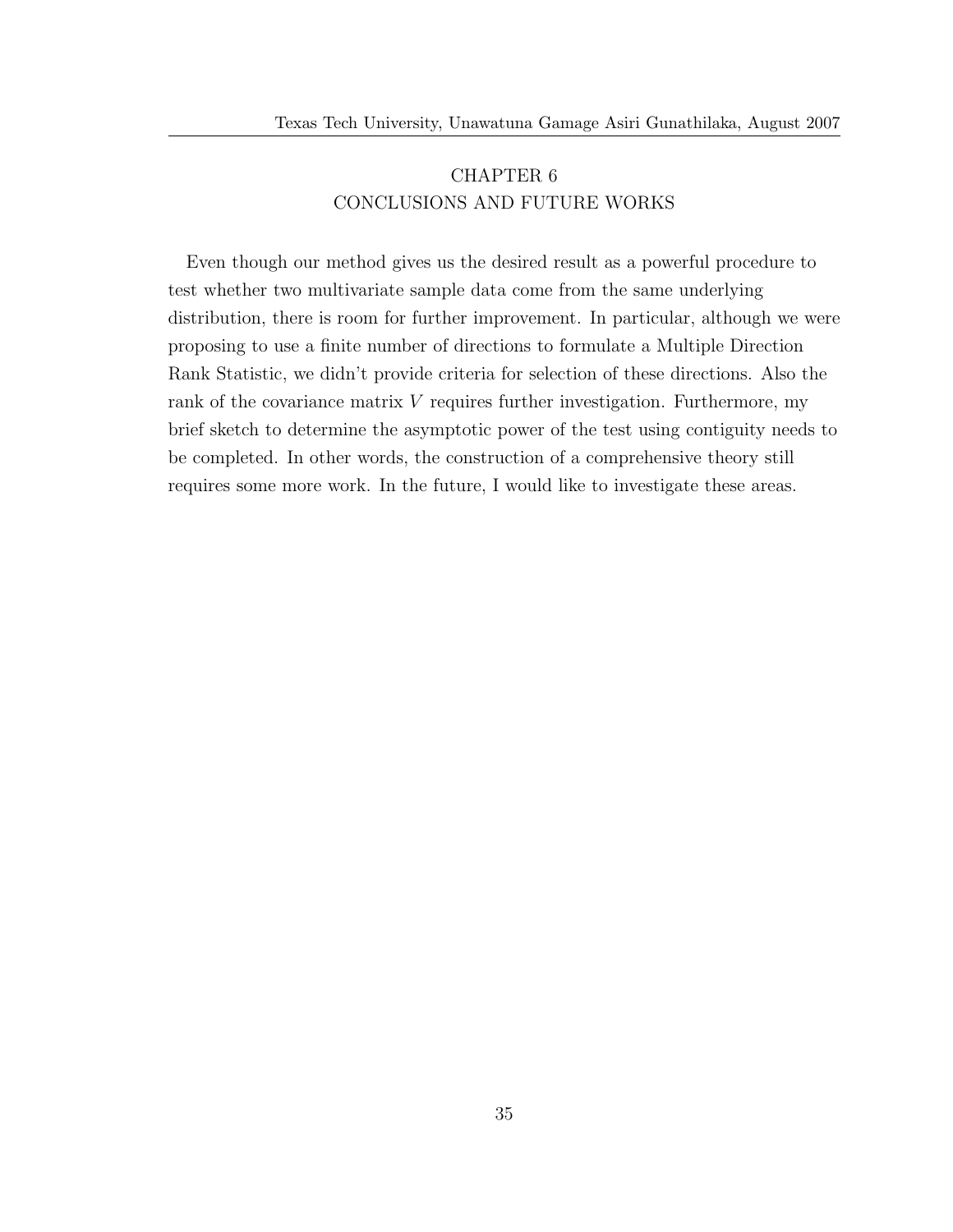#### BIBLIOGRAPHY

- [1] Hájek, P., and Sidák, Z. (1967). "Theory of rank tests", 1st edition, New York, Academic Press.
- [2] Ruymgaart, F.H., Shorack, C.G., and van Zwet, W.R. (1972). "Asymptotic normality of nonparametric tests for independence", Ann. Math. Statistics. 43, 1122−1135.
- [3] Watson, G.S. (1983). "Statistics on Spheres", 1st edition, Wiley, New York.
- [4] Casella, G., and Berger, R.L. (2001). "Statistical inference", 2nd edition, Duxbury Press.
- [5] Johnson, R.A., and Wichern, D.W. (2006). "Applied multivariate statistical analysis", 5th edition. Pearson, Prentice Hall.
- [6] van der Vaart, A.W. (1998). "Asymptotic Statistics", 1st edition, Cambridge.
- [7] Buhrman, H., and Ruymgaart, F.H. (1981). "An application of linearization in nonparametric multivariate analysis", Sankhya¯ A. 43, 52−66.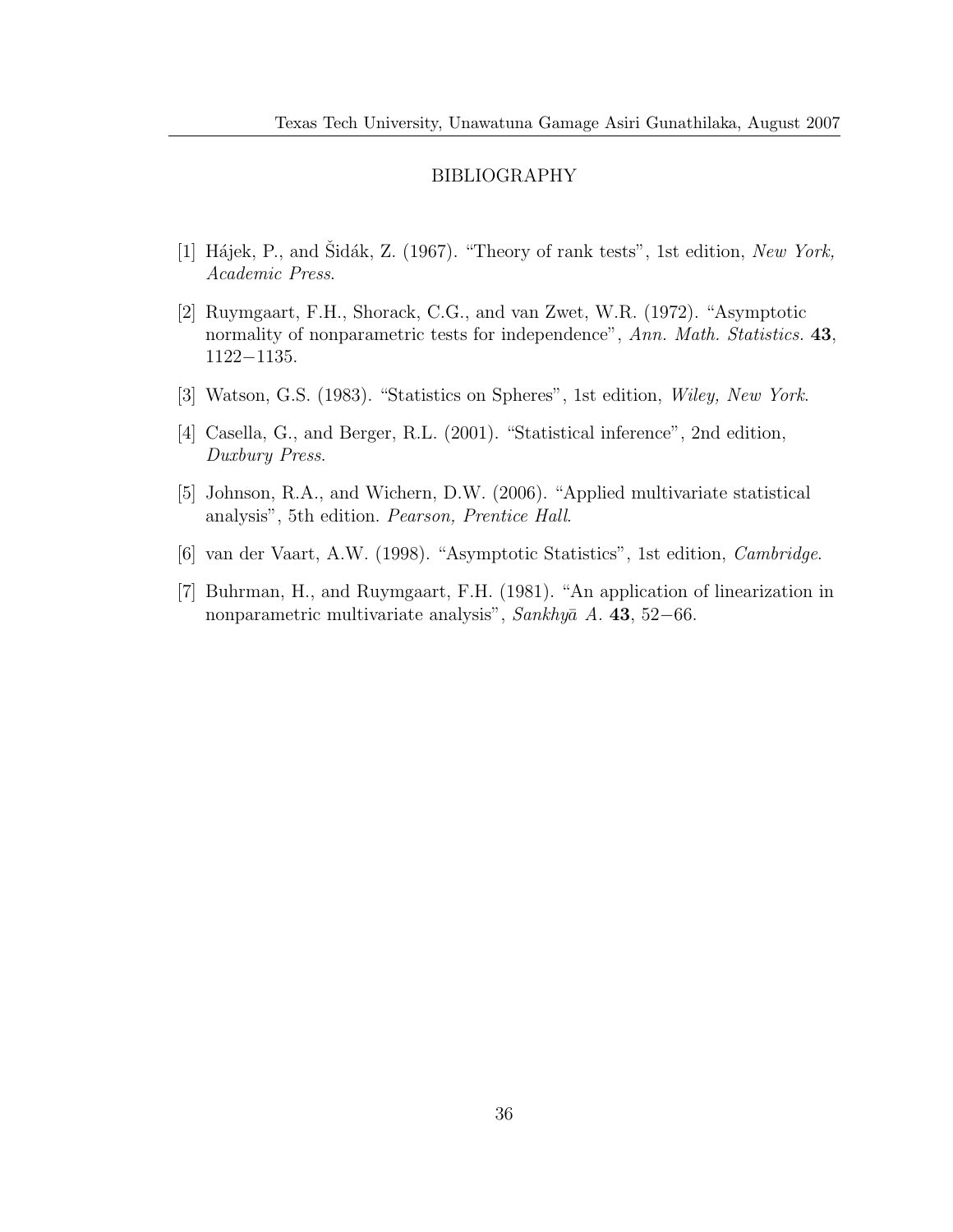### APPENDIX

This is the Matlab code for simulation program we used to check the validity of our method for two dimensional data.

### The Main Program

```
clc
clear
close all
n = 100;
mean1 = 2;
sd = 1 ;
proj_angles = [0 90] ;
mean2 = 2.3;
disp('Test Statistic Chi2 Value Decision')
disp('---------- 2)reject_count = 0 ;
for i = 1:100[test_value, chi2value] =
             statCode(proj_angles,n,mean1,mean2,sd,0);
   if chi2value < test_value
       reject_count = reject_count + 1 ;
       decision = 'Reject' ;
   else
       decision = 'Accept' ;
   end
   disp([num2str(test_value) [' ']
   num2str(chi2value) [''] decision])
end
disp([['Reject Count = '] num2str(reject_count)] )
```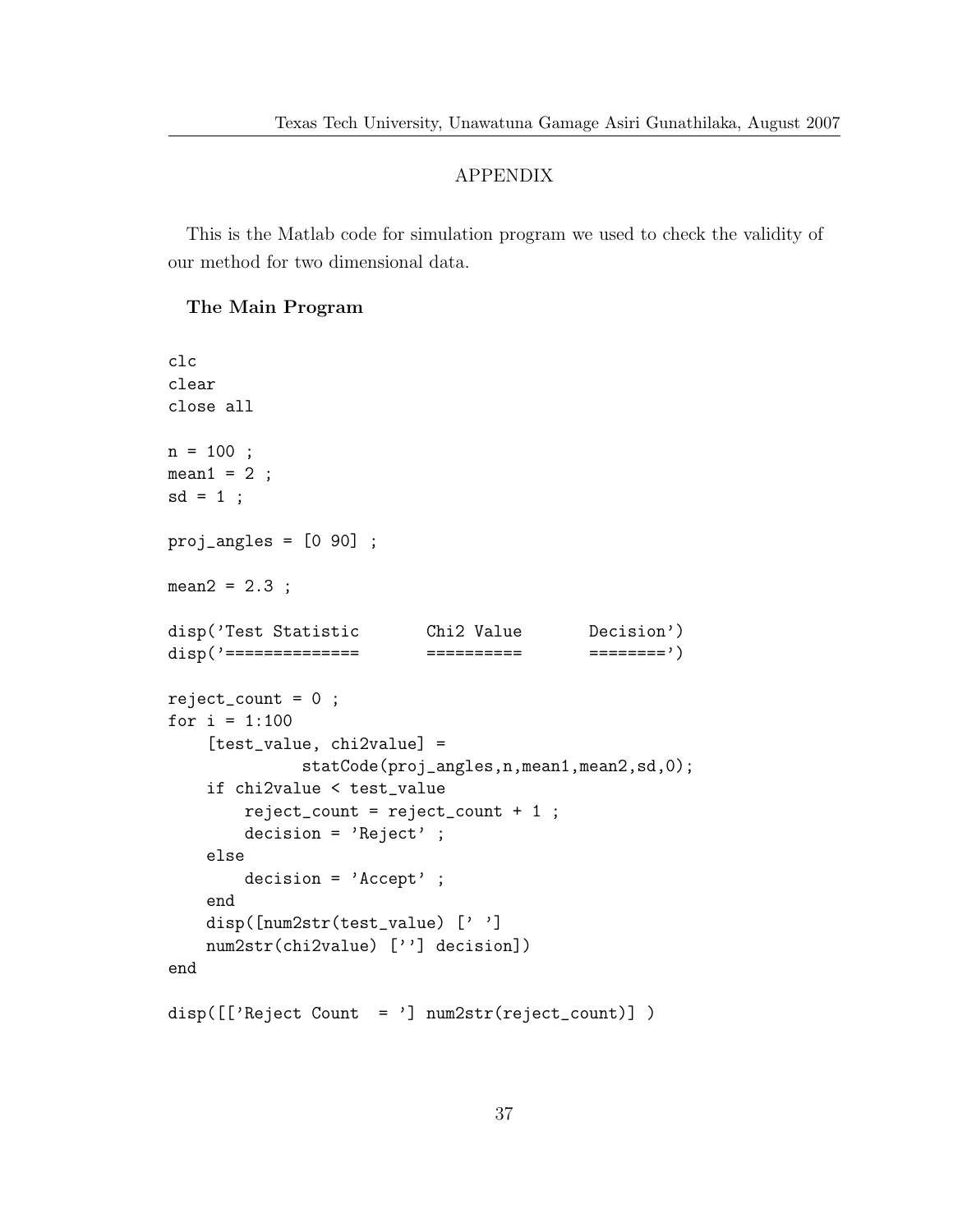### The Sub Program

```
function [test_value, chi2value] =
                   statCode(proj_angles,n,mean1,mean2,sd,graph_ops)
if nargin == 0proj_angles = [0 45 90]; % Projection angles in degrees
    n = 1000 ; % Number of data points
    mean1 = 2 ; % Mean of the first data set
    mean2 = 2; % Mean of the second data set
    sd = 1 ; % Standard deviation (same for both data sets)
    graph_ops = 1; % 1 to show graph, 0 to hide graph
end
proj_angles = proj_angles * pi / 180 ;
            % Convert projection directons to radians
    num_dir = length(proj_angles) ;
            % Number of directions used
% Read and plot the data (Data in 2 columns)
        data1 =mean1 + sd*randn(n,2);
        data2 =mean2 + sd*randn(n,2);
     if graph_ops == 1figure(1) ; % Open new figure window for plotting
        %Plot the data
        plot(data1(:,1),data1(:,2),'g*',data2(:,1),data2(:,2),'b*');axis 'equal' ; % Set equal scaling in x and y axes
        grid on ; % Switch on the grig lines of the plot
        legend('Sample 1','Sample 2') ; % Add legend
        % Add title
        title('Data Points with Selected Directions','fontsize',12);
        xlabel('x') ; % Label of the x-axis
        ylabel('y') ; % Label of the y-axis
     end
    t = max(abs([data1(:); data2(:)])) * 1.5;
```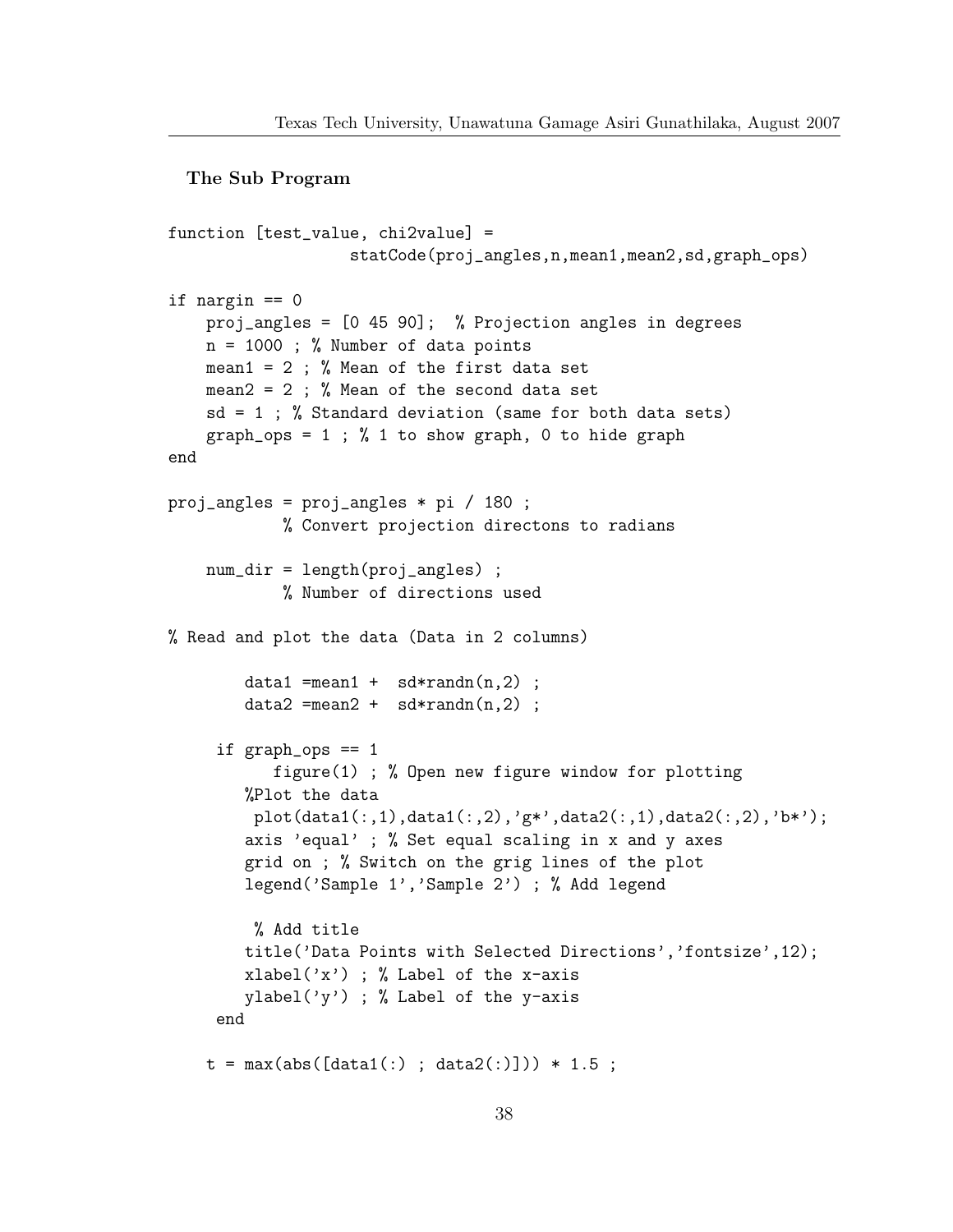% Length of the direction line segment

```
% Projection of data to arbitrary directions
    i =1 ; % Initialize counter
    for theta = proj_angles
        direction(i,:) = [cos(theta) , sin(theta)];
                            % Compute projection directions
        i=i+1 ; % Increment counter
        if graph_ops == 1
            figure(1) ; % Set plot handle to figure 1
            hold on ;
            plot([0 t * cos(theta)], [0 t * sin(theta)], 'm');
                              % Plot the directions
        end
    end
    if graph_ops == 1
        hold off ;
    end
    data1_proj = direction*data1' ; % Projection of data set 1
    data2_proj = direction*data2' ; % Projection of data set 2
    data_proj = [data1_proj , data2_proj] ;
                          % Merge the projected data
    data\_proj\_sorted = sort(data\_proj')';
                          % Sort the data into ascending order
    [r, c] = size(data\_proj\_sorted);
                          % Get the size of the merged data set
    rank_matrix = zeros(size(data_proj_sorted)) ;
                          % Initialize the rank matrix
    % Compute the ranks using the empirical analogue
    for i = 1:rfor j = 1:crank_matrix(i, j) =
              sum((data\_proj\_sorted(i,:) \leq data\_proj(i,j));
```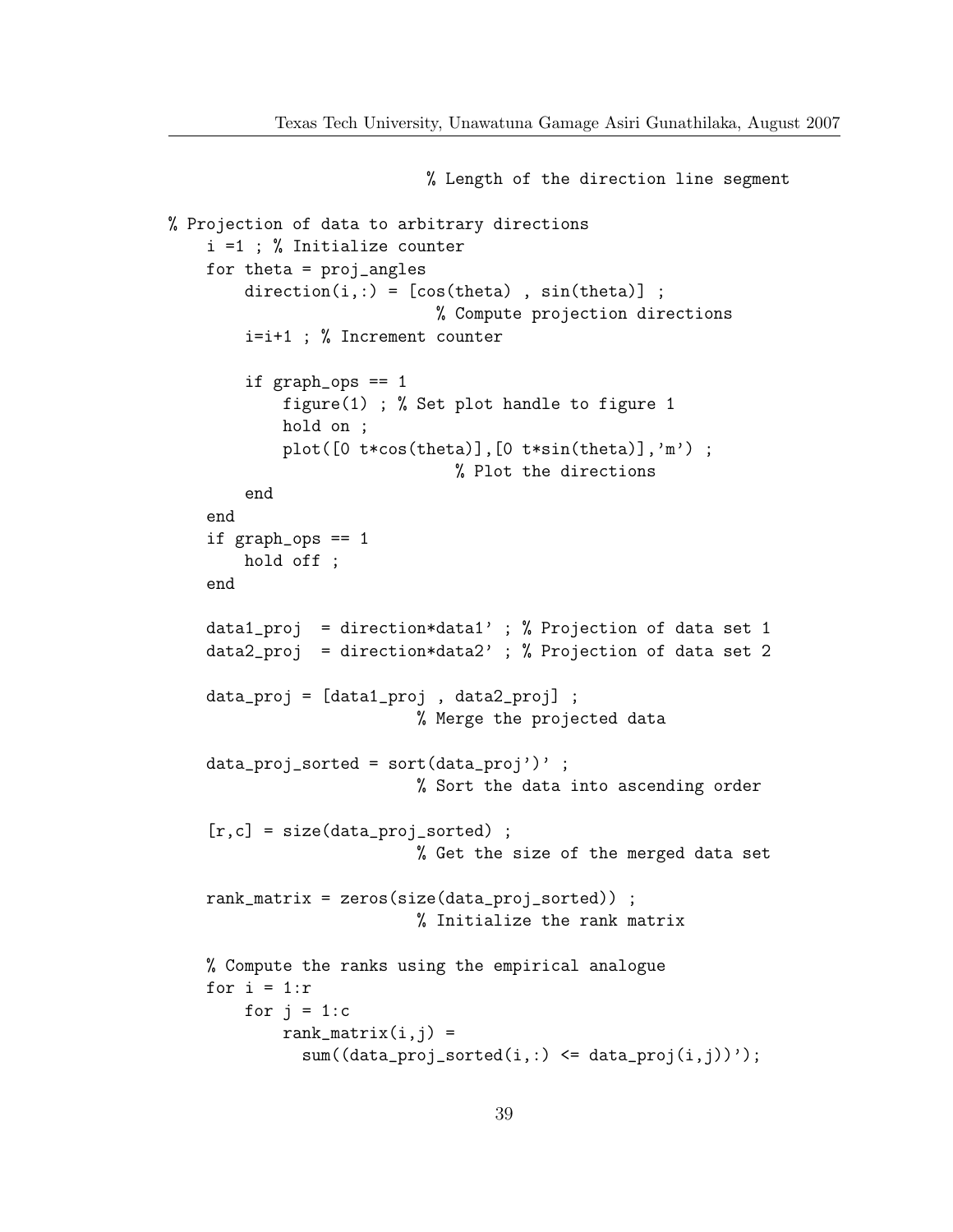```
end
    end
% Display the rank matrix
    rank_matrix = rank_matrix ;
% Determining regression coefficients
    data1_size = length(data1) ; % Size of sample 1
    data2_size = length(data2) ; % Size of sample 2
    total_size = data1_size + data2_size ; % Total size
    data1_{constant} = ones(1, data1_size)* sqrt(data2_size/(total_size*data1_size)) ;
    data2_constant =
    -1*ones(1,data2_size)* sqrt(data1_size/(total_size*data2_size));
% Display regression coefficients
    constant_vector = [data1_constant data2_constant] ;
% Rank matrix
    % Score functions
    score_functions = (rank_matrix / (total_size + 1)) - 0.5;
    % Multiple direction rank statistic
    direction_stat = constant_vector * score_functions' ;
    % Estimated covariance matrix by empirical analogue
    v_matrix = (score_functions * score_functions' )/(total_size);
    % Rank of the V-matrix
    rank_of_v = rank(v_matrix);
    % Eigenvalues and eigenvectors
    [eig\_vec, eig\_val] = eig(v\_matrix);
    o_matrix = eig_vec ;
    delta_matrix = eig_val ;
    % To find the generalized inverse ...
        zero_{\text{thresh}} = 0.0025 -eps;
        unzero_mask = delta_matrix <= zero_thresh ;
```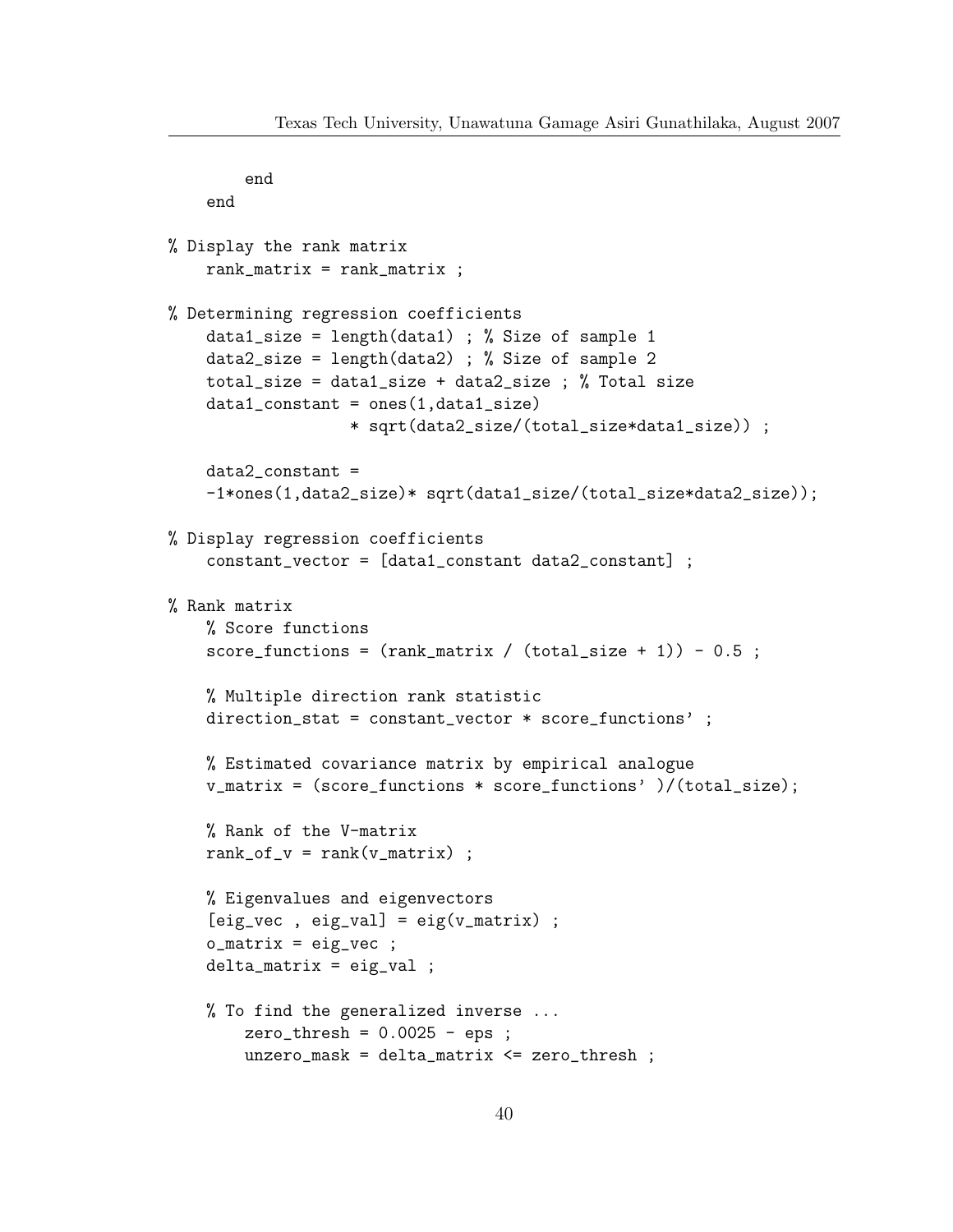```
zero_mask = delta_matrix > zero_thresh ;
    inverse_delta_matrix =
          (1./(unzero_mask + delta_matrix)) .* zero_mask ;
% disp(['Test value using ' num2str(num_dir) ' dirctions'])
        test_value =
        direction_stat * o_matrix' *
             inverse_delta_matrix * o_matrix * direction_stat';
    chi2value = chi2inv(0.95,rank(inverse_delta_matrix)) ;
    if nargout == 0chi2value = chi2value
        test_value = test_value
    end
```